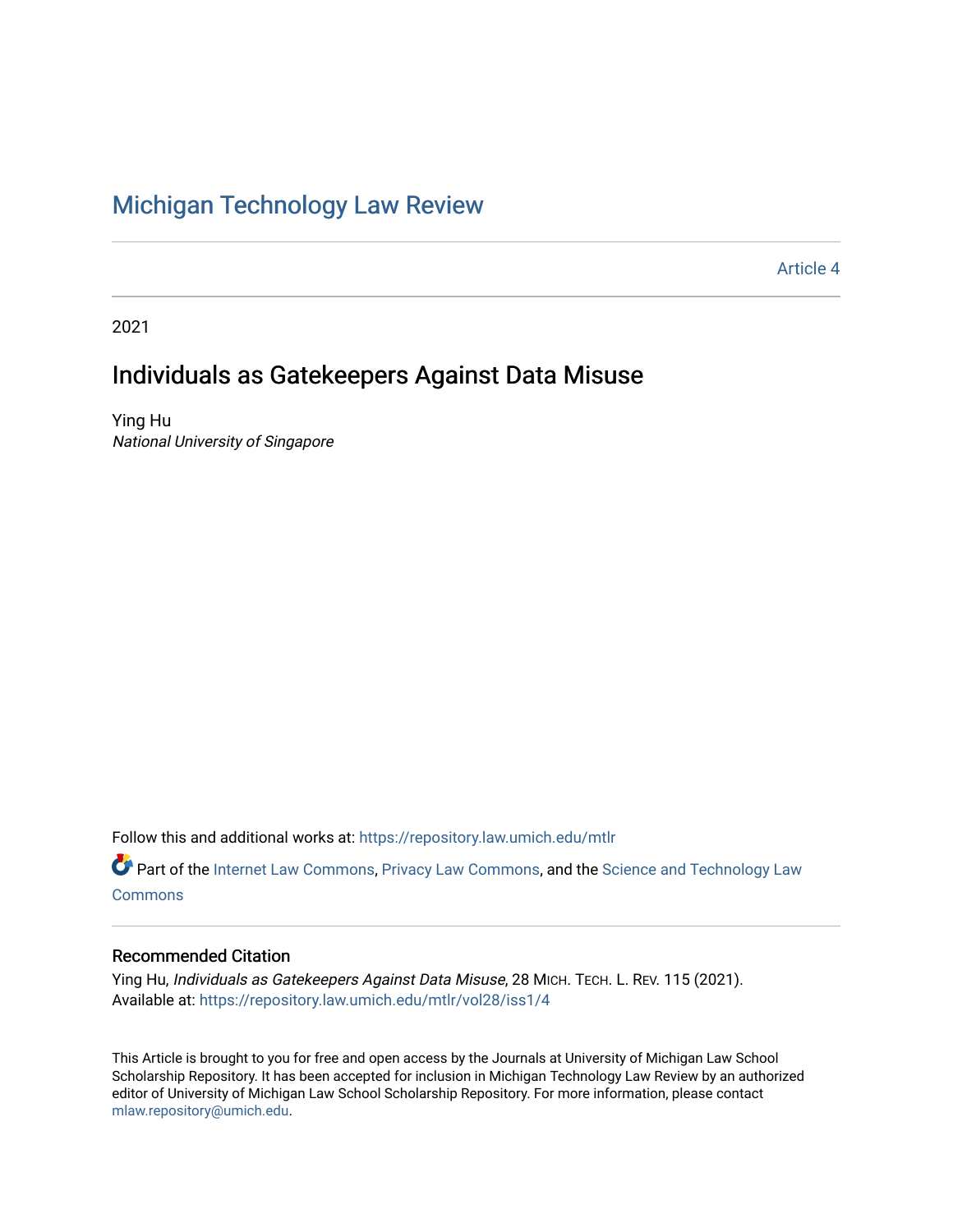# **INDIVIDUALS AS GATEKEEPERS AGAINST DATA MISUSE**

# *Ying Hu\**

#### ABSTRACT

*This article makes a case for treating individual data subjects as gatekeepers against misuse of personal data. Imposing gatekeeper responsibility on individuals is most useful where (a) the primary wrongdoers engage in data misuse intentionally or recklessly; (b) misuse of personal data is likely to lead to serious harm; and (c) one or more individuals are able to detect and prevent data misuse at a reasonable cost.*

*As gatekeepers, individuals should have a legal duty to take reasonable measures to prevent data misuse where they are aware of facts indicating that the person seeking personal data from them is highly likely to misuse it or to facilitate its misuse. Recognizing a legal duty to prevent data misuse provides a framework for determining the boundaries of appropriate behavior when dealing with personal data that people have legally acquired. It does not, however, abrogate the need to impose gatekeeping obligations on big technology companies.*

*In addition, individuals should also owe a social duty to protect the personal data in their possession. Whether individuals have sufficient incentive to protect their personal data in a particular situation depends not only on the cost of the relevant security measures, but also on their expectation of the security decisions made by others who also possess that data. Even a privacy conscious individual would have little incentive to invest in privacy protective measures if he believes that his personal data is possessed by a sufficiently large number of persons who do not invest in such measures. On the flip side, an individual's decision to protect his personal data generates positive externalities—it incentivizes others to invest in security measures. As such, promoting the norm of data security is likely to lead to a self-reinforcing virtuous cycle which helps* 

<sup>\*</sup> Lecturer, National University of Singapore. This article is part of my JSD thesis, written under the supervision of Professor Christine Jolls. I am tremendously grateful for her guidance and support. I am also indebted to Professors Jack Balkin, Simon Chesterman, Tom Tyler, Sandra Booysen, Damian Chalmers, Helena Whalen-Bridge, Dian Shah, Ernest Lim, and Mr. Brian Chang for their thoughtful comments and conversation. I would like to thank editors and staff of the *Michigan Technology Law Review*, especially Kimberly Parry, James Wang, Elizabeth McElvein, Marvin Shih, and Josh Zhao for their helpful suggestions and hard work editing this article. All mistakes are mine.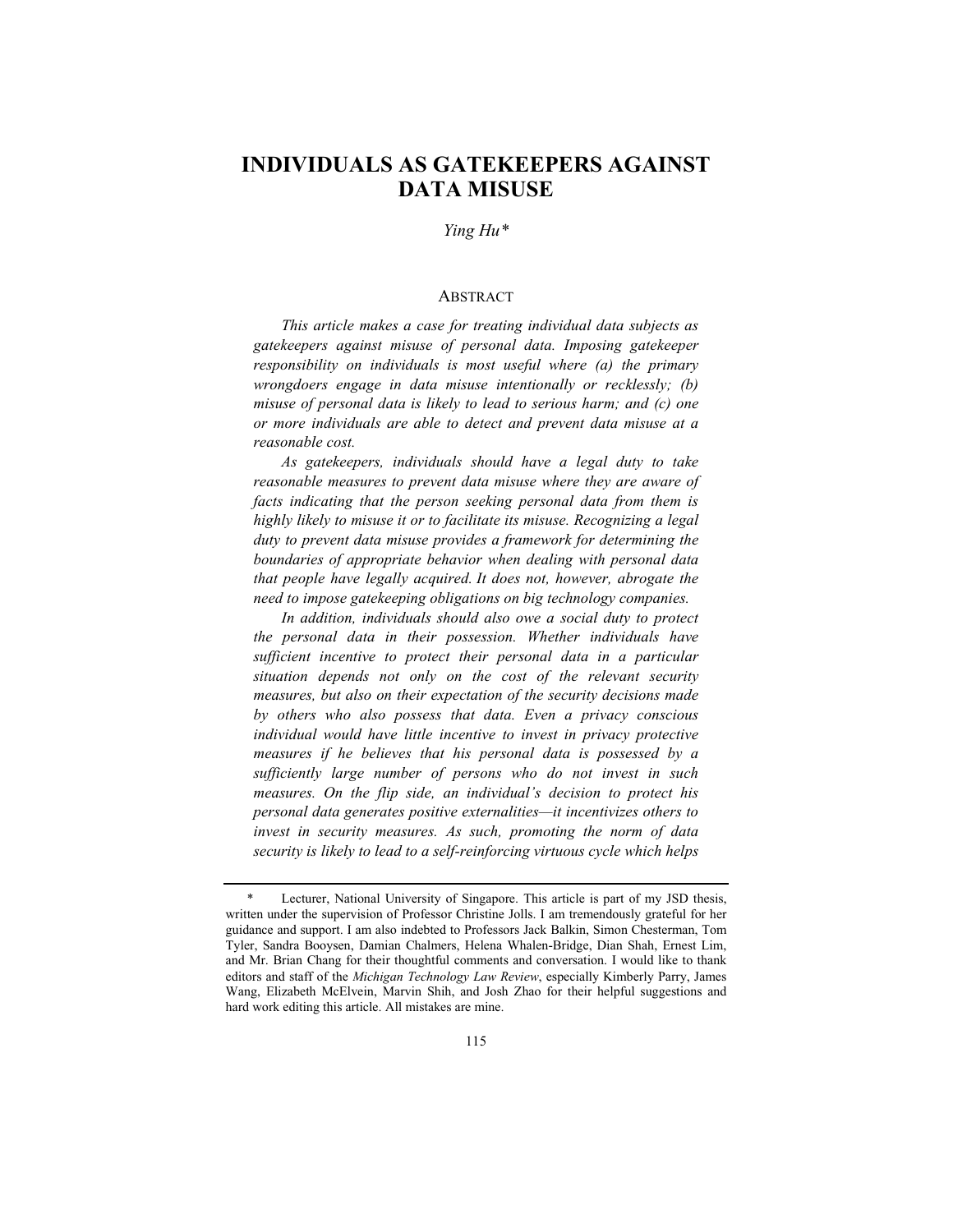*improve the level of data security in a given community.*

# Table of Contents

| I. INDIVIDUALS CAUSE DATA HARM TO OTHER INDIVIDUALS AND             |  |
|---------------------------------------------------------------------|--|
|                                                                     |  |
| A. Revelation of Data Relating to Other Individuals 120             |  |
|                                                                     |  |
|                                                                     |  |
| A. Rationale for Imposing Gatekeeper Liability  124                 |  |
|                                                                     |  |
| 2. Gatekeeper's Ability to Detect Misconduct 126                    |  |
| 3. Gatekeeper's Ability to Prevent Misconduct 128                   |  |
| 4. Gatekeeper's Ability to Provide Compensation to                  |  |
|                                                                     |  |
|                                                                     |  |
|                                                                     |  |
| 2. Is the Cost of Gatekeeping Lower Than Direct                     |  |
|                                                                     |  |
| C. Alternatives to Imposing Gatekeeper Liability on Individuals 135 |  |
| 1. Inadequate Private Gatekeeping Incentives 135                    |  |
| 2. Ineffective Private Contracting for Gatekeeping                  |  |
|                                                                     |  |
|                                                                     |  |
| D. A New Legal Duty to Prevent Data Misuse  140                     |  |
|                                                                     |  |
|                                                                     |  |
|                                                                     |  |
|                                                                     |  |
|                                                                     |  |
|                                                                     |  |

#### **INTRODUCTION**

Personal data is the fuel of the digital economy. In the wrong hands, however, it can cause significant harm to both individual data subjects and society at large.<sup>1</sup> Popular solutions to minimize data misuse generally fall

<sup>1.</sup> *See, e.g.*, Omri Ben-Shahar, *Data Pollution*, 11 J. LEGAL ANALYSIS 104 (2019); FRANK PASQUALE, THE BLACK BOX SOCIETY: THE SECRET ALGORITHMS THAT CONTROL MONEY AND INFORMATION (2015); Daniel J. Solove & Danielle Keats Citron, *Risk and Anxiety: A Theory of Data Breach Harms*, 96 TEX. L. REV. 737 (2018).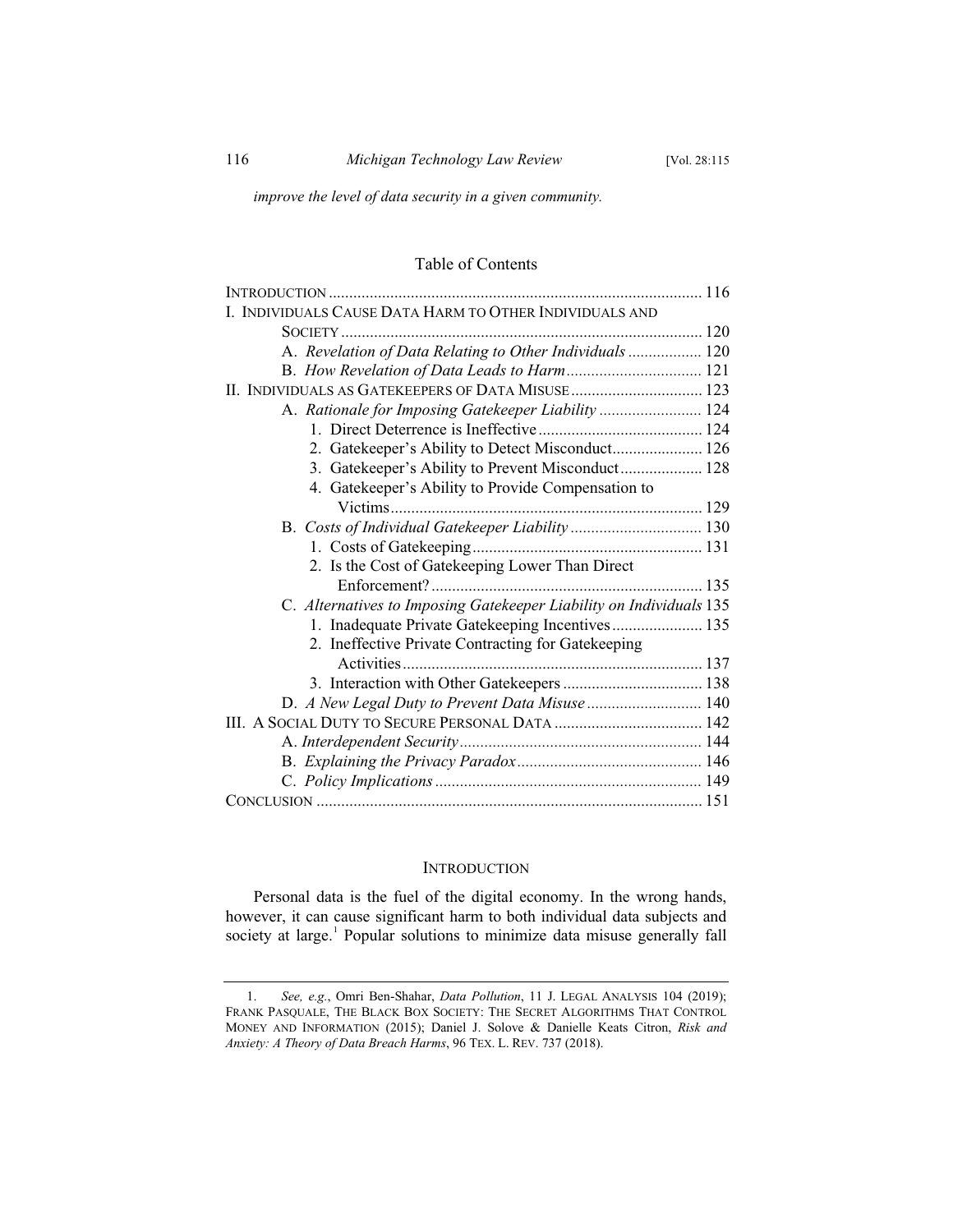within two categories: (1) empowering data subjects by conferring them with more types of rights;<sup>2</sup> and (2) imposing new duties on persons that are better positioned to prevent data misuse.

This article focuses on the latter approach to preventing data misuse. A number of scholars have argued in favor of imposing additional duties on commercial data holders. According to Jack Balkin, digital media companies that collect and use our personal data should be classified as "information fiduciaries" and in turn, owe three basic duties towards their users: a duty of care, a duty of confidentiality, and a duty of loyalty. $3$  Neil Richards and Woodrow Hartzog also draw on fiduciary law to impose similar duties on tech companies to curb harmful data processing.<sup>4</sup> Sarah Ludington advocates for a new tort of information misuse based on the Fair Information Practice Principles to hold data traders accountable for insecure data practices.<sup>5</sup>

However, few academic commentators have looked into what additional duties, if any, should be borne by the individual data subjects, who are often perceived as mere victims having little at their disposal to protect their own privacy. This perception, while correct in many instances, is incomplete. When individuals disclose personal data to unscrupulous data collectors, they increase the risk of data harm to other people. Under existing law, each individual owes some duty with respect to personal data relating to others. For example, an individual owes a duty not to publicly disclose private facts about another and a duty not to disclose confidential information.<sup>7</sup> But should individuals owe additional duties, such as a more

<sup>2</sup>*. See, e.g.*, the new rights, such as the right to data portability, provided for under the European General Data Protection Regulation (GDPR). Regulation 2016/679 of the European Parliament and of the Council of 27 April 2016 on the Protection of Natural Persons with Regard to the Processing of Personal Data and on the Free Movement of Such Data, and Repealing Directive 95/46/EC, 2016 O.J. (L 119) 1. The GDPR also embraces the second approach by imposing additional duties on data controllers. *See*, *id.*

<sup>3.</sup> Jack M. Balkin, *Information Fiduciaries and the First Amendment*, 49 U.C. DAVIS L. REV. 1183 (2016) [hereinafter *Information Fiduciaries*]; Jack Balkin, *The First Amendment in the Second Gilded Age*, 66 BUFF. L. REV. 979, 1007–09 (2018) [hereinafter *Second Gilded Age*].

<sup>4.</sup> Neil Richards & Woodrow Hartzog, *Taking Trust Seriously in Privacy Law*, 19 STAN. TECH. L. REV. 431, 457–71 (2016); Neil Richards & Woodrow Hartzog, *A Relational Turn for Data Protection?* 4 EUR. DATA PROT. L. REV. 492 (2020).

<sup>5.</sup> Sarah Ludington, *Reining in the Data Traders: A Tort for the Misuse of Personal Information*, 66 MD. L. REV. 140 (2006). This tort also targets "the use of personal data for purposes extraneous to the original transaction." *Id.* at 146.

<sup>6</sup>*. See, e.g.*, Cameron F. Kerry, *Why Protecting Privacy Is a Losing Game Today and How to Change the Game*, BROOKINGS INST. (July 12, 2018), https://www.brookings.edu /research/why-protecting-privacy-is-a-losing-game-today-and-how-to-change-the-game.

<sup>7</sup>*. See, e.g.*, RESTATEMENT (SECOND) OF TORTS § 652D (AM. L. INST. 1977); DANIEL J. SOLOVE & PAUL SCHWARTZ, INFORMATION PRIVACY LAW 108–42 (5th ed. 2015) (discussing public disclosure of private facts); Brian C. Murchison, *Reflections on Breach of Confidence from the U.S. Experience*, 15 MEDIA & ARTS L. REV. 295 (2010).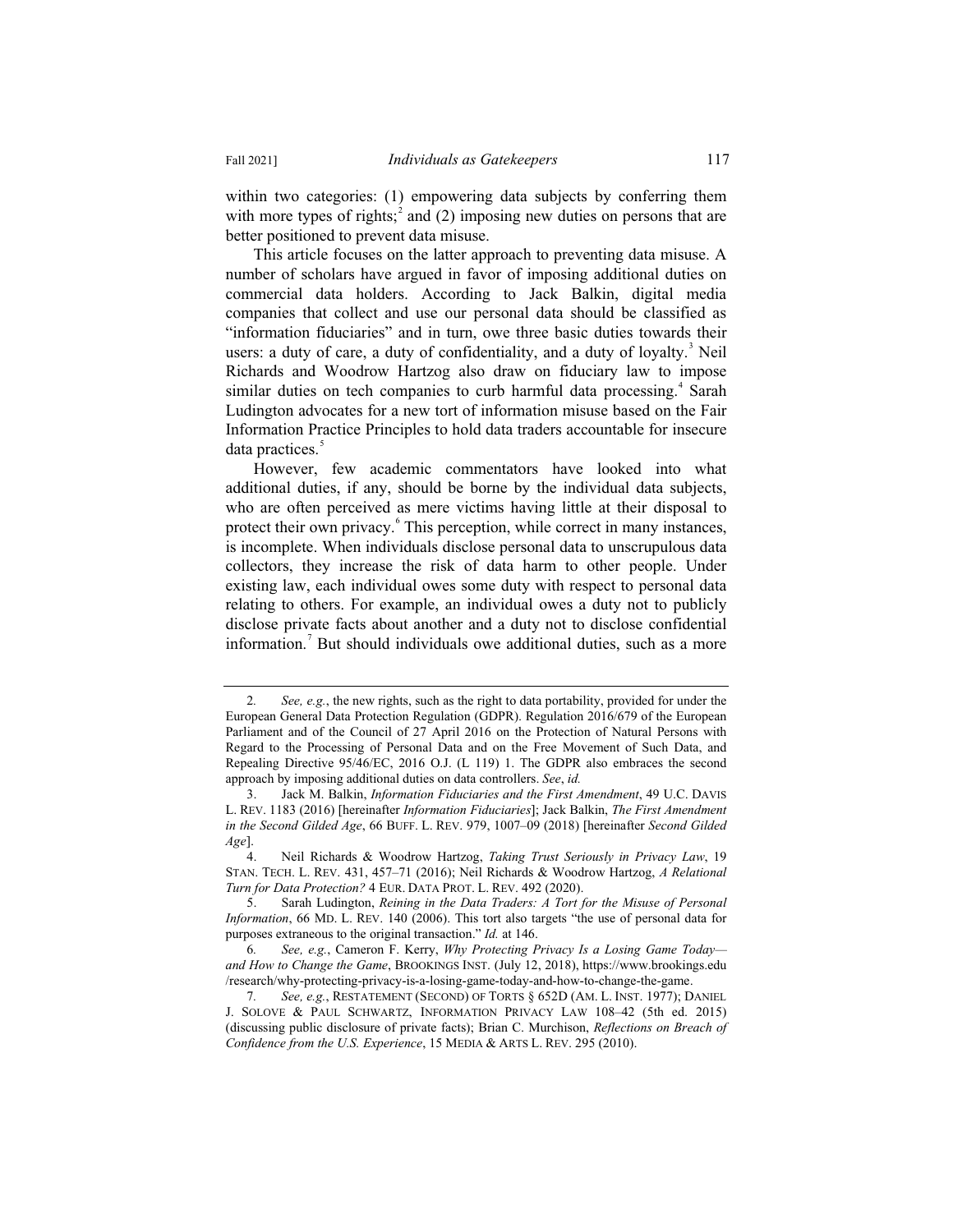general duty to refrain from disclosing personal data to certain third parties, or a duty to secure the data in their possession?

This article builds upon the work of academic commentators who argue in favor of placing additional limits on individuals' power to disclose the personal data in their possession. For example, Mark MacCarthy points out that an individual's decision to share personal data can impose negative externalities on other people.<sup>8</sup> Where the use of data leads to substantial harm, he argues, there might be a case for disallowing individuals from disclosing that data in the first place.<sup>9</sup> Following MacCarthy, Joshua Fairfield and Christoph Engel also focus on the negative externalities caused by individual decisions to disclose personal data.<sup>10</sup> Their solution, however, lies in nudging individuals to make more privacy-seeking decisions. Drawing from insights from classical and behavioral economics, they recommend various coordination strategies based on individual payoffs, repeat play, reciprocity, and inequity aversion.<sup>11</sup> Implicit in Fairfield and Engel's recommendation is that individuals bear some social (as opposed to legal) duty to engage in privacy-seeking behavior, which can be enforced by social sanctions. More recently, Ben-Shahar has recommended imposing a data tax on individual data subjects to counteract the negative externalities that they impose on others.<sup>12</sup>

One of the few scholars arguing in favor of a duty not to disclose sensitive data about oneself is Anita Allen. She claims that such a duty is grounded in either self-respect or autonomy.<sup>13</sup> Similar to MacCarthy, Fairfield, and Engel, Allen points to negative externalities that an individual's decision to disregard his privacy can impose on other people.<sup>14</sup> The individual's duty not to harm others therefore entails a derivative duty to protect his own privacy.<sup>15</sup> Allen has not elaborated on what a duty to protect one's privacy requires. Indeed, she appears to suggest that there is

<sup>8.</sup> Mark MacCarthy, *New Directions in Privacy: Disclosure, Unfairness and Externalities*, 6 I/S: J.L. & POL'Y FOR INFO. SOC'Y. 425, 445–68 (2011). Information disclosed by that individual may, directly or through data analysis, enable inferences to be made about other individuals sharing certain characteristics with him. Such inferences might in turn be used to perpetuate various forms of discrimination (e.g., denial of access to employment) or to cause possible market dysfunctions. *Id*. at 456–68*.*

<sup>9.</sup> *Id.* at 430 ("If the harm done by negative privacy externalities is substantial, then individual choice might have to be restricted.")*.*

<sup>10.</sup> Joshua A.T. Fairfield & Christoph Engel, *Privacy as a Public Good*, 65 DUKE L.J. 385 (2016).

<sup>11.</sup> *Id*. at 433–48*.* Examples of such strategies include letting individuals control access to their data, enabling them to communicate and enforce their privacy expectations, social sanctions against privacy-reducing behavior. *Id.* at 448–56.

<sup>12.</sup> Ben-Shahar, *supra* note 1, at 138–43.

<sup>13.</sup> Anita L. Allen, *An Ethical Duty to Protect One's Own Information Privacy?*, 64 ALA. L. REV. 845, 853–54, 855–57 (2013).

<sup>14</sup>*. Id.* at 862.

<sup>15.</sup> *Id.*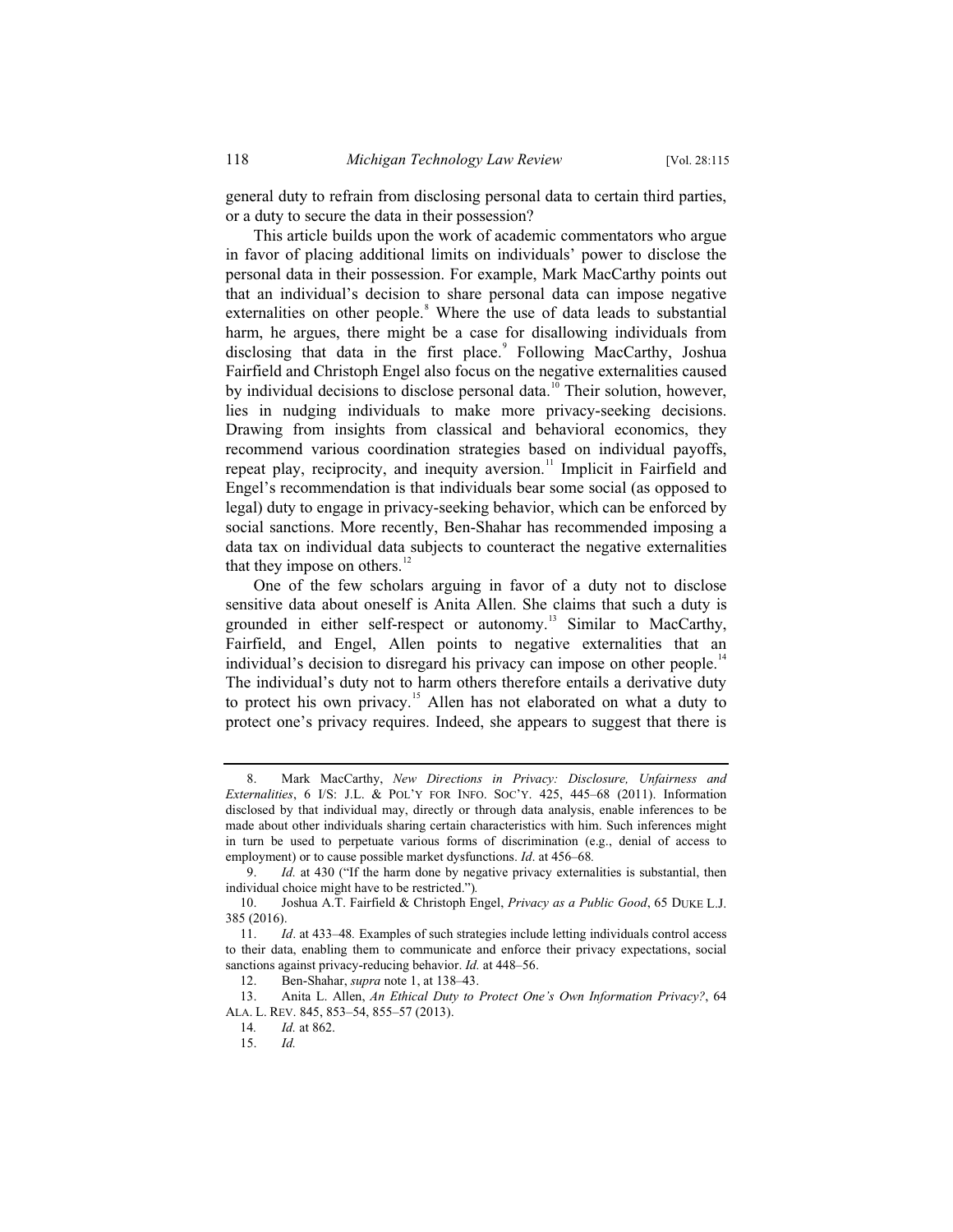very little that an individual can do to fulfill that duty in the big data era.<sup>16</sup> By contrast, this article argues that individuals should owe both legal and social duties to protect the personal data in their possession.

This article makes two main contributions. Firstly, drawing from the literature on gatekeeper liability, this article makes a new case for treating individual data subjects as gatekeepers against misuse of personal data. In particular, imposing gatekeeper responsibility on individuals is most useful where (a) the primary wrongdoers engage in data misuse intentionally or recklessly; (b) misuse of personal data is likely to lead to serious harm; and (c) one or more individual data subjects are able to detect and prevent that misuse at a reasonable cost. This article proposes that individuals should have a legal duty to take reasonable measures to prevent data misuse where they are aware of facts indicating that the person seeking personal data from them is highly likely to misuse it or to facilitate its misuse. Recognizing a legal duty to prevent data misuse provides a framework for determining the boundaries of appropriate behavior when dealing with personal data that people have legally acquired.

Secondly, this article argues that individuals should also owe a social duty to protect the personal data in their possession. Whether individuals have sufficient incentive to protect their personal data in a particular situation depends not only on the cost of the relevant security measures, but also on their expectation of the security decisions made by others who also possess that data. Even a privacy conscious individual would have little incentive to invest in privacy protective measures if he believes that his personal data is possessed by a sufficiently large number of persons that do not invest in such measures. On the flip side, an individual's decision to protect his personal data generates positive externalities: it incentivizes others to invest in security measures. As such, promoting the norm of data security is likely to lead to a self-reinforcing virtuous cycle which helps improve the level of data security in a given community.

This article proceeds as follows. Part I identifies various types of negative externalities flowing from disclosure of personal data. Part II argues in favor of treating individual data subjects as gatekeepers in appropriate circumstances to prevent data misuse and proposes a new legal duty on individuals to prevent data misuse. Part III makes an argument for promoting a social duty to protect the personal data in our possession.

<sup>16.</sup> Anita L. Allen, *Protecting One's Own Privacy in a Big Data Economy*, 130 HARV. L. REV. F. 71 (2016).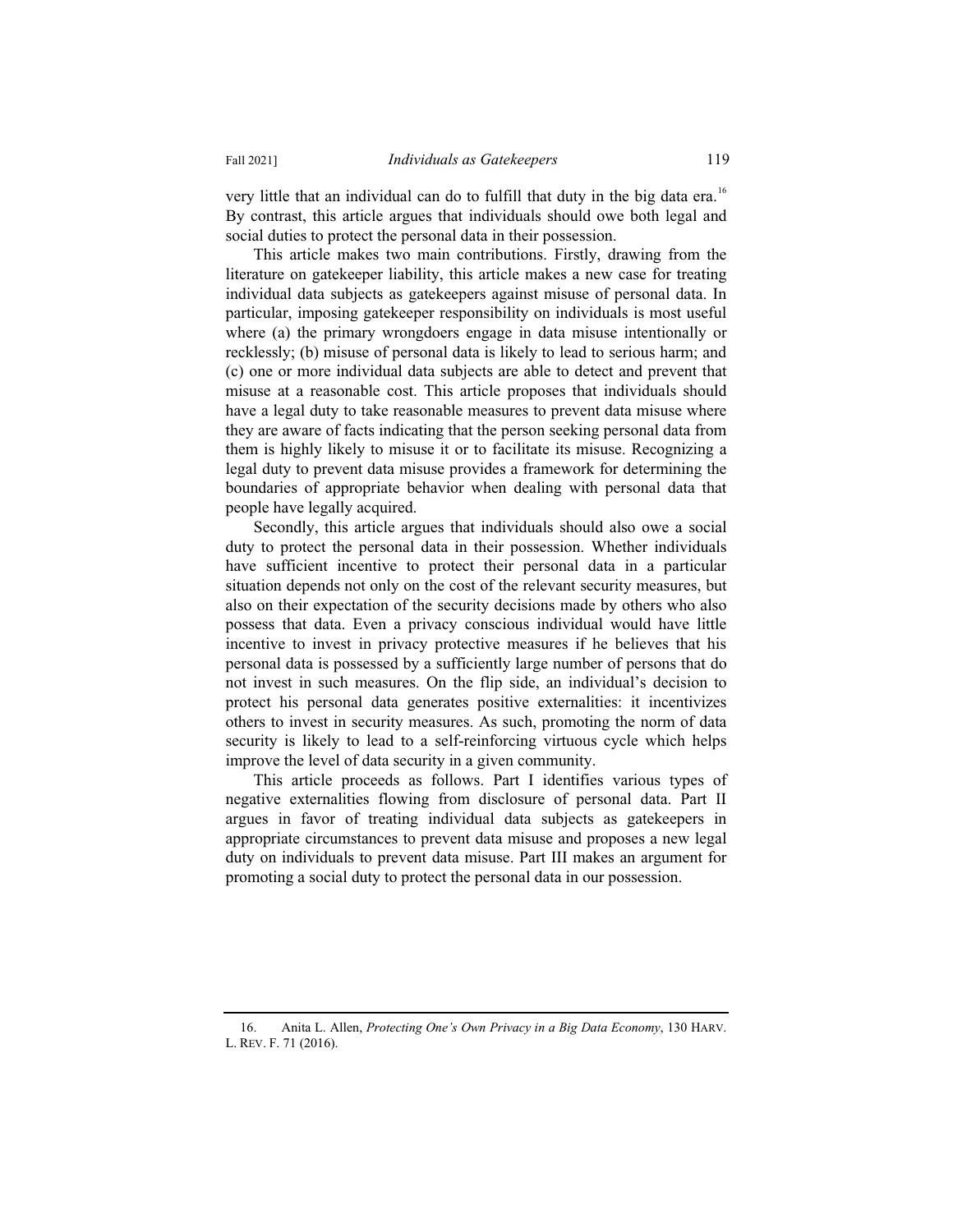# I. INDIVIDUALS CAUSE DATA HARM TO OTHER INDIVIDUALS AND **SOCIETY**

# A. *Revelation of Data Relating to Other Individuals*

The phenomenon of "interdependent privacy," that is, situations in which personal data shared by one individual affects other people's privacy, has gained growing attention in recent years.<sup>17</sup> Let us consider a hypothetical example: an individual, let us call him Allen, can obtain control over data relating to another individual, let us call him Ben, in a myriad of ways. Allen might receive the information directly from Ben on a social occasion, or he might gain access to it in the course of his work. The relevant data might appear to relate only to Ben (as in the case of Ben's phone number) or relate to multiple parties, including Allen himself (as in the case of a group photo). If Allen retains a copy of Ben's data, either by memory or through other means, he might subsequently disclose that data, intentionally, recklessly, or negligently, to third parties. He might, for instance, upload an embarrassing photo of Ben on Facebook or tweet about Ben's chemotherapy even though Ben prefers to keep his medical condition private.

Even where Allen discloses data that seems to relate only to himself, he may nevertheless reveal information about Ben.<sup>18</sup> Such revelation can happen in at least three ways. First, if a third party knows that either Allen or Ben displays certain characteristics or has done something (e.g., being recently divorced), once the data disclosed by Allen suggests that he does not or has not done so, then an inference can be made about Ben. In a similar vein, if Allen and Ben are known to share a certain characteristic, then Allen's disclosure could enable others to infer whether Ben possesses that characteristic. Second, if it is generally assumed that people who possess a certain trait (e.g., being heterosexual) would disclose that trait, and Allen's decision to disclose that trait reinforces this assumption, then one may infer from Ben's failure to disclose that he lacks this trait. Third, the data disclosed by Allen, when aggregated and analyzed with data about other individuals, may reveal previously unknown and non-obvious relationships between certain pieces of data (e.g., people who use non-

<sup>17</sup>*. See, e.g.*, Bernadette Kamleitner & Vince Mitchell, *Your Data Is My Data: A Framework for Addressing Interdependent Privacy Infringements*, 38 J. PUB. POL'Y & MKTG. 433 (2019); Gergely Biczók & Pern Hui Chia, *Interdependent Privacy: Let Me Share Your Data*, *in* FINANCIAL CRYPTOGRAPHY AND DATA SECURITY 338 (Ahmad-Reza Sadeghi ed., 2013); Solon Barocas & Karen Levy, *Privacy Dependencies*, 95 WASH. L. REV. 555 (2020); MacCarthy, *supra* note 8; Fairfield & Engel, *supra* note 10; Allen, *supra* note 13; Allen, *supra* note 16; Ben-Shahar, *supra* note 1.

<sup>18.</sup> For a more detailed discussion on how one can reveal information about others when disclosing his own information, see Barocas & Levy, *supra* note 17, at 562–605; MacCarthy, *supra* note 8, at 450–55; Fairfield & Engel, *supra* note 10, at 399–406.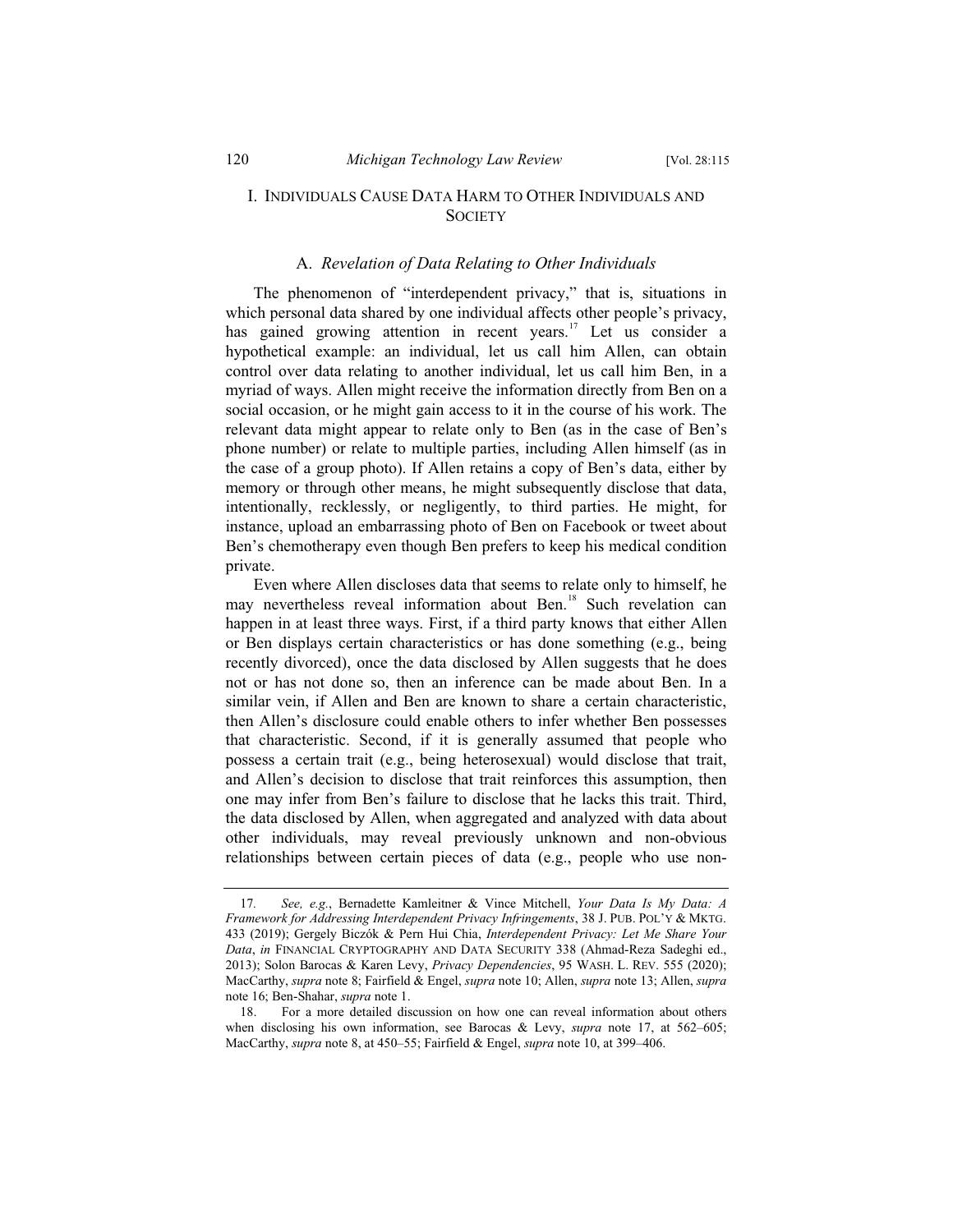standard browsers such as Firefox or Chrome are likely to perform better at work $19$ ). This new insight may then enable a third party who possesses certain information about Ben (e.g., that he uses Internet Explorer) to make predictions about him (e.g., that he is less likely to perform well).

#### B. *How Revelation of Data Leads to Harm*

The mere fact that Ben's data has been revealed does not mean that Ben has been or will be harmed. Somebody must use that data against Ben's interest or at least acquire the ability to do so (which may, in turn, provoke Ben's anxiety).

There are a number of ways that a third party can use data or inferences about Ben to his disadvantage. Certain uses warrant legal intervention. For example, criminals might use Ben's location data to stalk him, rob him, or injure him. Public disclosure of certain data (e.g., Ben's naked photo) might cause him to suffer embarrassment, humiliation, or even harassment.<sup>20</sup> Some information/inferences might be inaccurate or outright false, which could in turn cause Ben to suffer financial loss. For example, in *Robins v. Spokeo, Inc.*, the Ninth Circuit (on remand from the Supreme Court) concluded that the dissemination of inaccurate, and seemingly favorable, facts about an individual could cause him real harm.<sup>21</sup> Even where the relevant information /inference is accurate, it may be used to discriminate against Ben, $^{22}$  to exploit his vulnerabilities, $^{23}$  or to unjustifiably influence his behavior. For example, an employer might refuse to interview a prospective job candidate because that person has diabetes. A politician might send personalized

<sup>19.</sup> Eamon Javers, *Inside the Wacky World of Weird Data: What's Getting Crunched*, CNBC (Feb. 12, 2014, 2:06 PM), https://www.cnbc.com/2014/02/12/inside-the-wacky-worldof-weird-data-whats-getting-crunched.html.

<sup>20.</sup> Danielle Keats Citron & Mary Anne Franks, *Criminalizing Revenge Porn*, 49 WAKE FOREST L. REV. 345, 364–65 (2014).

<sup>21.</sup> Robins v. Spokeo, Inc., 867 F.3d 1108, 1117 (9th Cir. 2017). Spokeo, a website that compiles consumer information, falsely reported that "[Robins] is married with children, that he is in his 50s, that he is employed in a professional or technical field, that he has a graduate degree, and that his wealth level is higher than it is." Robins alleged that Spokeo's false report "caused actual harm to [his] employment prospects." *Id.*

<sup>22.</sup> Various legislation prohibits discrimination on the basis of race, color, religion, sex, national origin, age, disability, marital status, or genetic information. *See, e.g.*, Fair Housing Act, 42 U.S.C. §§ 3601–3619; Equal Credit Opportunity Act (ECOA), 15 U.S.C. §§ 1691– 1691f; Genetic Information Nondiscrimination Act of 2008, Pub. L. No. 110-233, 122 Stat. 881 (codified as amended in scattered sections of 26, 29, and 42 U.S.C.).

<sup>23.</sup> Scammers are known to rely on "sucker's list" to target individuals who have previously fallen victim to a scam. Caroline Mayer, *The Scam of All Scams: Sucker Lists*, FORBES (Feb. 18, 2014, 5:26 PM), https://www.forbes.com/sites/nextavenue/2014/02/18/thescam-of-all-scams-sucker-lists/?sh=7bb043654393.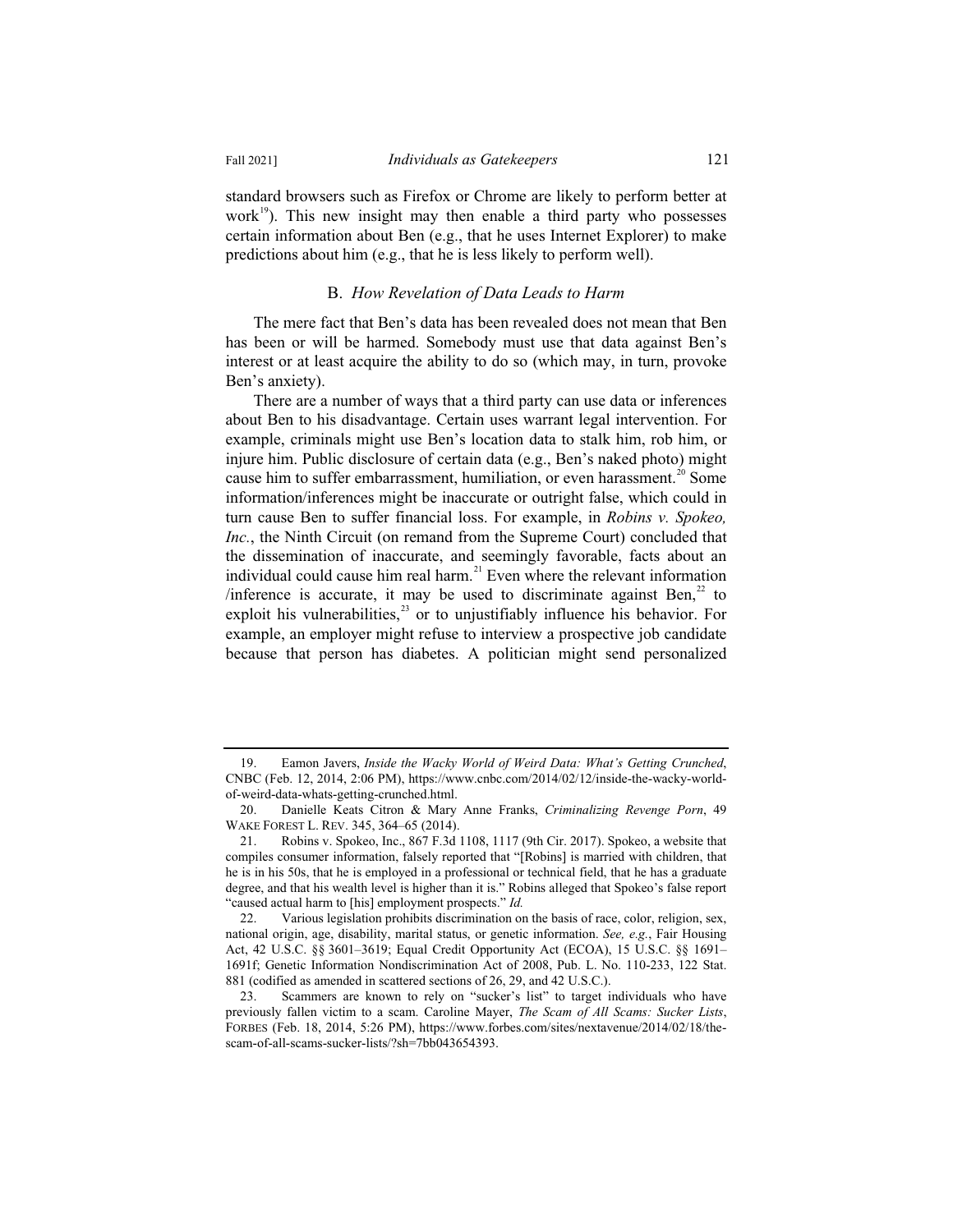messages to prospective voters for the purpose of activating their "implicit attitudes and biases" and swaying their votes in an upcoming election.<sup>2</sup>

Whether legal intervention is justified in other situations is less obvious. For example, there are fears that information or inferences about Ben's preferences might result in him receiving more content that conforms to his existing views, causing him to live in a "filter bubble."<sup>25</sup> However, a number of recent studies suggest that fears over algorithmic filter bubbles might be exaggerated.<sup>26</sup> Another example concerns Ben's location data, which might enable retailers to charge him a higher price than they otherwise would. For instance, the Staples website allegedly displayed different prices to different online shoppers based on their locations and, in particular, their distance from a rival store, such as Office Depot.<sup>27</sup> But a company might have legitimate reasons for charging customers different prices based on their location: the cost of shipping might vary, or the company might face difficulty satisfying demand for its products in certain places. In any event, one might argue that displaying different prices in a website to customers based on their location does not cause any real harm, since if potential customers are unhappy with the price, they can simply search for cheaper alternatives elsewhere, a few clicks away.

Moreover, preventing Allen from disclosing the personal data in his possession on the basis that doing so might harm Ben can be objectionable on several grounds. First, one may argue that, even if Ben suffers harm as a result of an actual or expected misuse of personal data disclosed by Allen, Allen has not caused that harm in a legally significant way; rather, the harm is caused by the persons who have misused or may reasonably be expected to misuse Ben's data. Second, sometimes the data disclosed by Allen is aggregated with large amounts of data provided by other people; the dataset

<sup>24.</sup> Jacquelyn Burkell & Priscilla M. Regan, *Voter Preferences, Voter Manipulation, Voter Analytics: Policy Options for Less Surveillance and More Autonomy*, INTERNET POL'Y REV., Dec. 2019, at 1, 2. The most well-known example is Cambridge Analytica, a consulting firm that allegedly used Facebook data to manipulate voters on "an industrial scale". Carole Cadwalladr, *Fresh Cambridge Analytica Leak 'Shows Global Manipulation Is Out of Control'*, GUARDIAN (Jan. 4, 2020, 11:55 AM), http://www.theguardian.com/uk-news/2020 /jan/04/cambridge-analytica-data-leak-global-election-manipulation.

<sup>25.</sup> ELI PARISER, THE FILTER BUBBLE: HOW THE NEW PERSONALIZED WEB IS CHANGING WHAT WE READ AND HOW WE THINK (2011).

<sup>26</sup>*. See, e.g.*, Mario Haim, Andreas Graefe & Hans-Bernd Brosius, *Burst of the Filter Bubble?*, 6 DIGIT. JOURNALISM 330 (2018); Richard Fletcher & Rasmus Kleis Nielsen, *Are News Audiences Increasingly Fragmented? A Cross-National Comparative Analysis of Cross-Platform News Audience Fragmentation and Duplication*, 67 J. COMMC'N 476, 485–93 (2017); Richard Fletcher, *The Truth Behind Filter Bubbles: Bursting Some Myths*, REUTERS INST. (Jan. 24, 2020), https://reutersinstitute.politics.ox.ac.uk/risj-review/truth-behind-filterbubbles-bursting-some-myths.

<sup>27.</sup> Jennifer Valentino-DeVries, Jeremy Singer-Vine & Ashkan Soltani, *Websites Vary Prices, Deals Based on Users' Information*, WALL ST. J. (Dec. 24, 2012), http://www.wsj.com /articles/SB10001424127887323777204578189391813881534.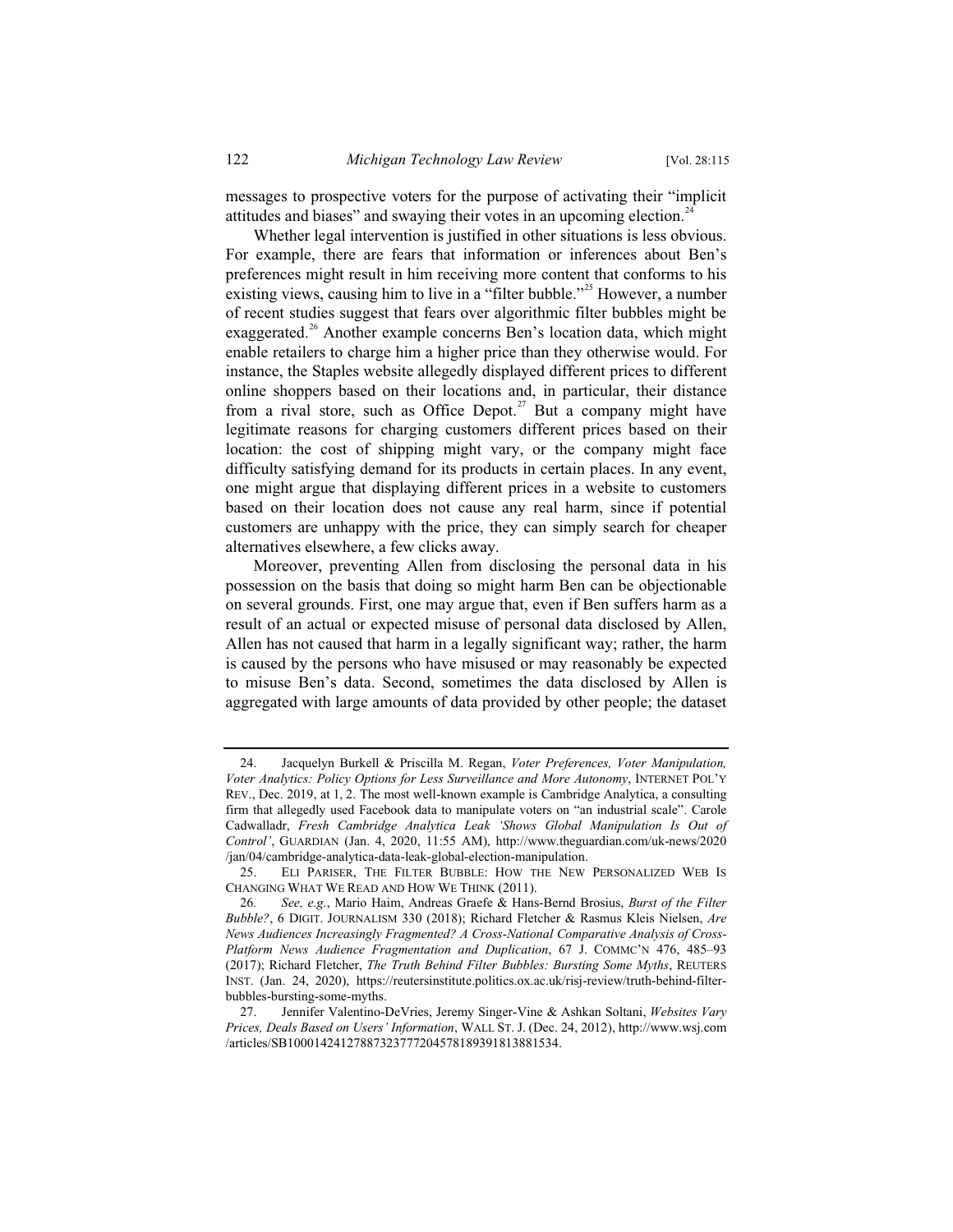is then analyzed to generate insights which are subsequently used to harm Ben. In such cases, Allen's contribution to Ben's harm is arguably negligible. In fact, as long as a significant number of people disclose similar types of data, Ben may suffer harm irrespective of whether Allen discloses his data. Third, even if Allen's disclosure results in harm to Ben, the disclosure may also generate significant benefits to Ben or other people, producing an overall net gain to society. For example, granting various entities and the government access to Ben's location data to facilitate contact tracing during the Covid-19 outbreak is arguably justified by the public interest in alleviating the public health crisis. Similarly, it may be easier to assess whether a particular use (e.g., the government using Ben's health data for Covid-19 research), as opposed to a particular disclosure (e.g., disclosing Ben's health data to the government, who may use that data for a myriad of purposes), of personal data produces a net gain to the society. Therefore, it may be more appropriate to regulate the use, as opposed to the distribution, of personal data. Finally, restricting Allen's right to disclose the personal data in his possession could, under certain circumstances, unduly interfere with his right to free speech.<sup>28</sup> Some of these objections will be considered in greater detail in Parts II and III when we consider the extent of an individual's duty, if any, with respect to the personal data in his possession.

#### II. INDIVIDUALS AS GATEKEEPERS OF DATA MISUSE

In this article, gatekeepers are defined broadly as persons "who are able to disrupt misconduct by withholding their cooperation from wrongdoers."<sup>29</sup> Traditional analysis of gatekeeper liability generally focuses on a limited group of persons that provide special goods or services, such as lawyers and accountants.<sup>30</sup> In comparison, individual data subjects seem to be far too broad of a group to be considered gatekeepers. Nevertheless, Reinier H. Kraakman's gatekeeper analysis framework provides a useful tool to determine whether, and to what extent, any duty should be imposed on

<sup>28.</sup> For a summary and a critique of the argument that attempts to regulate the flow of personal data would conflict with the First Amendment, see Neil M. Richards, *Reconciling Data Privacy and the First Amendment*, 52 UCLA L. REV. 1149 (2004).

<sup>29.</sup> Reinier H. Kraakman, *Gatekeepers: The Anatomy of a Third-Party Enforcement Strategy*, 2 J.L. ECON. & ORG. 53, 53 (1986).

<sup>30</sup>*. See, e.g.*, *id.* at 54 (noting that the support provided by gatekeepers are usually in the form of "a specialized good, service, or form of certification that is essential for the wrongdoing to succeed"); John C. Coffee, Jr., *Gatekeeper Failure and Reform: The Challenge of Fashioning Relevant Reforms*, 84 B.U. L. REV. 301, 308–09 (2004); Andrew F. Tuch, *The Limits of Gatekeeper Liability*, 73 WASH.&LEE L. REV. ONLINE 619, 619 (2017) ("As conventionally understood, [gatekeeper] strategy involves imposing liability on 'gatekeepers'—actors such as lawyers, investment bankers, and accountants—for the wrongs of their corporate clients . . . .").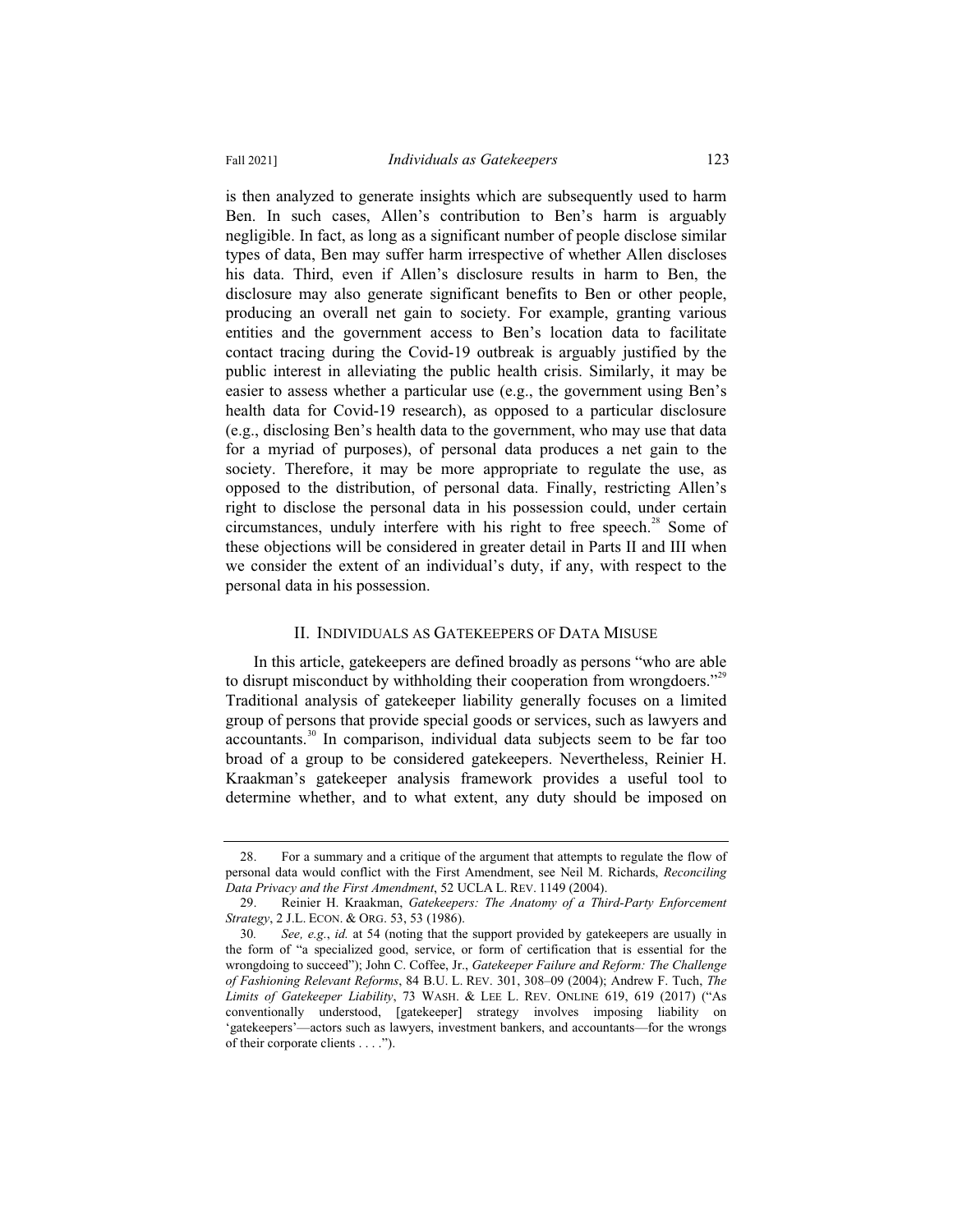individual data subjects.<sup>31</sup> Moreover, individual data subjects are sometimes able to prevent data misuse by withholding personal data in their possession from wrongdoers and as such may be viewed as gatekeepers.

# A. *Rationale for Imposing Gatekeeper Liability*

An oft-cited rationale for imposing gatekeeper liability is that direct deterrence is impractical or ineffective.<sup>32</sup> This may be so, for example, where the wrongdoer cannot be easily identified or located, lacks the capacity to make self-interested decisions (e.g., they are intoxicated), or is otherwise unresponsive to punishment (e.g., they have limited assets).<sup>33</sup> Gatekeeper liability may provide an ex-ante incentive for gatekeepers to dissociate themselves from misconduct and to exercise reasonable care to prevent its occurrence. Ineffective direct deterrence is but one of several prerequisites for the imposition of gatekeeper liability. As Kraakman has pointed out, other requirements include (1) inadequate private gatekeeping incentives; (2) the ability of gatekeepers to detect misconduct at a reasonable cost; and (3) the ability of gatekeepers to reliably prevent misconduct.<sup>34</sup> This article will examine each of these prerequisites in the context of data misuse and propose that it is sometimes appropriate to impose gatekeeper liability on individuals to prevent them from disclosing certain types of personal data in their possession. In addition to deterrence, gatekeeper liability also serves a secondary function of providing compensation to victims who are otherwise unable to seek relief against the wrongdoers.

## 1. Direct Deterrence is Ineffective

Imposing liability directly on the party misusing personal data is likely more effective where that party is an established organization, such as a public company. Such an organization will likely suffer significant reputational harm if it is found to engage in data misuse. Thus, it has a strong incentive to refrain from such misuse in the first place. Moreover, such an organization likely employs a number of workers and/or external

<sup>31</sup>*. See* Kraakman, *supra* note 29, at 61–66. Indeed, Kraakman himself suggests that the theory of gatekeeper enforcement is useful for analyzing antifraud doctrines, such as section 12(2) of the Securities Act of 1933, which imposes liability on "any person who offers or sells a security." *Id.* at 83–85. Over the years, the definition of "sellers" has been relaxed to reach "a wide range of intermediaries in securities sales." *Id.* at 85. As such, section 12(2) imposes liability on a fairly large group of persons, though perhaps not as large a group as "individual data subjects."

<sup>32.</sup> *See, e.g.*, Doug Lichtman & Eric A. Posner, *Holding Internet Service Providers Accountable*, 14 SUP. CT. ECON. REV. 221, 222–23 (2006); Assaf Hamdani, *Gatekeeper Liability*, 77 S. CAL. L. REV. 53, 65 (2003).

<sup>33.</sup> Kraakman, *supra* note 29, at 56–57*.*

<sup>34.</sup> *Id.* at 61*.*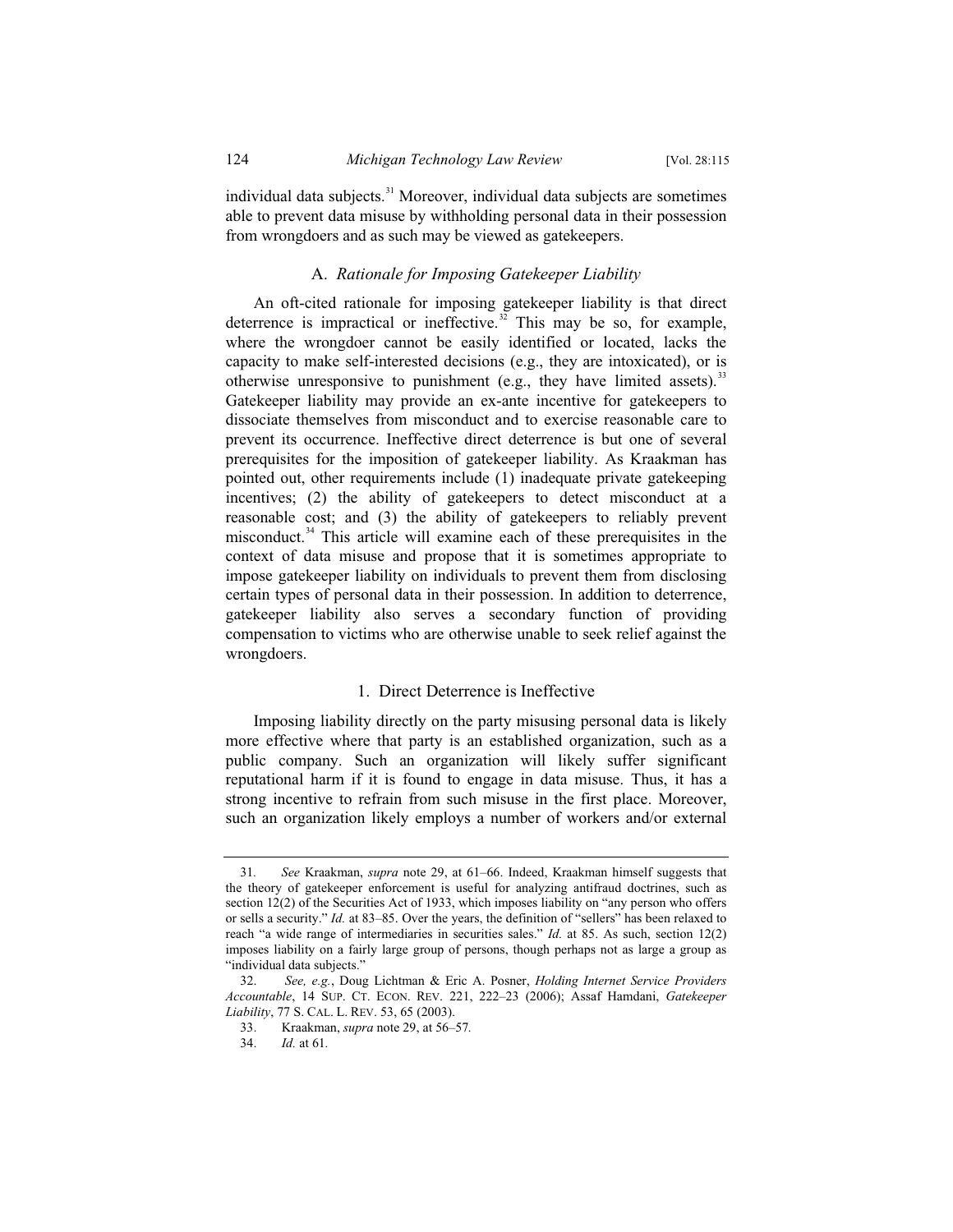service providers who might become whistleblowers, providing more opportunities to detect and report data misuse. Once data misuse is detected, victims and regulators are also more likely to bring actions against an established organization that presumably has relatively deep pockets.

By contrast, direct deterrence is less likely to be effective against wrongdoers who intentionally exploit other people's personal data for illegal purposes. For instance, criminals who use personal data to defraud or harass people will likely use countermeasures to avoid detection, making them harder to trace.<sup>35</sup> Even if the criminals can be located, there may be jurisdictional concerns. Since criminal law is generally territorial, if the criminals are located outside of the relevant jurisdiction, then it may be difficult for prosecutors to bring proceedings against them.<sup>36</sup> Even in the exceptional circumstances where criminal laws apply extraterritorially, there have been relatively few prosecutions due to both practical and legal complications. $37$  To start, criminal investigations in another country often require cooperation from authorities in that country, $38$  which may not be available. Furthermore, there may not be an extradition treaty between the United States and the country where a particular criminal resides.<sup>39</sup> In any event, prosecutors have limited time and resources and are often unable to bring charges against all criminals.<sup>40</sup> The victims of data misuse are also likely to experience various difficulties bringing civil actions against the wrongdoers. To begin with, a victim may not know the identity of the person who disclosed or misused his personal data, particularly where there has not been any criminal proceeding brought against the wrongdoer.<sup>41</sup> A victim might also lack the means or skills to track down the relevant wrongdoer even if he wants to do so. If the wrongdoer happens to reside overseas, the victim is faced with the additional burden of persuading a

<sup>35</sup>*. See, e.g.*, Scott Charney & Kent Alexander, *Computer Crime*, 45 EMORY L.J. 931, 943 (1996) (noting "[a] primary goal of every criminal scheme is to avoid getting caught").

<sup>36.</sup> Kraakman has focused on the cost of raising expected penalties against wrongdoers and, in particular, identified two contributing factors: (1) the misconduct may be expensive to detect or prosecute; (2) constraints on actual penalty levels. *See* Kraakman, *supra* note 29, at 56–57*.* He has not, however, discussed the practical difficulties of pursuing an overseas wrongdoer or highlighted the different obstacles faced by prosecutors and victims in criminal and civil proceedings respectively.

<sup>37.</sup> For a summary of these legal and practical difficulties, see CHARLES DOYLE, CONG. RSCH. SERV., 94-166, EXTRATERRITORIAL APPLICATION OF AMERICAN CRIMINAL LAW (2016).

<sup>38</sup>*. Id.* at 23.

<sup>39</sup>*. See id.* at 31–33.

<sup>40</sup>*. See* Adam M. Gershowitz & Laura R. Killinger, *The State (Never) Rests: How Excessive Prosecutorial Caseloads Harm Criminal Defendants*, 105 NW. U. LAW REV. (2011) (discussing the ramifications of excessive prosecutorial caseloads).

<sup>41</sup>*. See, e.g.*, Ying Hu, *The Role of Public Enforcement in Investor Compensation: A Hong Kong Perspective*, 46 COMMON L. WORLD REV. 216, 222–23 (2017) (discussing this "naming, blaming" problem in the context of financial misconduct).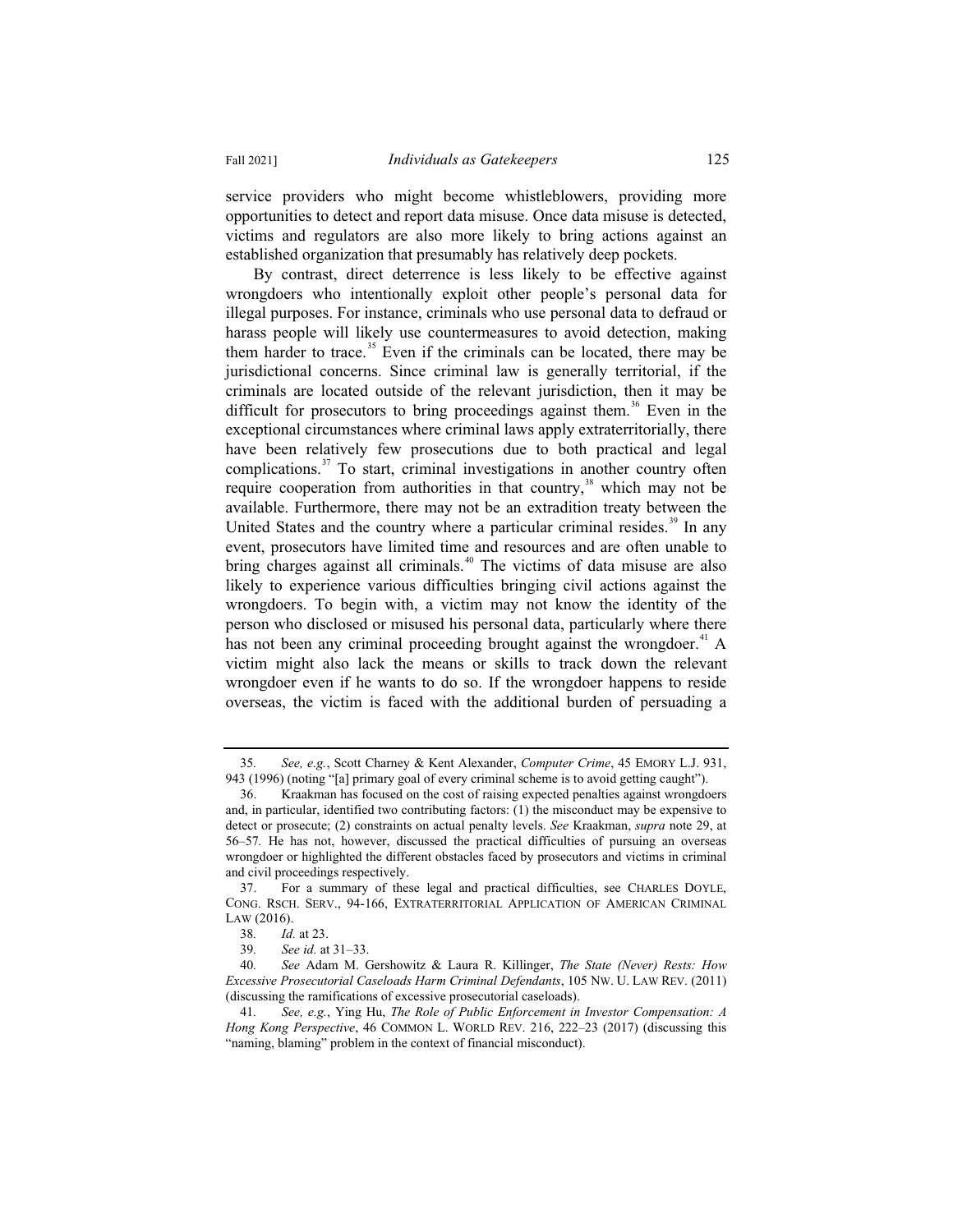court to exercise jurisdiction over the wrongdoer and allow service outside the jurisdiction against him.<sup>42</sup> In the event that a victim succeeds in bringing an action against a wrongdoer, he may not be able to enforce a judgment or award obtained in his favor if the wrongdoer has few assets within the jurisdiction.<sup>43</sup>

# 2. Gatekeeper's Ability to Detect Misconduct

Where an individual directly transfers personal data to a person who uses it to inflict unjustifiable harm on other people (hereinafter referred to as a "primary wrongdoer"), the individual sometimes knows or ought to know that the primary wrongdoer would subsequently misuse that data. It may be because the individual discloses personal data intending it to be misused. One obvious example is doxing, where a doxer discloses someone's personal data in the hopes that others will use that data to harass the person being doxed.<sup>44</sup> It may be because the primary wrongdoers have made it clear that they seek personal data for an illegal purpose. For example, a primary wrongdoer might seek DNA samples from the public expressly for the purpose of cloning a human organ, to conduct unapproved clinical trials, or even to develop genetically targeted weapons.<sup>45</sup> Alternatively, the circumstances under which the wrongdoer solicits personal data might be such that a reasonable person would be under a duty to satisfy himself that the relevant data would not be misused before providing it. It may be because the type of data sought is particularly sensitive—a notorious example was the website "Is Anyone Up," which encouraged men to upload nude pictures of women without their consent.<sup>46</sup> It may also be because the primary wrongdoer is seeking data that is clearly unrelated to or unnecessary for the services provided. For example, after the Cambridge

<sup>42.</sup> For a discussion of the requirements for a U.S. court to exercise in personam jurisdiction over foreign nationals and the difficulty of satisfying those requirements for victims of information technology and intellectual property theft, see Andrew F. Popper, *In Personam and Beyond the Grasp: In Search of Jurisdiction and Accountability for Foreign Defendants*, 63 CATH. U.L. REV. 155, 177–79 (2013).

<sup>43.</sup> For a discussion of the legal and practical difficulties of enforcing U.S. judgments overseas, see Samuel P. Baumgartner, *Understanding the Obstacles to the Recognition and Enforcement of U.S. Judgments Abroad*, 45 N.Y.U. J. INT'L L. & POL. 965 (2013).

<sup>44.</sup> A number of commentators consider existing legal protections against doxing unsatisfactory. *See, e.g.*, Alexander J. Lindvall, *Political Hacktivism: Doxing & the First Amendment*, 53 CREIGHTON L. REV. 1, 6–8 (2019).

<sup>45</sup>*. See, e.g.*, Sarah Knapton, *World Must Prepare for Biological Weapons That Target Ethnic Groups Based on Genetics, Says Cambridge University*, TELEGRAPH (Aug. 13, 2019, 12:01 AM), https://www.telegraph.co.uk/science/2019/08/12/world-must-prepare-biologicalweapons-target-ethnic-groups-based.

<sup>46.</sup> BAILEY POLAND, HATERS: HARASSMENT, ABUSE, AND VIOLENCE ONLINE 114 (2016).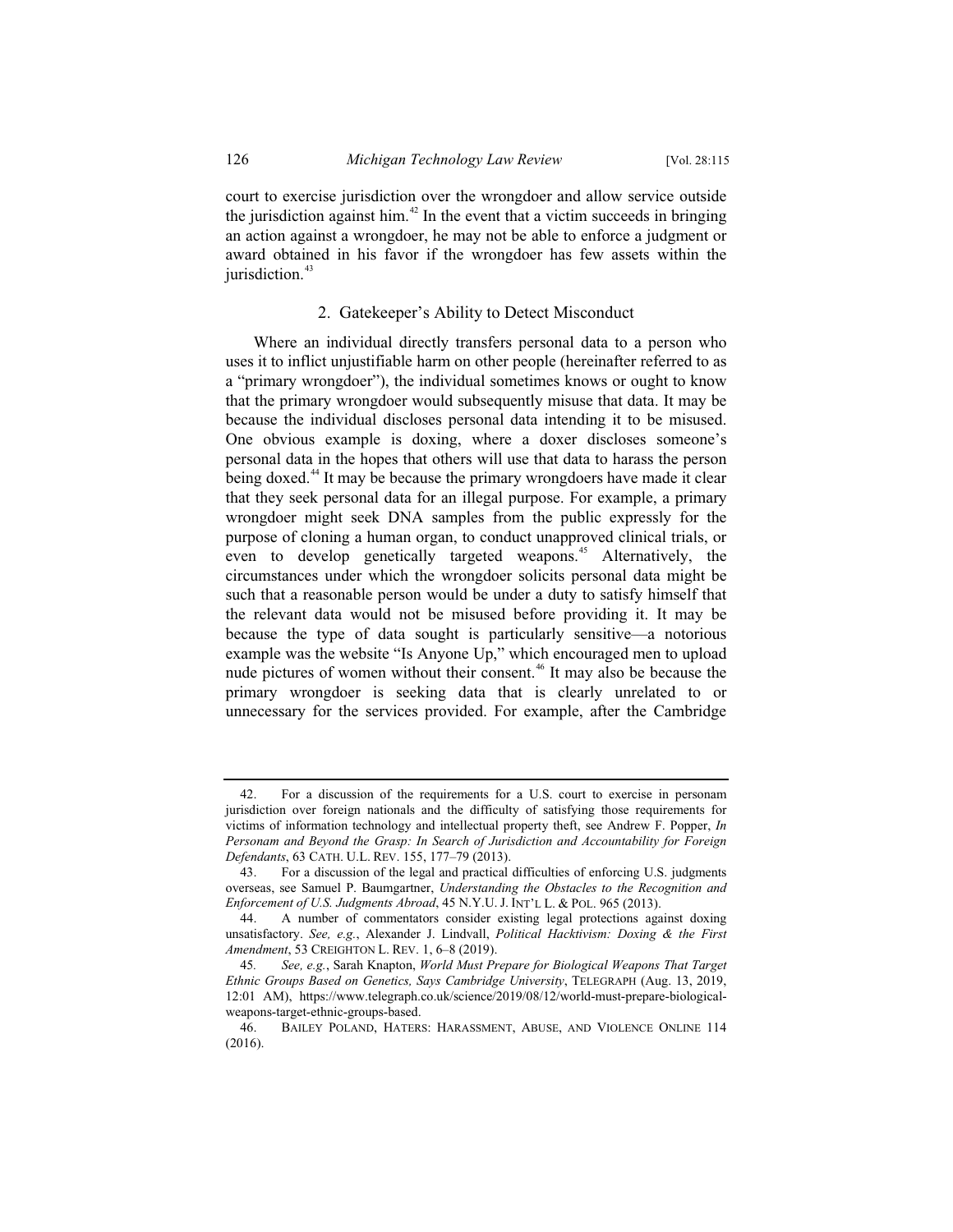Analytica saga, an individual arguably should be more wary of quiz or gaming apps that seek access to his private mailbox messages.<sup>4</sup>

Even where an individual merely transfers personal data to an intermediary who does not directly use it to harm people, the individual may nevertheless know or ought to know that the data disclosed will likely be misused. The intermediary may be a high-risk recipient who will very likely cause the data to be transferred to a wrongdoer (hereinafter referred to as a "high-risk intermediary"). Transferring data to a high-risk intermediary is not dissimilar to leaving an unlocked car in a high-crime area, which is likely to be stolen by criminals to commit crime.<sup>48</sup>

The most obvious high-risk intermediary is one who actively supplies personal data to those who misuse it. The intermediary could be an unscrupulous data trader that sells personal data to fraudsters on the dark web, $49$  or an online forum that promotes revenge porn.<sup>50</sup> An intermediary may also facilitate data misuse without intending to do so. For example, an app that helps locate women around its users could in turn be used by criminals to stalk and harass women.<sup>51</sup> Similarly, apps that track police vehicles have reportedly been used to inflict harm on police officers.<sup>52</sup> Finally, an intermediary might disclose personal data to wrongdoers against his will. An intermediary might have access to a database containing valuable personal data but fail to adopt adequate data security measures to safeguard that data, which could result in repeated data breaches.<sup>53</sup> Alternatively, a data trading company might sell personal data to

<sup>47</sup>*. See* Issie Lapowsky, *Cambridge Analytica Could Have Also Accessed Private Facebook Messages*, WIRED (Apr. 10, 2018, 12:18 PM), https://www.wired.com/story /cambridge-analytica-private-facebook-messages.

<sup>48</sup>*. See, e.g.*, Palma v. U.S. Indus. Fasteners, Inc*.*, 681 P.2d 893, 901–02 (Cal. 1984).

<sup>49</sup>*. See* Brian Stack, *Here's How Much Your Personal Information Is Selling for on the Dark Web*, EXPERIAN (Dec. 6, 2017), https://www.experian.com/blogs/ask-experian/hereshow-much-your-personal-information-is-selling-for-on-the-dark-web.

<sup>50</sup>*. See* Sophie Gallapher, *Revenge Porn Campaigner Warns "Well Intended" Petitions Are Giving Abuse Sites More Traffic*, INDEPENDENT (Dec. 2, 2019, 1:57 PM), https://www.independent.co.uk/life-style/women/revenge-porn-website-shut-down-petitionsnot-your-porn-a9229221.html.

<sup>51.</sup> Erik Kain, *The Problem with the* '*Girls Around Me*' *App Isn't That Women Are Lazy About Privacy*, FORBES (Apr. 6, 2012, 2:15 PM), https://www.forbes.com/sites/erikkain /2012/04/06/the-problem-with-the-girls-around-me-app-isnt-that-women-are-lazy-aboutprivacy.

<sup>52.</sup> Jack Nicas, *Apple Removes App That Helps Hong Kong Protesters Track the Police*, N.Y. TIMES (Oct. 9, 2019), https://www.nytimes.com/2019/10/09/technology/applehong-kong-app.html (explaining that Apple removed the app after receiving "'credible information' from the authorities and people in Hong Kong 'that the app was being used maliciously to target individual officers'").

<sup>53.</sup> Indeed, reports of data breaches have become increasingly widespread in recent years. Juliana De Groot, *The History of Data Breaches*, DIGIT. GUARDIAN (Dec. 1, 2020), https://digitalguardian.com/blog/history-data-breaches.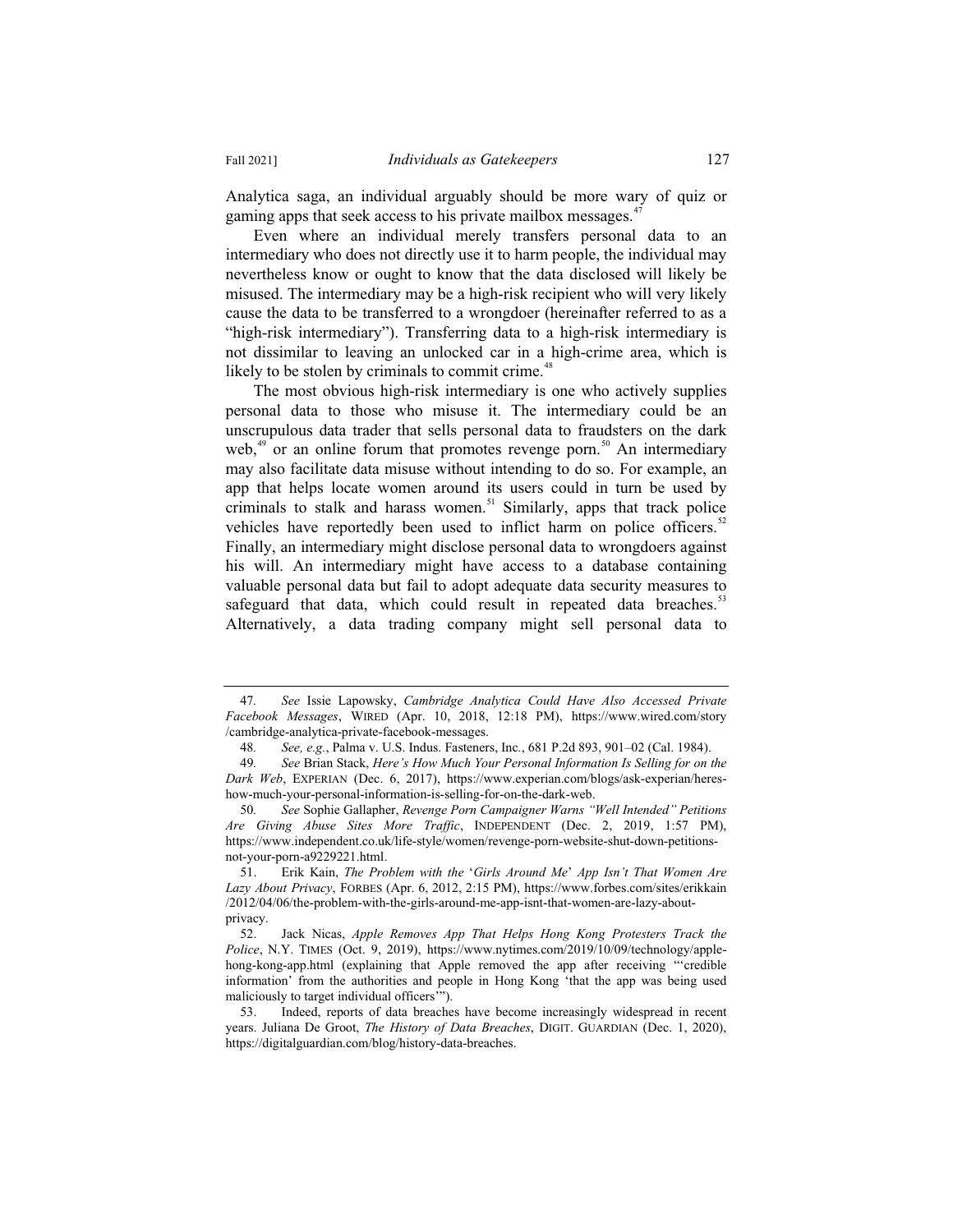wrongdoers or other high-risk intermediaries because it fails to conduct proper due diligence on its customers.<sup>54</sup>

A possible argument against treating individuals as gatekeepers is that individual data subjects may not be able to determine whether they are transferring personal data to a primary wrongdoer or a high-risk intermediary. Individuals often do not know when their data is being collected and by whom.<sup>55</sup> Even if an individual knows that his data is being collected, the individual may not know why it is being collected or how it is subsequently used.<sup>56</sup> Additionally, it is often difficult for individuals to assess the quality of their own data security standards, let alone that of the person to whom they transfer data to.

However, treating individuals as gatekeepers does not require each individual to identify wrongdoers and high-risk intermediaries at all times. Rather, it suggests that individuals should share part of the costs of detecting and thwarting the activities of those persons. Additionally, we can assist individual data subjects in determining whether a potential recipient is high-risk by introducing the following presumption (hereinafter referred to as the "presumption of high-risk intermediary"): an entity is presumed to be a high-risk intermediary unless it declares either that (1) it does not disclose personal data in the ordinary course of its business; or that (2) if it does, it has sufficient grounds for believing that the persons receiving data from it would not misuse that data.

#### 3. Gatekeeper's Ability to Prevent Misconduct

Sometimes preventing disclosure is sufficient to prevent misuse of personal data. Other times, it is not. For instance, an individual might involuntarily disclose personal data to third parties (e.g., cyber criminals). This suggests that sometimes preventing data misuse requires an individual to take positive steps to secure the data in his possession.

Moreover, where a significant number of individuals disclose the personal data in their possession, it may be sufficient to form a sufficiently large dataset from which additional insights can be generated and misused. In that case, it may not make a difference whether any specific individual chooses or refuses to disclose his or her data. As such, a primary wrongdoer

<sup>54</sup>*. But see* Theodore Rostow, *What Happens When an Acquaintance Buys Your Data: A New Privacy Harm in the Age of Data Brokers Note*, 34 YALE J. ON REGUL. 667, 705 (2017) (concluding that "courts to date have been leery to find data brokers negligent in the data sale context").

<sup>55.</sup> *Your Data Is Shared and Sold . . . What's Being Done About It?*, KNOWLEDGE@WHARTON (Oct. 28, 2019), https://knowledge.wharton.upenn.edu/article/datashared-sold-whats-done.

<sup>56.</sup> Emilee Rader, *Most Americans Don't Realize What Companies Can Predict from Their Data*, CONVERSATION (Feb. 11, 2019, 6:43 AM), http://theconversation.com/mostamericans-dont-realize-what-companies-can-predict-from-their-data-110760.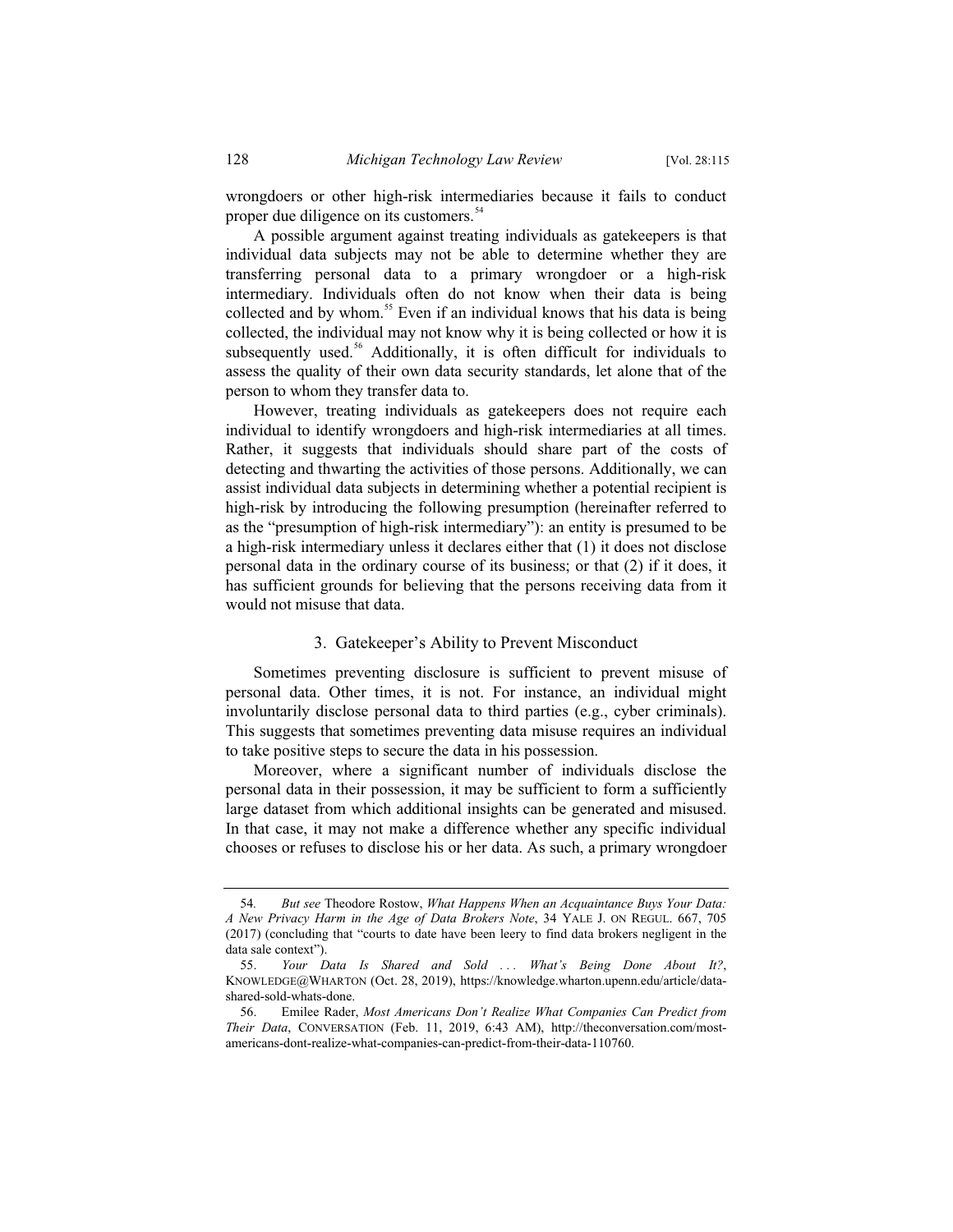may evade gatekeeping by transacting with individuals who are less vigilant or more corruptible.<sup>57</sup> However, even though any individual alone may not be able to prevent data misuse, a significant number of individuals collectively could do so by refusing to disclose the personal data in their possession. Imposing a limited duty to prevent data misuse can help reduce the likelihood that a primary wrongdoer would be able to collect personal data from a sufficiently large number of individuals.

The presence of a black market (e.g., the dark web, where stolen data is often sold) for personal data suggests that a person intending to misuse data may not need to directly deal with individual data subjects, which further undermines the strategy of relying on individuals as gatekeepers.<sup>58</sup> While the need to clamp down on the black market for data is obvious, individuals' gatekeeping function is not redundant since they have some ability to prevent the data in their possession from entering the black market in the first place (e.g., by taking measures to secure such data and, where possible, by refraining from dealing with primary wrongdoers or high-risk intermediaries). A wrongdoer might also evade gatekeeping by transacting with commercial data holders. It is not surprising that under existing laws, many data holders are already charged with protecting the personal data in their possession.<sup>59</sup> As explained more fully below, the presence of other gatekeepers does not necessarily render individual gatekeepers redundant.<sup>60</sup>

# 4. Gatekeeper's Ability to Provide Compensation to Victims

Even where a victim has suffered physical or financial injury, $61$  the victim may not be able to obtain compensation by bringing an action against

<sup>57.</sup> Kraakman, *supra* note 29, at 63, 74 ("Thus, multiple contracting may be a persuasive reason to abandon gatekeeping if the odds are against any individual gatekeeper detecting or vetoing misconduct.").

<sup>58.</sup> *Id.* at 66 (discussing the relevance of an illicit market)*.*

<sup>59</sup>*. See, e.g.*, Health Insurance Portability and Accountability Act (HIPAA) of 1996, Pub. L. No. 104-191, 110 Stat. 1936 (regulating the disclosure of medical records by health plans, health care clearinghouses, and health care providers); Fair Credit Reporting Act, Pub. L. No. 91-508, 84 Stat. 1127 (1970) (regulating the disclosure of financial data by consumer reporting agencies); Gramm-Leach-Bliley Act, Pub. L. No. 106-102, 113 Stat. 1338 (1999) (regulating the disclosure of personally identifiable financial information obtained by financial institutions); Family Educational Rights and Privacy Act (FERPA), 20 U.S.C. § 1232g (regulating the disclosure of education records by educational institutions); *see also*, William McGeveran, *The Duty of Data Security*, 103 MINN. L. REV. 1135, 1141–75 (2019).

<sup>60</sup>*. See infra* Section II.C.3.

<sup>61.</sup> At the moment, victims often find it difficult to obtain legal redress against persons that misuse their personal data. One of the main difficulties is proving they have suffered legally cognizable injury: for example, some courts find that increased risk of future injury is too speculative and that unaggregated personal data has little value. As result, individuals may be held to lack standing to bring a claim or, if they do succeed in proving their case, receive nominal damages. *See* Spokeo, Inc. v. Robins, 578 U.S. 330, 342–43 (2016); Daniel J. Solove & Danielle Keats Citron, *Privacy Harms*, 102 B.U. L. REV. (forthcoming 2022). One response to this difficulty is to recognize more types of privacy injury, such as risk and anxiety. *See,*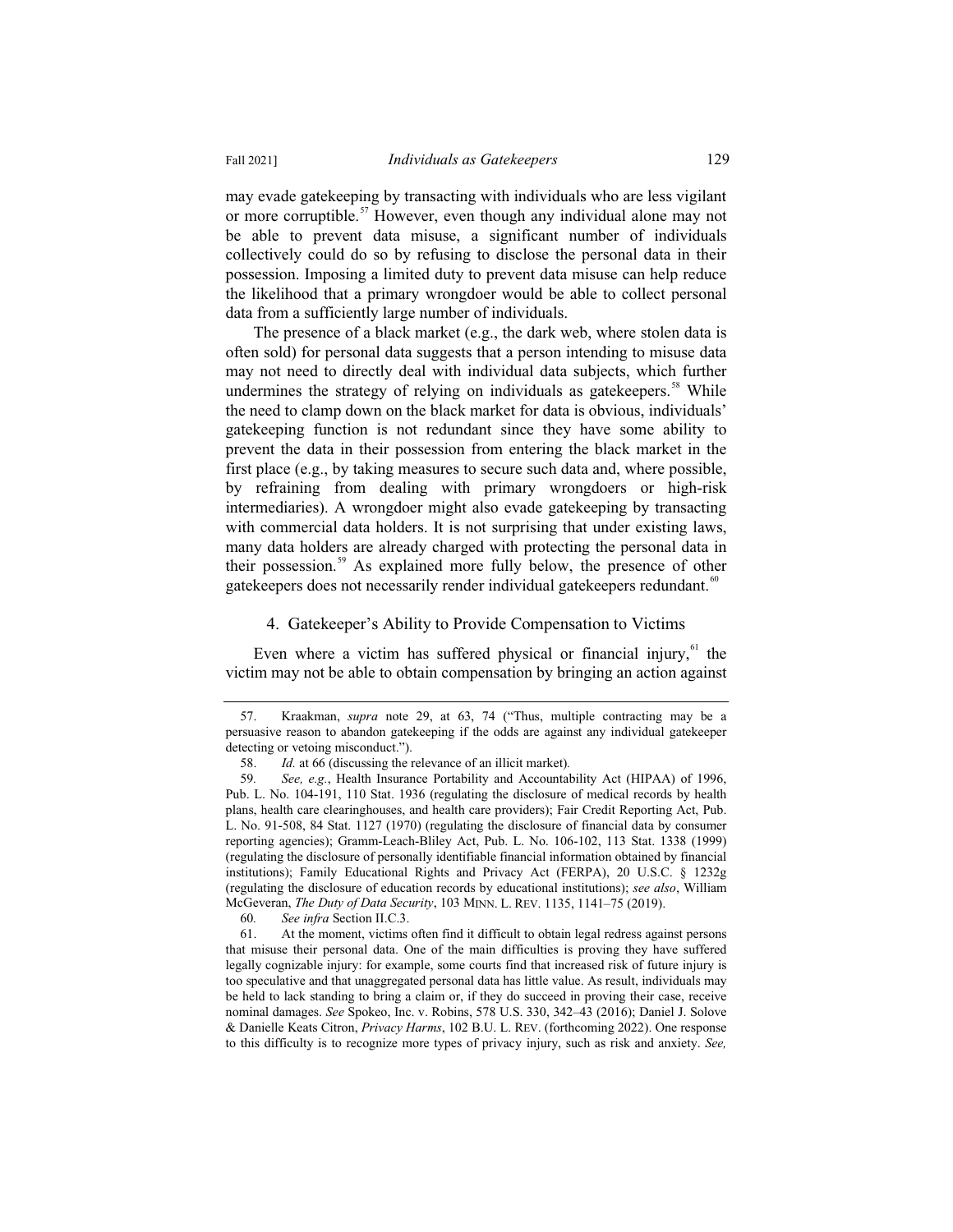individual data subjects with limited financial means. The situation is more complicated where the harm is caused by a large number of individuals. The amount of relief that a victim might be able to recover from each defendant is likely outweighed by the administrative cost of bringing a lawsuit. Imposing gatekeeper liability on individual data subjects, therefore, may not be an effective way to provide compensation for victims of data misuse.

However, the gatekeeper liability's compensation function can be achieved through public enforcement. If found to have breached his duty as a gatekeeper, an individual may be required to pay a statutory fine, and the proceeds can be used to fund a scheme to compensate victims of data misuse. Similar schemes have been established to provide compensation for victims of financial misconduct. For example, the Securities and Exchange Commission (SEC) is authorized to levy civil fines, order disgorgement in enforcement proceedings, and distribute the funds to victims of financial misconduct. $62$  It is estimated that, between 2002 and 2013, the SEC deposited \$14.46 billion into 243 distribution funds, often called "fair funds," to compensate harmed investors.<sup>63</sup> The decision to distribute funds is made by either the SEC or the court in which the SEC brings a judicial proceeding against a defendant.<sup>64</sup> While the amount recoverable from each individual gatekeeper might be relatively small, this need not be the only source of revenue for the proposed scheme to compensate victims of data misuse: the author has argued elsewhere in favor of a data tax on certain data controllers for the purpose of compensating victims of data misuse.<sup>65</sup>

#### B. *Costs of Individual Gatekeeper Liability*

The analysis in the previous section suggests that a *prima facie* case can be made for relying on individuals as gatekeepers to prevent data misuse where (1) direct deterrence against primary wrongdoers is likely to be ineffective; and (2) individual data subjects are able to both detect and prevent data misuse.

This section discusses two additional prerequisites for imposing gatekeeper obligations on individual data subjects. First, the costs of gatekeeping should be lower than the benefits of imposing gatekeeper liability. Second, the costs of gatekeeping should be lower than the costs of direct enforcement against primary wrongdoers.

*e.g.*, *id.*; Solove & Citron, *supra* note 1, at 756–74. Another response is to seek gain-based remedies against data users. *See* Bernard Chao, *Privacy Losses as Wrongful Gains*, 106 IOWA L. REV. 555 (2020).

<sup>62.</sup> Urska Velikonja, *Public Compensation for Private Harm: Evidence from the SEC's Fair Fund Distributions*, 67 STAN. L. REV. 331, 333, 340–41 (2015).

<sup>63.</sup> *Id.* at 333*.*

<sup>64.</sup> *Id.* at 342*.*

<sup>65.</sup> Ying Hu, *The Case for an Information Tax: Cumulative Harm in the Collective Misuse of Information*, 29 CORNELL J.L. & PUB. POL'Y 295, 340-43 (2019).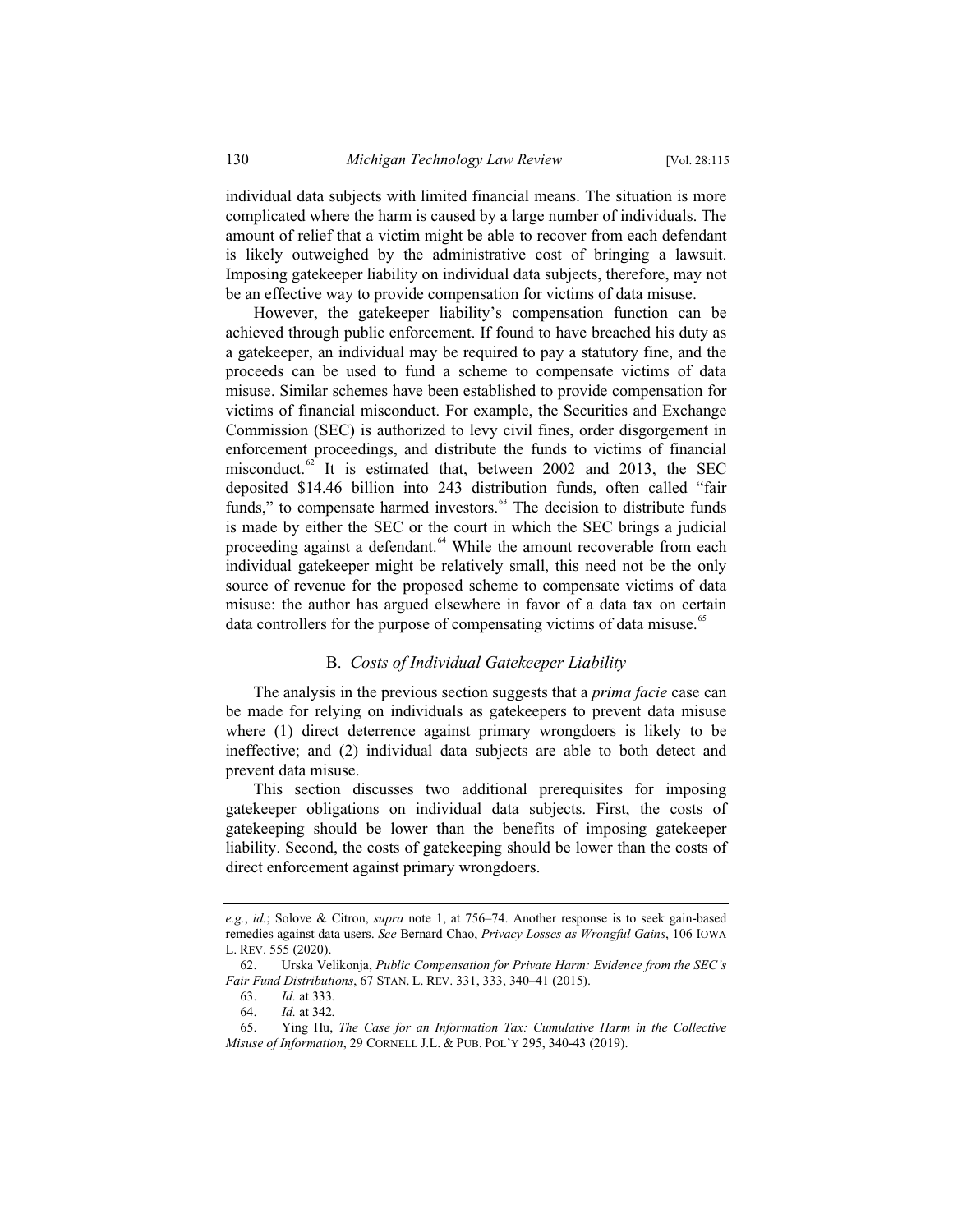#### 1. Costs of Gatekeeping

Kraakman identifies three types of costs associated with gatekeeping: private costs on gatekeepers, tertiary costs on third parties, and administrative costs in policing gatekeepers.<sup>66</sup> A gatekeeper's private costs include not only the costs of complying with a rule, but also the costs of detecting when a rule is applicable, and the costs of misapplication.

An individual's cost of compliance can be further divided into two types. The first type concerns the costs of taking positive steps to comply with a rule. An individual may be required to take reasonable measures to protect the personal data in his possession. This may involve, for example, incurring the cost of setting and memorizing strong passwords, using twofactor authentication, and installing security software. The second type concerns "frustration costs" that an individual experiences when the individual is prevented from sharing personal data with certain persons or from receiving the benefit, monetary or otherwise, of disclosing such data (e.g., the benefit of using "free" apps). One way to reduce an individual gatekeeper's compliance costs is to limit the scope and content of positive duties imposed on the gatekeeper. Positive duties (e.g., a duty to report potential data misuse) are often more costly to fulfil than negative duties (e.g., a duty not to intentionally cause harm to others) since the former requires a gatekeeper to invest time, resources, and effort to achieve compliance. The cost of complying with a positive duty, however, may be reduced by providing the gatekeeper with technical and financial support. An individual's burden to take appropriate security measures to protect his personal data may be alleviated by making reliable security software freely available to the public, which helps reduce the cost of identifying and purchasing such software. In addition to positive duties, certain negative duties might also be too onerous to be imposed on the general public. For instance, it may not be feasible to require an individual to refrain from disclosing the personal data in his possession if such disclosure is required to purchase goods or services that cannot be easily or cheaply replaced.<sup>67</sup>

With respect to the cost of misapplication, one concern is that individuals may not be in a position to determine whether the personal data that they intend to disclose will be misused (the "information gap" problem). The data recipients might be acting under false pretenses or conceal the purpose for which they seek the data. Imposing liability on individuals who are not in a position to detect data misuse may result in both under-deterrence and over-deterrence. For over-deterrence, individuals might refrain from disclosing personal data to a broader group of recipients who do not misuse data; for under-deterrence, they might still be induced

<sup>66.</sup> Kraakman, *supra* note 29, at 75.

<sup>67.</sup> It is more appropriate to impose liability on the companies providing such goods or services.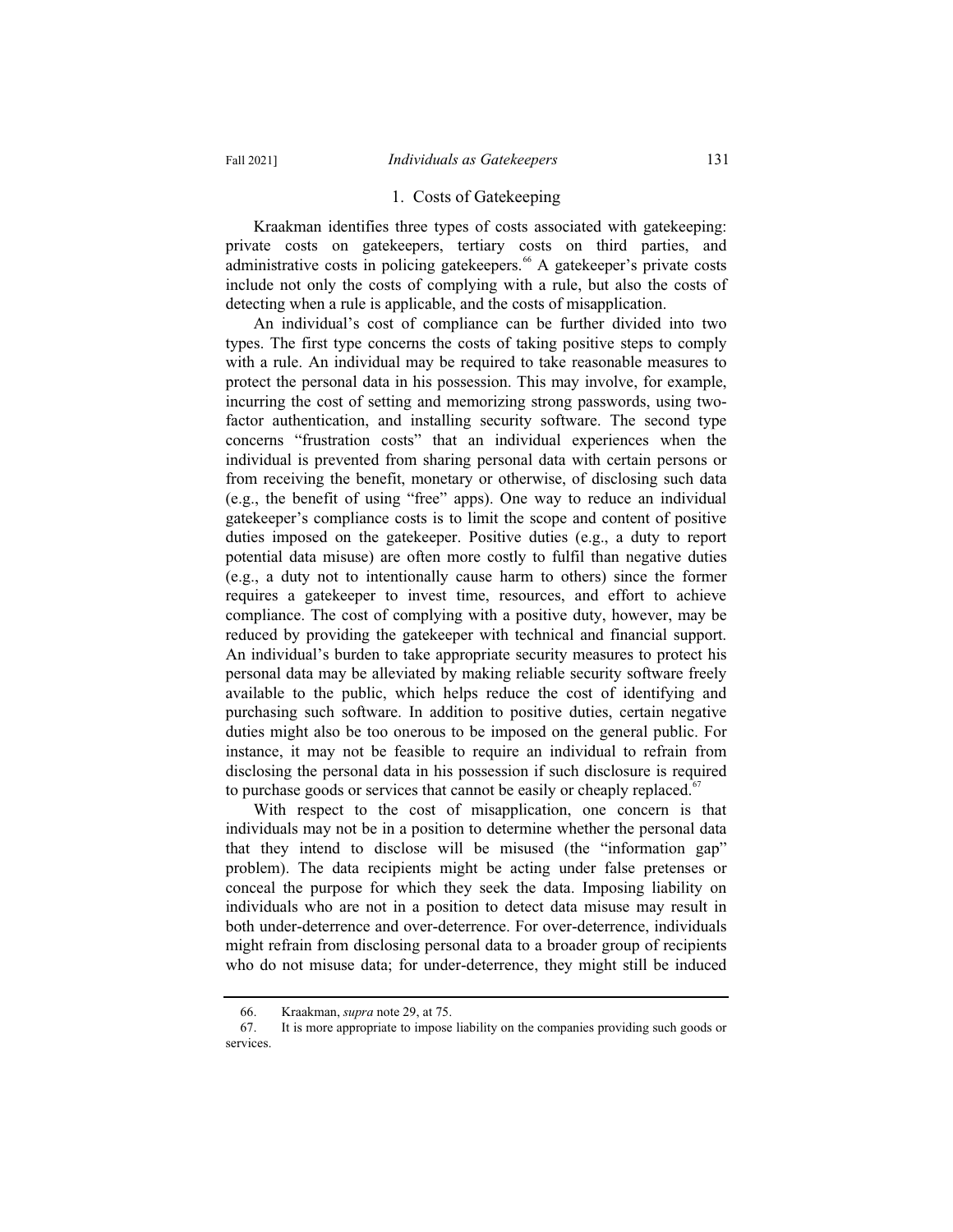into disclosing data to fraudsters who intend to misuse it. To help bridge the information gap between individual data subjects and data recipients, an entity data recipient should be required to disclose (1) whether it transfers personal data to third parties in its ordinary course of business; (2) whether it has adequate grounds to believe that the data it has disclosed will not be misused; and (3) whether it has suffered data breaches in the past and whether its data practice is the subject of an on-going disciplinary proceeding ("data practice disclosures").

There is a risk that those who receive another's personal data will make false disclosures.<sup>68</sup> Nevertheless, requiring an entity to disclose whether it has sufficient grounds to believe that the data it shares will not be misused carries several benefits. First, it is arguably easier to bring an action against an entity that makes a false declaration than one that does not make any declaration. Making a false declaration is likely to amount to "unfair or deceptive acts or practices."<sup>69</sup> This would entitle the Federal Trade Commission to bring an action against the relevant entity pursuant to Section 5 of the Federal Trade Commission Act (FTC Act).<sup>70</sup> A false declaration might also enable data subjects to bring a claim for breach of contract, promissory estoppel, or misrepresentation against the relevant entity. Second, this requirement shifts the focus from obtaining individual consent to share data to establishing a practice of responsible data sharing. As many commentators have noted, relying on individuals to withhold consent from data recipients is not always an effective strategy to minimize data misuse.<sup>71</sup> Third, this requirement can be supplemented with additional measures to incentivize whistleblowing by individuals who have first-hand knowledge of false declarations by data recipients.<sup>72</sup> Apart from the

<sup>68.</sup> An example of false promises relating to a company's data practice can be found in *In re* Nickelodeon Consumer Privacy Litigation, 827 F.3d 262 (3d Cir. 2016). Defendant Viacom's registration form included a message: "HEY GROWN-UPS: We don't collect ANY personal information about your kids. Which means we couldn't share it even if we wanted to." *Id.* at 269. Despite that promise, both Viacom and Google allegedly used cookies to track children's web browsing and video-watching habits on Viacom's websites. *Id.*

<sup>69.</sup> *See, e.g.*, FTC Policy Statement on Deception, Letter from James C. Miller III, Chairman, Fed. Trade Comm'n, to the Honorable John D. Dingell, Chairman, Comm. on Energy & Com., U.S. House of Representatives (Oct 14, 1983) https://www.ftc.gov/system /files/documents/public\_statements/410531/831014deceptionstmt.pdf ("Practices that have been found misleading or deceptive in specific cases include false oral or written representations . . . .").

<sup>70. 15</sup> U.S.C. § 45(a). Section 5(a) of the FTC Act prohibits "unfair or deceptive acts or practices in or affecting commerce." *Id.* § 45(a)(1). For a discussion of FTC's enforcement actions under Section 5 of the FTC Act in the context of privacy law, see Daniel J. Solove & Woodrow Hartzog, *The FTC and the New Common Law of Privacy*, 114 COLUM. L. REV. 583 (2014).

<sup>71</sup>*. See, e.g.*, Daniel J. Solove, *Privacy Self-Management and the Consent Dilemma*, 126 HARV. L. REV. 1880 (2013).

<sup>72.</sup> Various programs already exist to provide reward for whistleblowers that report violations of the federal securities laws, tax fraud, and so on. *See* Jason Zuckerman &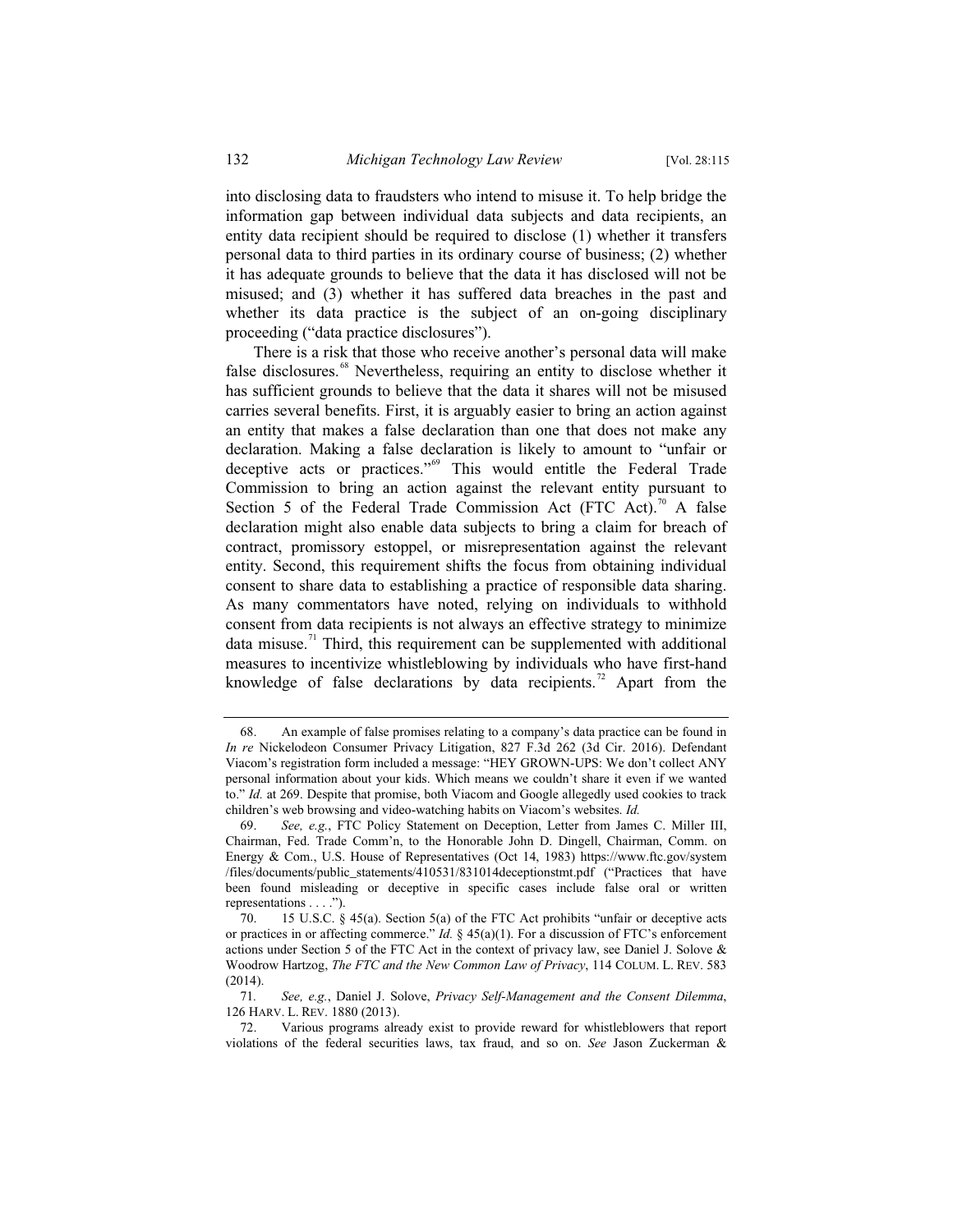information gap problem, there may also be misapplication costs caused by human error or by an individual's tendency to avoid risk. While unavoidable, these costs can be partially alleviated by reducing ambiguities in the applicable rule and by providing external guidance on compliance.<sup>73</sup>

An individual gatekeeper's costs of determining the applicability of a rule can also be reduced through various means. First, the cost of detecting whether a data recipient is high-risk can be reduced by requiring entity data recipients to make data practice disclosures and by relying on the presumption of high-risk intermediary. This presumption also has the incidental benefit of incentivizing data recipients to make those disclosures. Moreover, the cost of detecting high risk data recipients can be decreased by reducing the amount of time and effort each individual must invest in to read and understand the relevant declarations. This may be achieved, for example, by standardizing the language that each recipient uses to declare its practice for sharing personal data and by requiring the recipient to display these declarations in a prominent place (e.g., it may be contained in a website's footer in a large font and bright color immediately before the website starts to collect personal data).<sup>74</sup> Additionally, including a scienter requirement rather than basing liability on mere negligence is also likely to reduce individuals' cost in monitoring their behavior.<sup>7</sup>

Tertiary costs refer to the costs imposed on parties other than gatekeepers and primary wrongdoers.<sup>76</sup> These costs may be the result of a change in the gatekeepers' behavior in response to the prospect of incurring liability. For example, an individual might become less willing to disclose personal data in general, which could have a chilling effect on free speech or thwart efforts to use private information for socially beneficial causes.<sup>77</sup> It might also increase the cost of business for companies that collect and use personal data to develop products and services.<sup>78</sup> However, the fact that

75. Kraakman, *supra* note 29, at 75–76.

Matthew Stock, *Whistleblower Rewards for Reporting Wrongdoing*, ZUCKERMAN L., https://www.zuckermanlaw.com/sp\_faq/what-is-a-whistleblower-reward (last updated Nov. 23, 2021).

<sup>73.</sup> Such guidance might be supplied by the Federal Trade Commission, which has extensive experience enforcing privacy and data security law.

<sup>74.</sup> Indeed, many of the strategies which have been proposed to streamline privacy notices can be used. *See, e.g.*, Ryan Calo, *Against Notice Skepticism in Privacy (and Elsewhere)*, 87 NOTRE DAME L. REV. 1027, 1031–44 (2013).

<sup>76.</sup> *Id.* at 75.

<sup>77</sup>*. See, e.g.*, Yafit Lev-Aretz, *Data Philanthropy*, 70 HASTINGS L.J. 1491, 1515 (2019). Lev-Aretz defines "data philanthropy" as the giving of private sector data for a socially beneficial purpose. *Id.* at 1503.

<sup>78.</sup> In a different context, it has been argued that allowing private companies to share data with the government could lead to a decrease in both the quantity and the quality of the data collected, thereby having a negative impact on data-driven innovation. Niva Elkin-Koren & Michal S. Gal, *The Chilling Effect of Governance-by-Data on Data Markets*, 86 U. CHI. L. REV. 403, 423–29 (2019).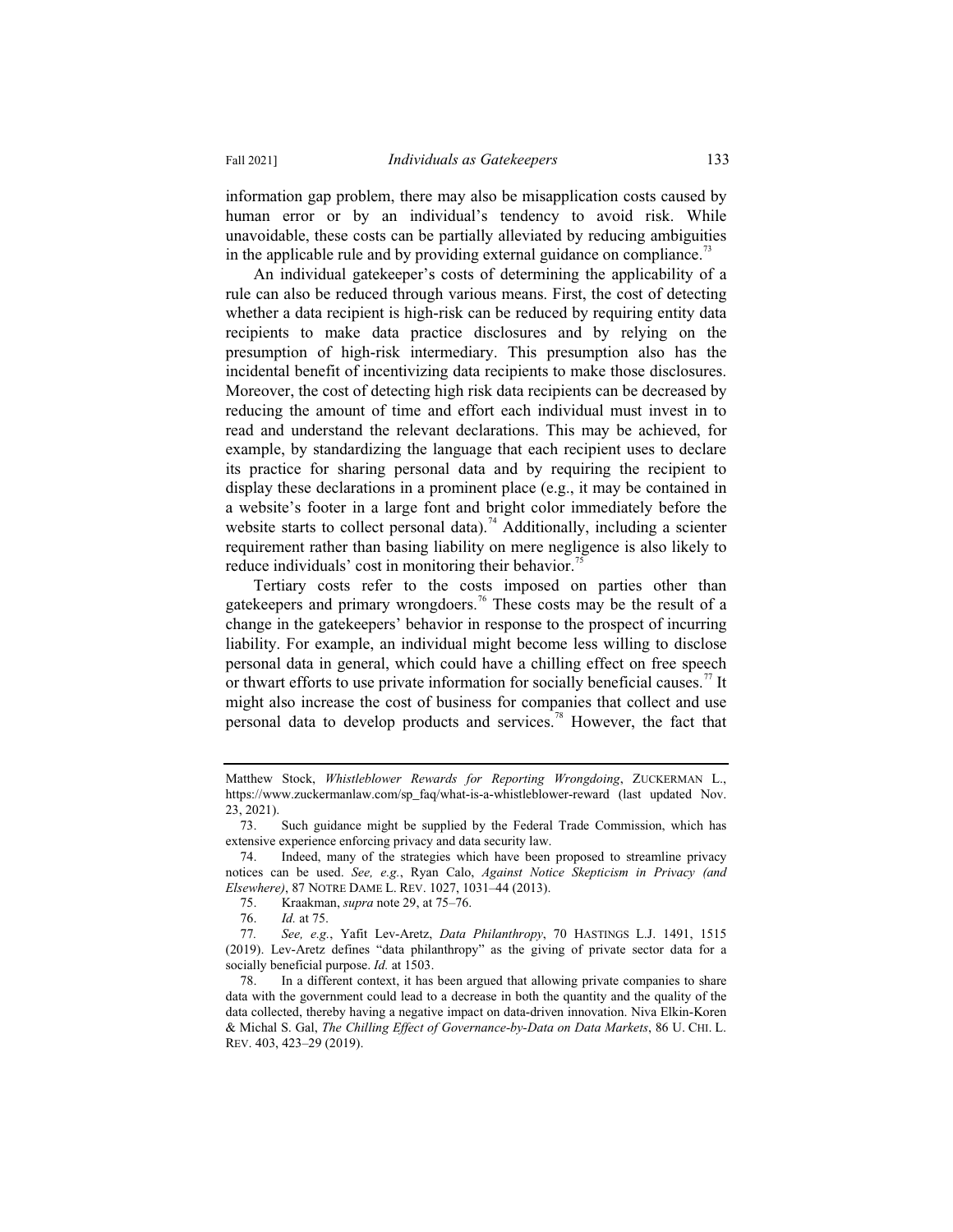individuals are more reluctant to disclose personal data also has several benefits: first, it reduces an individual's risk of being exposed to data misuse—even a responsible data recipient increases the risk of harm to the individual whose data was transferred (e.g., the recipient might fall victim to a malicious data breach, resulting in unintentional disclosure of the personal data in the recipient's possession). Second, as explained more fully in Part III, as the number of persons holding an individual's data decreases, the individual's incentive to invest in security measures to protect his own data increases. Moreover, to the extent that imposing individual gatekeeper responsibility helps reduce incidents of data misuse, it can also provide greater incentives for people to disclose their data in the first place. In addition, tertiary costs may be reduced through regulations that provide reliable channels for individuals to share their personal data. In addition to imposing disclosure obligations on entity data recipients, the government may, through an opt-in licensing regime, help individuals identify entities as safe data recipients. These would be entities that satisfy certain baseline data security requirements, including, for example, taking specific steps to secure the data in their possession, transferring personal data only to similarly licensed entities, and not using personal data for any illegal purpose. Transferring personal data to such entities would be presumptively compliant with an individual's duty as a gatekeeper.

Finally, the administrative costs of policing gatekeepers may be shared between individual victims of data misuse and the public. Those victims may pursue a private action against an individual gatekeeper if they are aware of the latter's role in causing their loss and if an action against the primary wrongdoer is impractical. By contrast, public enforcement is likely more effective where a victim is unaware of a gatekeeper's misconduct or where the cost of pursuing a private action is prohibitively high. While the level of public enforcement is limited by the labor and financial resources of the responsible agency, enforcement actions against individual gatekeepers may be combined with direct enforcement against primary wrongdoers, thereby enjoying some economies of scale.<sup>79</sup> Additionally, any enforcement action against individual gatekeeper is likely to have not only a specific, but also general, deterrent effect, which helps lower enforcement costs in the long run.

Given the significant costs of gatekeeping, the case in favor of gatekeeper liability is strongest where the data misuse in question is serious, such as cases where the misuse may lead to serious physical injury (e.g., terrorism), significant financial or emotional harm (e.g., revenge porn), or violations of human rights (e.g., discriminatory use of personal data). The

<sup>79</sup>*. See* Kraakman, *supra* note 29, at 56–57, 75 n.67.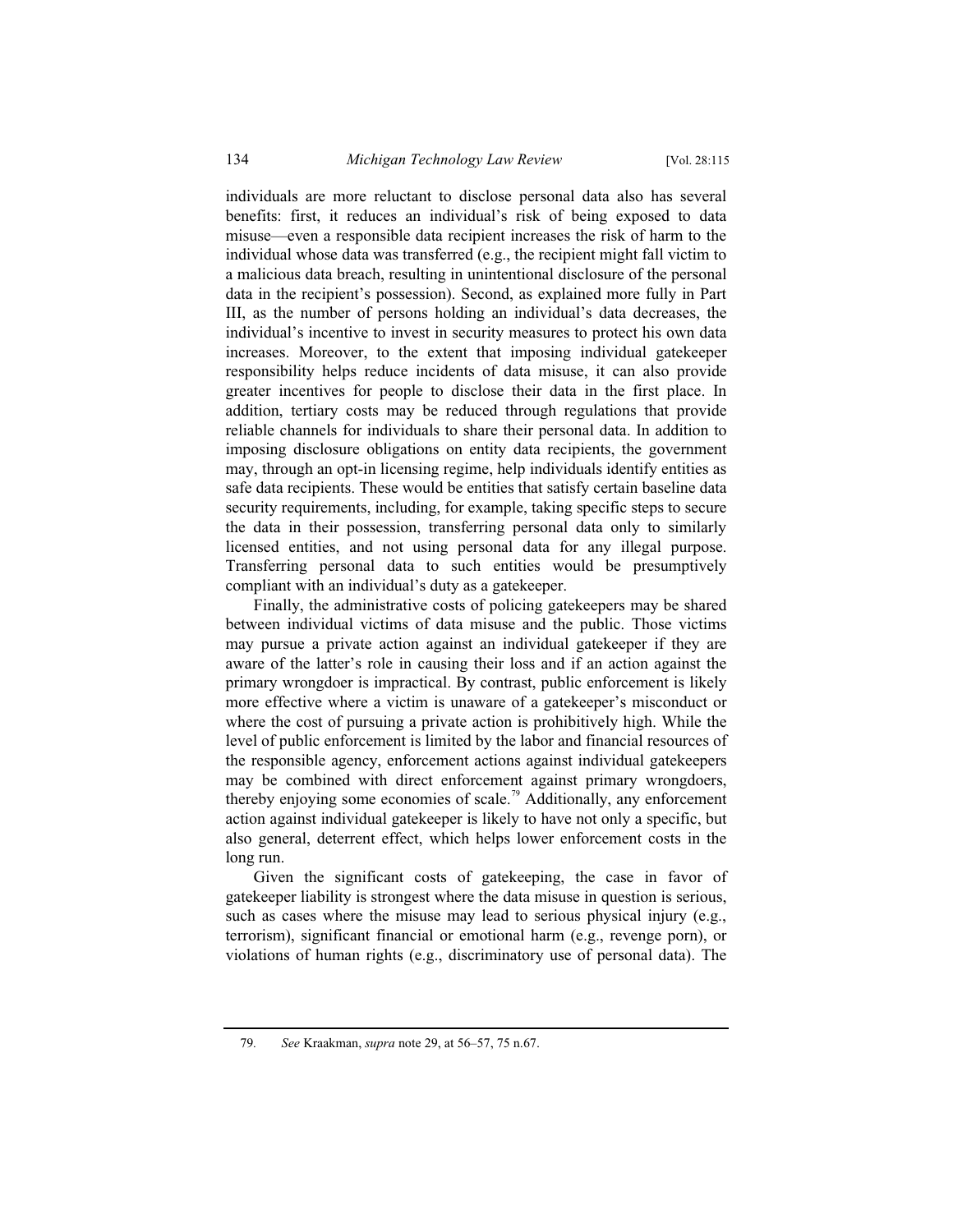difficulty lies in designing a carefully calibrated gatekeeper liability regime where its cost can be justified by its benefit. $80^\circ$ 

# 2. Is the Cost of Gatekeeping Lower Than Direct Enforcement?

Assume that a certain use of personal data is so undesirable that it should be prohibited. Imposing gatekeeper obligations on individual data subjects is justified only if the cost of doing so is at least sometimes lower than the cost of direct enforcement against primary wrongdoers.

The previous section sets out various ways to minimize costs of gatekeeping. By contrast, the cost of direct enforcement against primary wrongdoers can sometimes be insurmountably high due to factors that are difficult to change. As noted above, it is likely costly to locate a tech-savvy primary wrongdoer who hides behind the anonymity of the internet.<sup>8</sup> Moreover, where a wrongdoer resides out of the victim's jurisdiction, prosecutors and victims must overcome additional hurdles in order to bring a criminal or civil action against him/her. $82$  They also risk obtaining an empty judgment where the wrongdoer has too few assets within the jurisdiction to be enforced against. $83$  When weighed against such significant costs of direct enforcement, it is conceivable that the same deterrence effect can sometimes be achieved more cost-effectively through the imposition of limited gatekeeper responsibility on individual data subjects. In Section II.D, this article proposes a new legal duty to prevent data misuse. It seeks to strike a balance between preventing data misuse and minimizing gatekeeping costs.

# C. *Alternatives to Imposing Gatekeeper Liability on Individuals*

Imposition of gatekeeper liability on individuals must not be redundant. Gatekeeper liability might be redundant where there are adequate private gatekeeping incentives, effective private contracting for gatekeeping services, or other more cost-effective gatekeepers.<sup>84</sup> Each of these three factors will be examined in turn.

#### 1. Inadequate Private Gatekeeping Incentives

One might argue that individuals already have sufficient incentives not to disclose personal data to potential wrongdoers or high-risk

<sup>80.</sup> Various scholars have highlighted the difficulty of choosing an appropriate gatekeeper regime. *See, e.g.*, Ronald J. Mann & Seth R. Belzley, *The Promise of Internet Intermediary Liability*, 47 WM.&MARY L. REV. 239 (2005).

<sup>81</sup>*. See supra* Section II.A.1.

<sup>82</sup>*. See supra* Section II.A.1.

<sup>83</sup>*. See supra* note 43 and accompanying text.

<sup>84.</sup> Kraakman noted that wholly private incentives might suffice to encourage private enforcement. See Kraakman, *supra* note 29, at 56.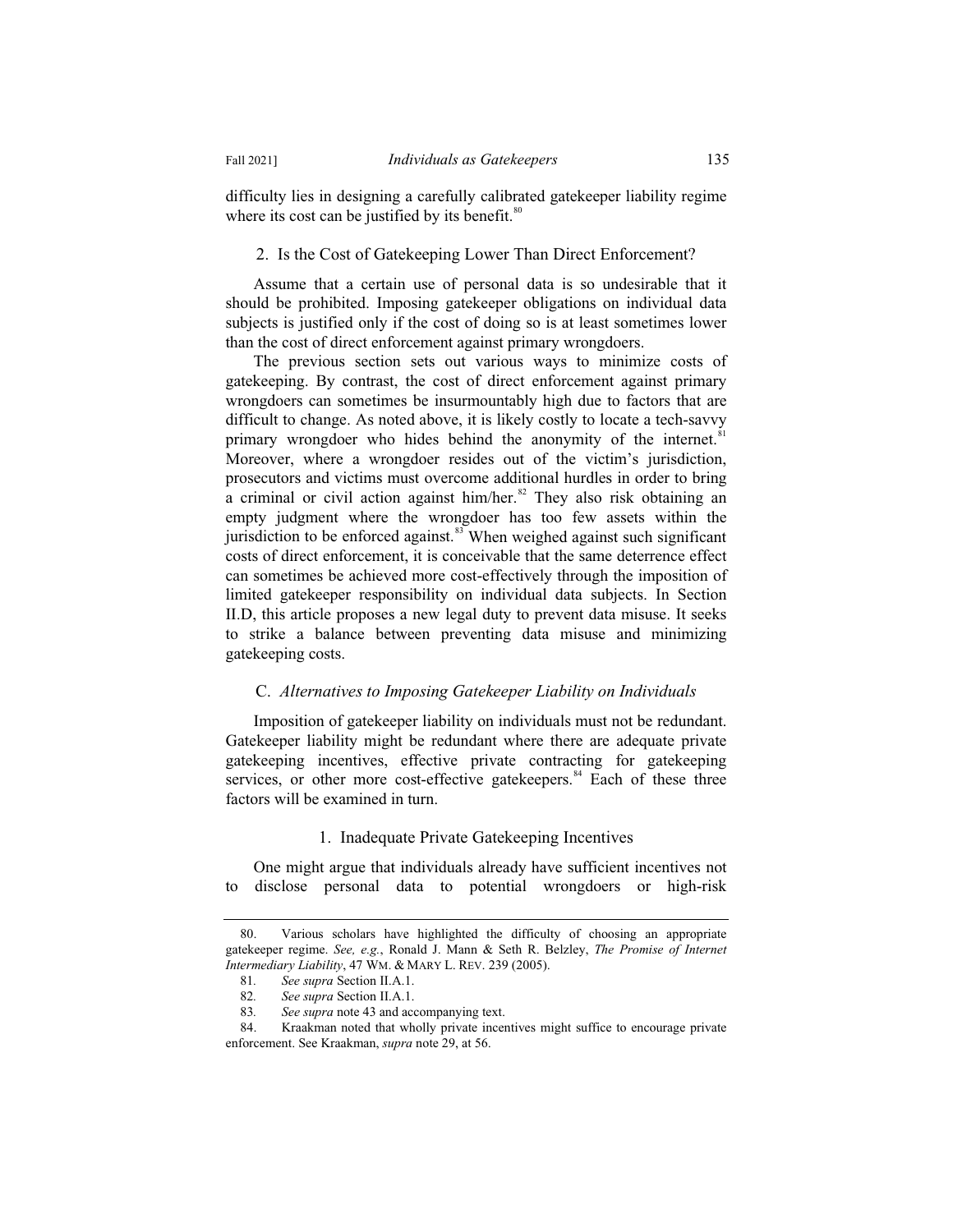intermediaries. First, individuals likely possess personal data relating to both themselves and to their acquaintances. To avoid harming themselves, individuals are likely unwilling to disclose data about themselves to persons who are likely to misuse it. Moreover, social norms, including a sense of personal integrity, would probably discourage individuals from disclosing personal data about their acquaintances to persons suspected of data misuse. These non-legal incentives are further bolstered by existing legal duties not to disclose (e.g., torts like public disclosure of private facts and breach of confidence).

A closer examination of the above-mentioned incentives suggests that they may not be sufficient to induce adequate gatekeeping. Individuals might disclose their personal data upon belief that such data will harm only other people. For example, individuals might disclose their race, sexual orientation, or genetic data, believing that they are unlikely to be discriminated against based on such data.<sup>85</sup> Alternatively, as Fairfield and Engel have pointed out, individuals might be induced to disclose personal data where they reap all the benefit of such disclosure but bear only a fraction of the cost.<sup>86</sup> This may be the case where data misuse causes social harm and all citizens share the cost (e.g., where it undermines national security). $87$ 

Additionally, existing legal sanctions may not be adequate to deter an individual from making disclosures that harm others. As Danielle Keats Citron has argued, the four types of privacy torts formulated by William Prosser in his seminal article, *Privacy*,<sup>88</sup> are ill-equipped to prevent privacy harms caused by modern technology.<sup>89</sup> For example, the four privacy torts fail to adequately address data leakage as well as doxing.<sup>90</sup> Moreover, private enforcement is unlikely to be effective where the victims are unaware that their personal data has been, directly or indirectly, disclosed (e.g., where there is no public disclosure of information) or are unable to identify the source of the disclosure. Sometimes victims may not even know the person disclosing their personal data (e.g., a woman skinny dipping in her backyard might be accidentally filmed by a drone), and thus may be unable to persuade or pressure that person not to disclose that data.

<sup>85.</sup> According to one study, individuals who voluntarily post their genetic information online suggest that they believed they were less likely to suffer privacy-related harm because they did not belong to vulnerable social groups. Tobias Haeusermann et al., *Genes Wide Open: Data Sharing and the Social Gradient of Genomic Privacy*, 9 AJOB EMPIRICAL BIOETHICS 207, 211 (2018).

<sup>86.</sup> Fairfield & Engel, *supra* note 10, at 423.

<sup>87.</sup> For a summary of the social harms that flow from "emission" of data, see Ben-Shahar, *supra* note 1, at 112–16.

<sup>88.</sup> William L. Prosser, *Privacy*, 48 CALIF. L. REV. 383, 389 (1960).

<sup>89.</sup> Danielle Keats Citron, *Mainstreaming Privacy Torts*, 98 CALIF. L. REV. 1805, 1809–10 (2010).

<sup>90</sup>*. See id.* at 1809.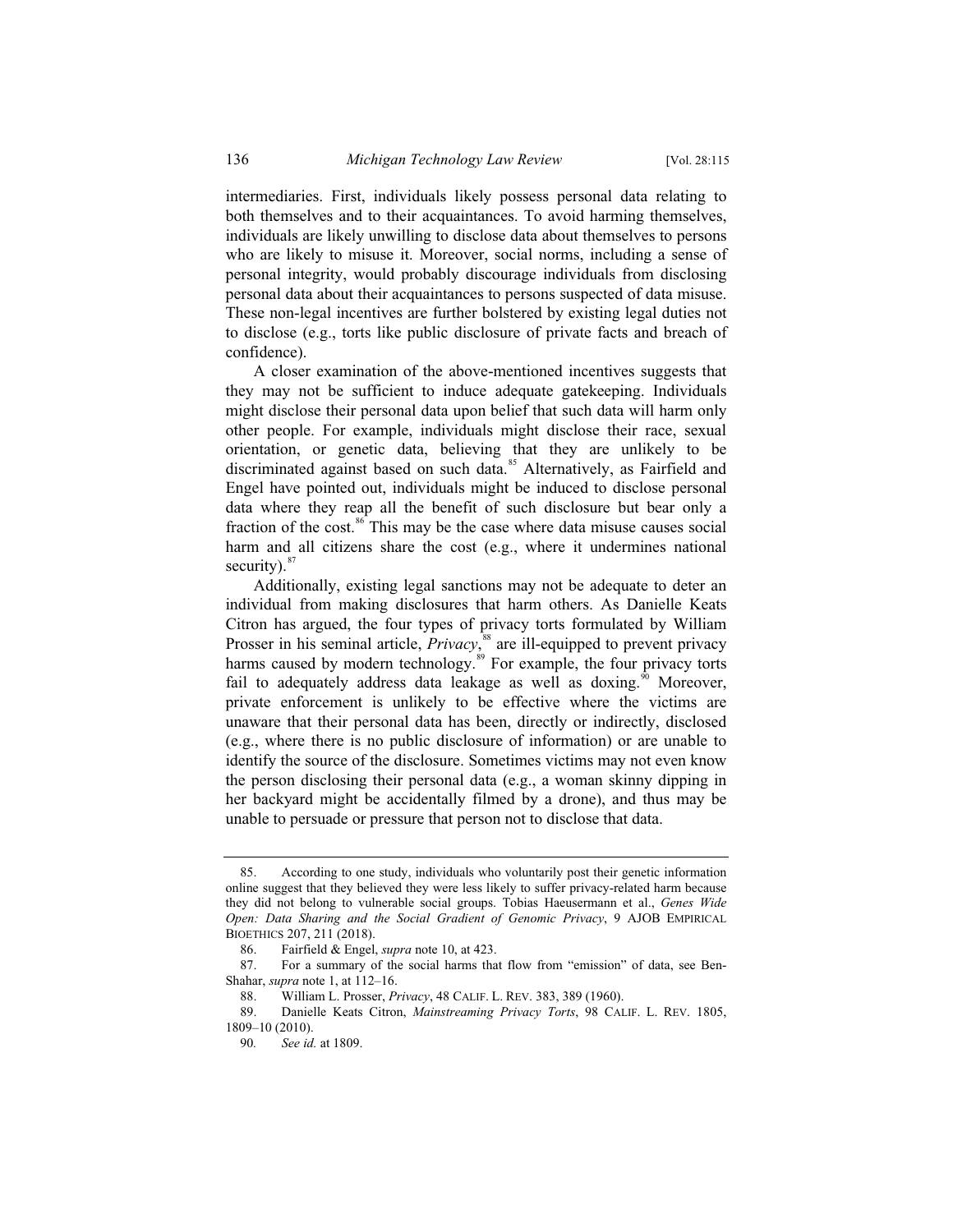Finally, various studies indicate that people are willing to disclose the personal data in their possession for a relatively small benefit.<sup>91</sup> A recent survey of 15,600 people across six countries found that people are willing to part with their personal data for fairly trivial amounts of money: an average of \$1.82 per month to share their location, \$7.56 to share their fingerprint, and a "whopping" \$8.44 to share their bank balance.<sup>92</sup> People also seem to value their own personal data more highly than that of their friends,  $93$  so they may be more willing to disclose data that appears to relate only to other people.

#### 2. Ineffective Private Contracting for Gatekeeping Activities

In theory, potential victims of personal data misuse could contract with individual gatekeepers for their service. However, several obstacles are likely present. First, for any individual, a large number of persons likely already or will possess their personal data.<sup>94</sup> Therefore, the cost of negotiating a gatekeeping service with each person is likely to be prohibitively high. Second, there is a fair amount of uncertainty over the value of such a gatekeeping service. While there is hardly any legitimate market for individuals to trade their personal data, anecdotal evidence suggests that the market value of a given piece of personal data is quite minimal.<sup>95</sup> This is compounded by the fact that the quality of each gatekeeper's service cannot be easily assessed.

Third, it can be difficult for an individual to police the performance of his gatekeepers, especially since personal data, unlike a trade secret or confidential information, is often held by multiple people. It is therefore

<sup>91</sup>*. See, e.g.*, Alessandro Acquisti, Leslie K. John & George Loewenstein, *What Is Privacy Worth?*, 42 J. LEGAL STUD. 249 (2013); Daniel J. Solove, *The Myth of the Privacy Paradox*, 89 GEO. WASH. L. REV. 1, 9–10 (2021).

<sup>92.</sup> Chris Stokel-Walker, *People Will Sell Access to Their Fingerprints for Just \$7.56 a Month*, NEW SCIENTIST (Feb. 7, 2020), https://www.newscientist.com/article/2232793-peoplewill-sell-access-to-their-fingerprints-for-just-7-56-a-month.

<sup>93.</sup> Yu Pu & Jens Grossklags, *Towards a Model on the Factors Influencing Social App Users' Valuation of Interdependent Privacy*, PROC. ON PRIV. ENHANCING TECHS., Apr. 2016, at 61, 67–68 (in their study, social app users appeared to place greater value on their own privacy than the privacy of their social network friends combined). The authors suggest that this can be partially explained by the fact that "most friendship ties are weak on SNSs." *Id.* at 68.

<sup>94.</sup> For example, the information that John has dined at a particular restaurant could be possessed by the restaurant, an independent restaurant booking system (such as OpenTable), Google (if he shared the booking information with Gmail or Google Calendar), Uber (or other ride-sharing app), any person at the restaurant at the same time as John, and any other person with whom these parties choose to share the information.

<sup>95.</sup> According to Financial Times' personal data calculator, "[g]eneral information about a person, such as their age, gender and location is worth a mere \$0.0005 per person." Emily Steel et al., *How Much Is Your Personal Data Worth?*, FIN. TIMES (June 12, 2013), https://ig.ft.com/how-much-is-your-personal-data-worth.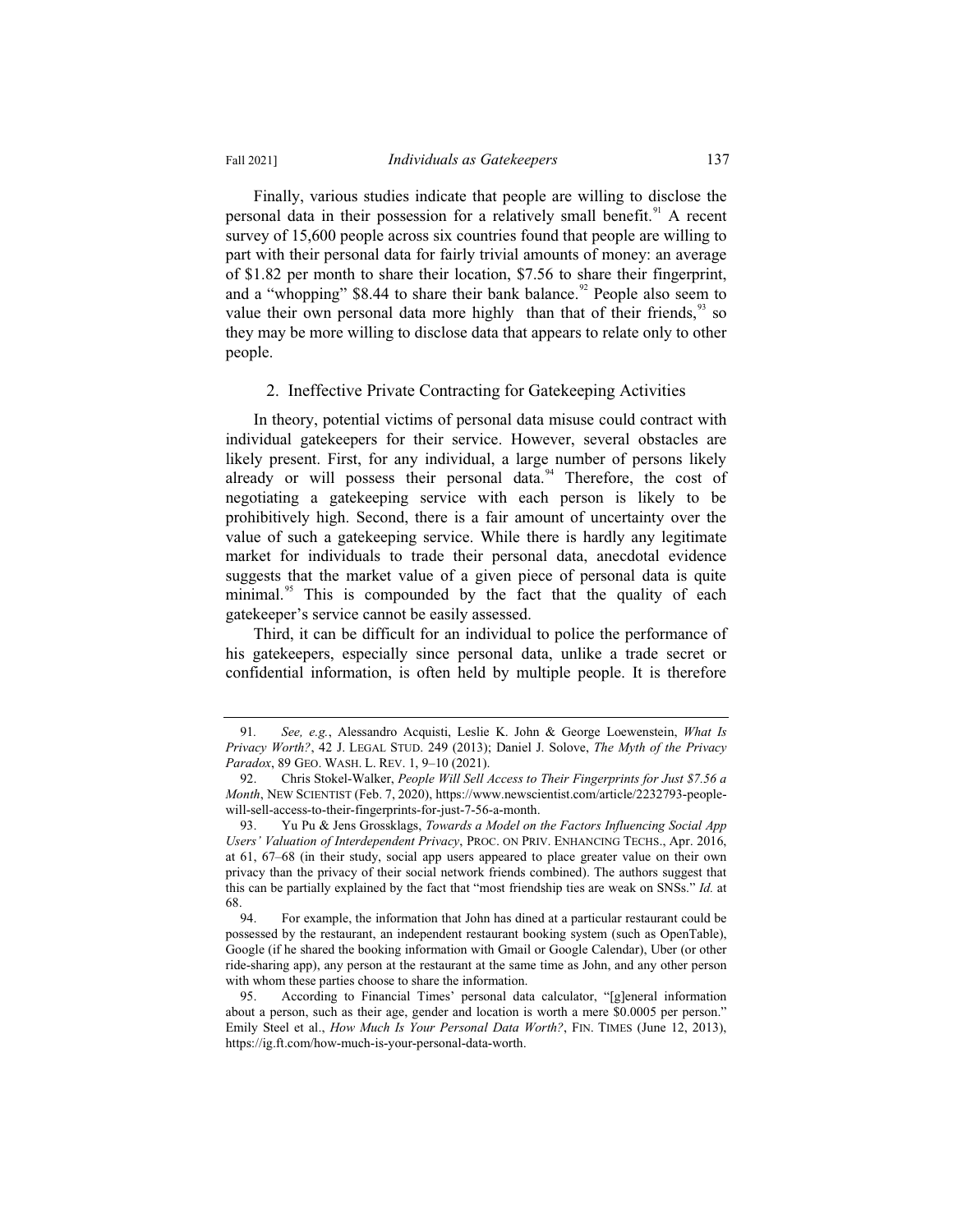hard to identify the faulty gatekeeper. Moreover, private contracting is impracticable where individuals do not know or have no interaction with the persons holding their personal data. Finally, private contracting is unlikely to adequately take into account the harm caused by data misuse to the general public since each individual only bears a small fraction of the cost of that harm. $96$ 

#### 3. Interaction with Other Gatekeepers

Individual data subjects are not the only, or the most obvious, gatekeepers to prevent misuse of personal data. A number of commentators have advocated for imposing gatekeeper liability on online service providers (OSPs) (e.g., social media platforms and other website operators), $\frac{97}{7}$  and software vendors.<sup>98</sup>

OSPs and software vendors have several advantages as gatekeepers. For instance, OSPs are sometimes more effective gatekeepers since wrongdoers rely on their service to access victims. Their experience in dealing with different types of users may enable them to identify patterns of misconduct more easily.<sup>99</sup> Moreover, they are more likely to have the financial and technical means to implement measures to detect and prevent wrongdoing.

The presence of other gatekeepers, however, does not necessarily render individual gatekeepers redundant. To begin with, imposing gatekeeper liability on intermediaries such as OSPs has its drawbacks. One major concern is that OSPs might overreact and exclude services from certain users.<sup>100</sup> For example, an OSP might be over-zealous in removing questionable posts for fear of attracting liability, resulting in undue

<sup>96</sup>*. See* Ben-Shahar, *supra* note 1, at 119–21.

<sup>97</sup>*. See, e.g.*, Lichtman & Posner, *supra* note 32, at 222–23 (arguing in favor of imposing liability on internet service providers (ISP) on the basis that "ISPs are in a good position to reduce the number and severity of bad acts online"); Raphael Cohen-Almagor, *The Role of Internet Intermediaries in Tackling Terrorism Online*, 86 FORDHAM L. REV. 425, 426, 445–51 (2017); Danielle Keats Citron & Benjamin Wittes, *The Internet Will Not Break: Denying Bad Samaritans Sec. 230 Immunity*, 86 FORDHAM L. REV. 401, 414–19 (2017) (suggesting that website operators that are designed to facilitate illegal activities should bear some form of civil liability); *Information Fiduciaries*, *supra* note 3, at 1205–34; *Second Gilded Age*, *supra* note 3, at 1004–11.

<sup>98.</sup> Michael L. Rustad & Thomas H. Koenig, *The Tort of Negligent Enablement of Cybercrime*, BERKELEY TECH. L.J. 1553, 1557–58 (2005). Rustad & Koenig argue that software vendors may expose their customers to third party crime just as landowners may do to people who enter their premises. *Id.* at 1582. Landowners have been held to owe a duty to protect tenants from foreseeable criminal attacks in common areas. *Id.* at 1570 n.84. By analogy, it may be appropriate to impose a duty on software vendors to minimize risks to their customers. *Id.* at 1569-70.

<sup>99.</sup> For example, it may be able to conduct "threat profiling" based on its users' behavior. *See* Daphne Keller, *Facebook Filters, Fundamental Rights, and the CJEU's* Glawischnig-Piesczek *Ruling*, 69 GRUR INT'L 616, 619 (2020).

<sup>100.</sup> Lichtman & Posner, *supra* note 32, at 241.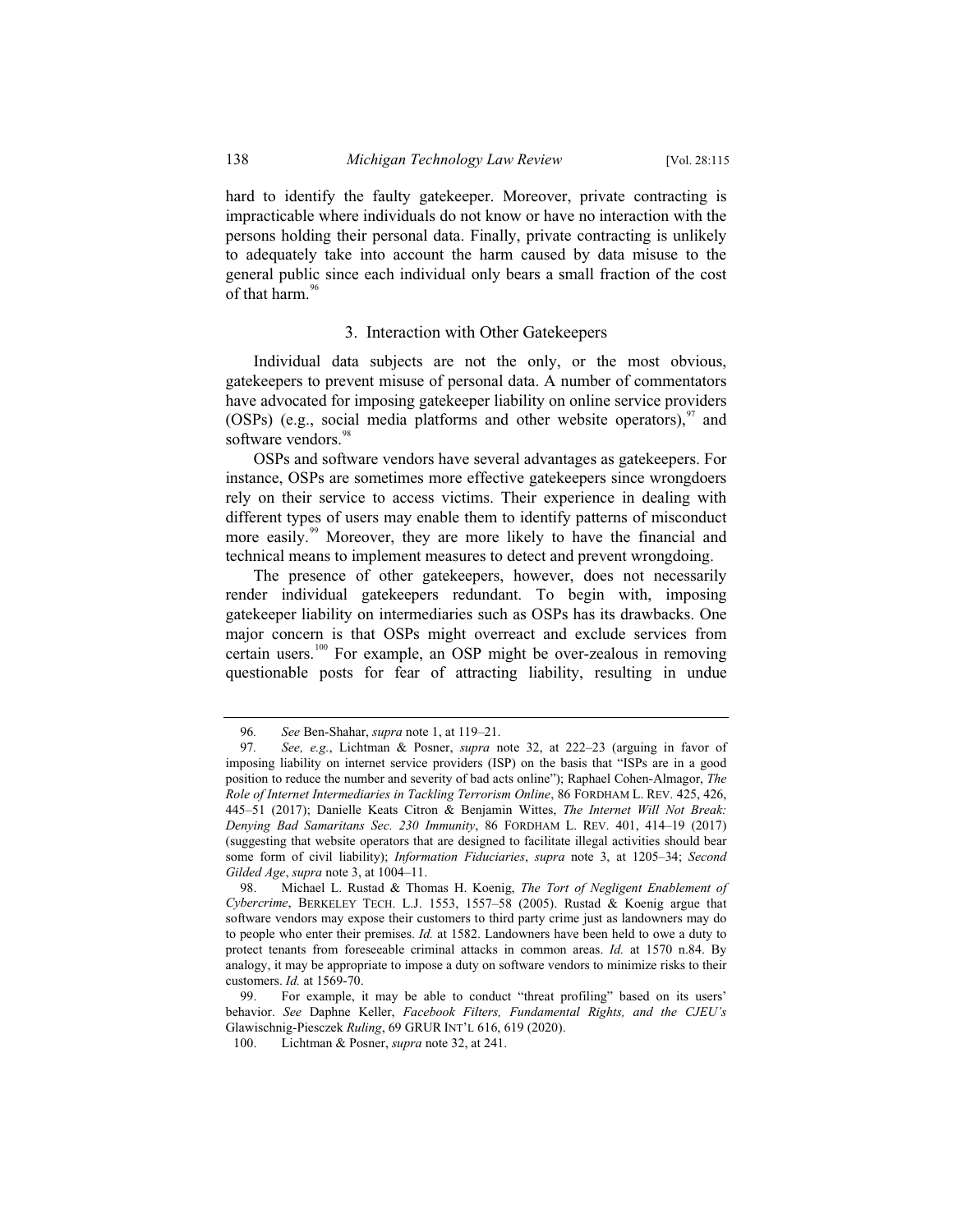interference with freedom of speech.<sup>101</sup> To alleviate concerns over imposing excessive burden on the OSPs, a number of statutory provisions, notably Section 230 of the Communications Decency Act, $10^2$  provide OSPs with broad immunity over user-generated content.<sup>103</sup> Courts have traditionally taken an expansive view of Section 230 immunity, $104$  shielding a platform from liability for user generated content unless the platform assisted in the development of what made the content unlawful.<sup>105</sup> Although some commentators argue that these provisions over-protect  $OSPs<sub>106</sub>$  others maintain that such immunity is essential to promote innovation on the internet and to motivate voluntary content moderation.<sup>107</sup> These provisions, as applied by the courts, significantly limit the scope of OSP gatekeeper liability.

Moreover, individual data subjects are sometimes in a better position than OSPs to identify potential wrongdoers and to take cost-effective measures to halt or prevent the misuse of personal data. Firstly, an individual may interact with a primary wrongdoer directly, whose conduct might provide ample grounds for a reasonable person to question the purpose for which s/he seeks personal data. By contrast, an OSP may have tens of thousands of users and therefore must devote substantial resources to identify and take action against wrongful activities initiated by its users. This could impose an undue hardship on certain OSPs, particularly startups.<sup>108</sup> While some OSPs use content filter technology to remove harmful

<sup>101</sup>*. See, e.g.*, Zeran v. Am. Online, Inc., 129 F.3d 327, 333 (4th Cir. 1997); Assaf Hamdani, *Who's Liable for Cyberwrongs*, 87 CORNELL L. REV. 901, 916–21 (2002); Felix T. Wu, *Collateral Censorship and the Limits of Intermediary Immunity*, 87 NOTRE DAME L. REV. 293, 298–309 (2011); Daphne Keller, *Who Do You Sue? State and Platform Hybrid Power over Online Speech* (Hoover Inst., Aegis Series Paper No. 1902, 2019), https://pacscenter.stanford.edu/publication/who-do-you-sue-state-and-platform-hybrid-powerover-online-speech.

<sup>102. 47</sup> U.S.C. § 230.

<sup>103</sup>*. See also, e.g.*, Digital Millennium Copyright Act, Pub. L. No. 105-304, 112 Stat. 2860 (1998) (codified in scattered sections of 17 U.S.C.).

<sup>104</sup>*. See, e.g.*, Eric Goldman, *Why Section 230 Is Better Than the First Amendment*, 95 NOTRE DAME L. REV. REFLECTION 33 (2019); *see also* Citron, *supra* note 89, at 1839–41; Citron & Wittes, *supra* note 97, at 406–14.

<sup>105</sup>*. See, e.g.*, Fair Hous. Council v. Roommates.com, LLC, 521 F.3d 1157, 1174–75 (9th Cir. 2008).<br>106. See, 6

<sup>106</sup>*. See, e.g.*, Lichtman & Posner, *supra* note 32 *passim*.

<sup>107</sup>*. See, e.g.*, Eric Goldman, *An Overview of the United States' Section 230 Internet Immunity*, *in* OXFORD HANDBOOK OF ONLINE INTERMEDIARY LIABILITY 155, 165 (Giancarlo Frosio ed., 2020); Daphne Keller, *Internet Platforms: Observations on Speech, Danger, and Money* 9 (Aegis Series Paper No. 1807, 2018), http://papers.ssrn.com/abstract=3262936.

<sup>108.</sup> YouTube reportedly employs 10,000 people in monitoring and removing content globally. *Social Media: How Do Other Governments Regulate It?*, BBC NEWS (Feb. 12, 2020), https://www.bbc.com/news/technology-47135058. Often, platforms cannot rely purely on content filter technology, which are likely to unnecessarily silence lawful speech. *See, e.g.*, Keller, *supra* note 99, at 617–18. Attempts to use AI to help identify illegal materials are not as successful as one would hope. *Id.* at 619*.*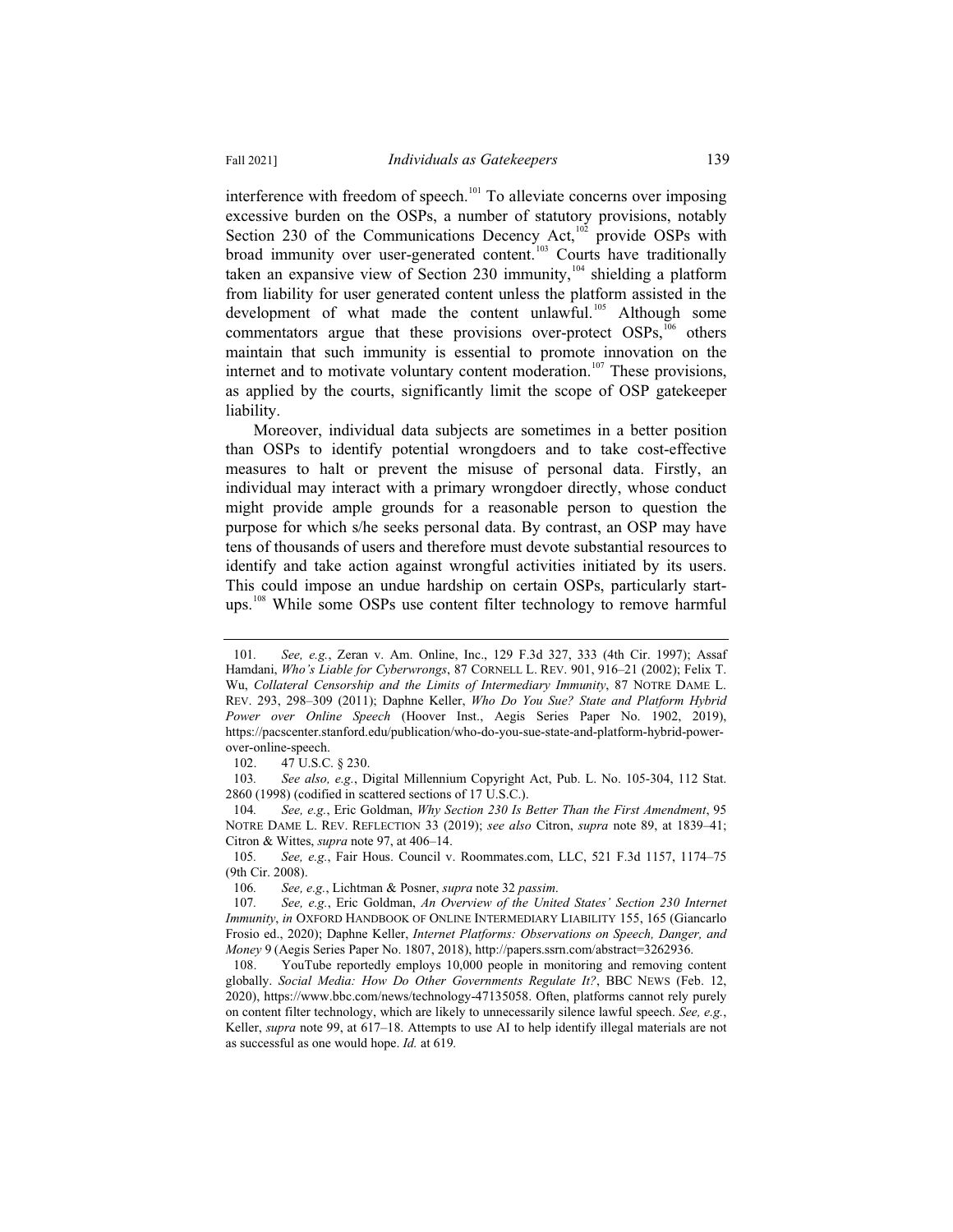materials, such technology is often ill-equipped to deal with novel situations<sup>109</sup> and are also prone to make technical mistakes.<sup>110</sup> Secondly, sometimes the communication an individual has with a primary wrongdoer is unique—this is particularly likely where the wrongdoer selectively targets individuals based on their characteristics or past experience. Even if a platform tries to identify potential misconduct by creating fictitious accounts, that account may not receive similar messages.<sup>111</sup> Thirdly, it may not be legal or practical for a platform to monitor certain parts of its users' interactions. For example, a messaging app might adopt encryption methods that prevent the platform itself from seeing its users' messages.<sup>112</sup> Finally, some platforms might simply be unwilling to take measures against wrongdoers because doing so is contrary to their business model. As Andrew Tuch has noted in the context of corporate and securities transactions, we rarely rely on a single gatekeeper to deter wrongdoing in practice.<sup>113</sup> Gatekeeping responsibility is often more appropriately shared among multiple gatekeepers, each with "distinct spheres of influence and expertise."<sup>114</sup> Given that individual data subjects and OSPs are each better positioned to deter data misuse in different contexts, a strategy involving multiple gatekeepers is likely most effective.

#### D. *A New Legal Duty to Prevent Data Misuse*

As a gatekeeper, an individual data subject should be under a legal duty not to disclose his personal data in certain circumstances, which are set out below. This proposed duty would not only deter misuse of personal data, but also, more importantly, clarify the nature of an individual gatekeeper's appropriate conduct with respect to the personal data in his possession. This will help develop norms around the handling of personal data in this digital era.

The proposed duty can be stated as follows:

<sup>109.</sup> See Keller, *supra* note 107, at 6–8.<br>110. EVAN ENGSTROM & NICK FEAMS

EVAN ENGSTROM & NICK FEAMSTER, THE LIMITS OF FILTERING: A LOOK AT THE FUNCTIONALITY & SHORTCOMINGS OF CONTENT DETECTION TOOLS (2017), https://www.engine.is/the-limits-of-filtering.

<sup>111.</sup> For example, a fictitious account for a mid-aged man who likes country music may not receive messages from fraudsters that target Beyoncé fans.

<sup>112.</sup> *Answering Your Questions About WhatsApp's January 2021 Privacy Policy Update*, WHATSAPP, https://faq.whatsapp.com/general/security-and-privacy/answering-yourquestions-about-whatsapps-privacy-policy/?lang=en (last visited Nov. 25, 2021).

<sup>113.</sup> Tuch, *supra* note 30, at 625; s*ee also* Andrew F. Tuch, *Multiple Gatekeepers*, 96 VA. L. REV. 1583, 1585 (2010) (pointing out that the literature on gatekeeper liability has overlooked the multiple gatekeeper phenomenon).

<sup>114.</sup> Tuch, *supra* note 30, at 625.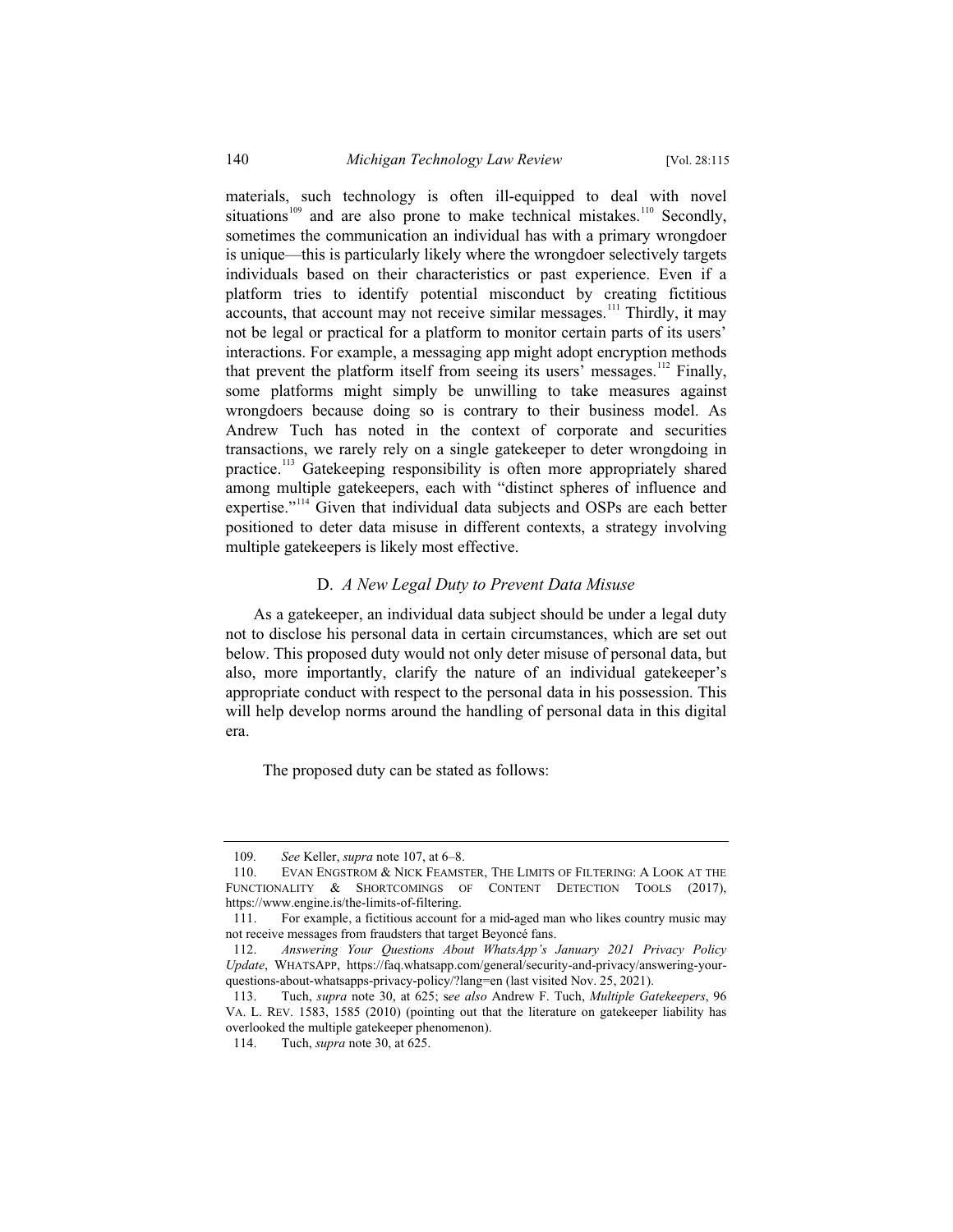Where an individual is aware of facts indicating that the person seeking personal data from him is highly likely to (a) misuse it (i.e., a primary wrongdoer);<sup>115</sup> or (b) facilitate its misuse (i.e., a high-risk intermediary), then the individual is obligated to take reasonable measures to prevent that misuse. <sup>116</sup>

High-risk intermediaries include entities that (a) disclose personal data in the ordinary course of business and (b) do so without adequate grounds to believe the data will not be misused. To establish a reasonable belief that the data in its possession will not be misused, an entity must show that its data recipients have undertaken not to use personal data for illegal purposes and that the entity has reasonable means to verify the validity of that undertaking.<sup>117</sup> For example, the entity may order production of periodic reports as to how recipients of personal data use it. An entity can also show grounds to believe that the data will not be misused where the data recipient has a compliance team to monitor its data practices. In other words, an entity should establish that it is reasonable for the entity to rely on the recipient as a responsible data user.<sup>118</sup>

The proposed duty strikes a balance between preventing data misuse and minimizing individual gatekeeping costs in several ways. Firstly, it imposes a scienter requirement: individuals are only liable if they are aware of facts indicating that they are likely dealing with a primary wrongdoer or a high-risk intermediary. Secondly, as noted in Section II.B.1, an entity should be required to make a series of data practice disclosures, such as whether it transfers personal data to third parties in its ordinary course of business and whether it has adequate grounds to believe that the data it has disclosed will not be misused. Individuals should be entitled to rely on such disclosures to fulfil their legal obligations. As such, these disclosures help reduce the amount of investigative costs that individuals must incur to

<sup>115.</sup> If an individual chooses to disclose personal data and a tort materializes, s/he might also be liable for aiding and abetting that tort.

<sup>116.</sup> An individual data subject is only required to take reasonable measures: s/he is not an insurer of data misuse. A similar point was made in *Kline v. 1500 Massachusetts Avenue Apartment Corp.*, 439 F.2d 477, 487 (D.C. Cir. 1970) in respect to a landlord's duty to protect his tenants. ("We do not hold that the landlord is by any means an insurer of the safety of his tenants. His duty is to take those measures of protection which are within his power and capacity to take, and which can reasonably be expected to mitigate the risk of intruders assaulting and robbing tenants.").

<sup>117.</sup> Indeed, commentators have argued that platforms such as Google and Facebook should be considered "information fiduciaries", which owe a duty not to disclose personal data to anyone who does not assume similar fiduciary obligations. *See, e.g.*, JACK BALKIN, FIXING SOCIAL MEDIA'S GRAND BARGAIN 11–15 (Hoover Inst., Aegis Paper Series No. 1814, 2018) https://www.hoover.org/research/fixing-social-medias-grand-bargain; *Information Fiduciaries*, *supra* note 3.

<sup>118.</sup> An entity would not be able to establish such belief if, for example, it is aware that its data recipient has repeatedly failed to adopt appropriate measures to secure the personal data in the recipient's possession.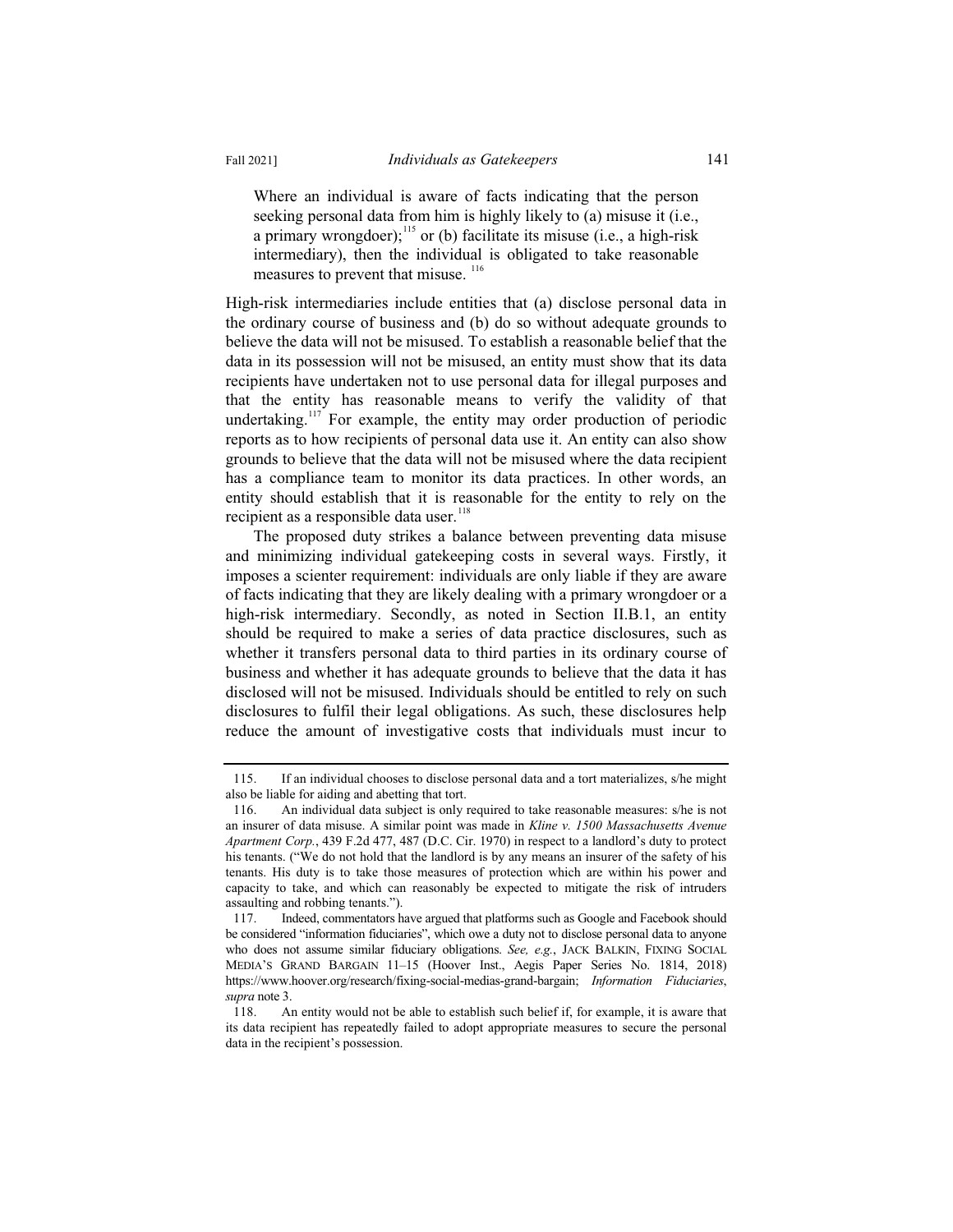determine whether they are dealing with a primary wrongdoer or high-risk intermediary. If, for example, an entity has revealed that its data practices are subject to an ongoing disciplinary proceeding, then any individual transferring personal data to that entity will run the risk that he or she might be held liable for doing so.

Thirdly, "high-risk intermediary" is narrowly defined to exclude natural persons, in order to avoid undue interference with individuals' daily lives. <sup>119</sup> Individuals have to decide whether it is appropriate to disclose certain personal data to other individuals on a daily basis. The risk of incurring legal liability for such decisions might cause individuals to be unduly cautious when interacting with others. It is arguably more appropriate to leave these decisions to be guided by social norms.

Finally, individuals should not be required to refrain from disclosing personal data to an entity if such disclosure is necessary to obtain goods or services that are essential to their lives and cannot be replaced at a reasonable cost. For example, an argument can be made that, given that Facebook has  $2.91$  billion monthly active users,<sup>120</sup> its social networking service is an essential part of modern social life.<sup>121</sup> The "network effect" makes the service even more difficult to replace, as an individual's decision to switch to a different social networking platform is not the same as staying with an existing social network unless one's friends and family also switch social networks. As such, an individual should not be expected to dissociate himself from Facebook completely but may be expected to refrain from disclosing personal data to certain persons or apps that use Facebook as a platform to collect or use personal data.

### III. A SOCIAL DUTY TO SECURE PERSONAL DATA

At present the legal duty to prevent data misuse does not entail a duty to take positive steps to secure the personal data in one's possession. Nevertheless, this part explains why we should recognize a social duty to secure personal data.

<sup>119.</sup> A full discussion of whether the proposed duties are consistent with the First Amendment is outside the scope of this article. One might argue that the proposed duty should be treated as content neutral time, place, and manner regulation. One might even argue that it does not raise First Amendment questions because it targets conduct, not speech.

<sup>120.</sup> *Facebook Fast Facts*, CNN (Oct. 31, 2021, 5:39 PM) https://www.cnn.com/2014 /02/11/world/facebook-fast-facts/index.html.

<sup>121</sup>*. See, e.g.*, Packingham v. North Carolina, 137 S. Ct. 1730, 1737–38 (2017) (recognizing that social media platforms are "integral to the fabric of modern society and culture"—they are the "principal sources for knowing current events, checking ads for employment, speaking and listening in the modern public square, and otherwise exploring the vast realms of human thought and knowledge").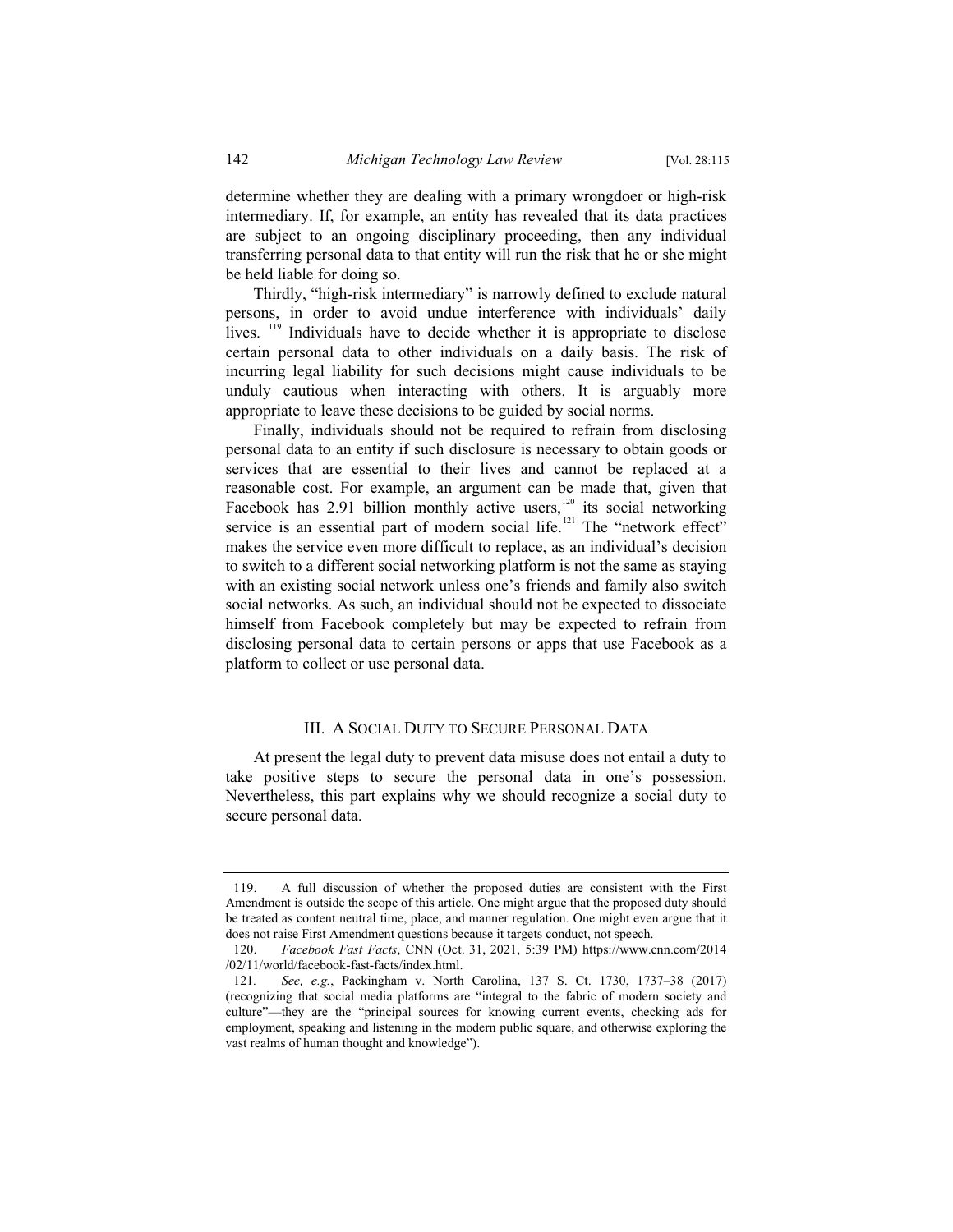Individuals who possess personal data sometimes unwittingly facilitate unlawful collection and use of such data by others. If we do not safeguard our email accounts, for instance, they may be used by hackers to send phishing or spam messages to our contacts, who might in turn be tricked into disclosing their personal data or fall victim to other scams.<sup>122</sup> Similarly, our accounts with cloud service providers, such as Dropbox and Google Drive, might be used to host and share malware or illegal content (e.g., child pornography).<sup>123</sup> Our computers, if hacked, may become part of a network that attacks other individuals or websites without our knowledge.<sup>124</sup> Indeed, security experts have outlined many ways that a hacked computer could be used to harm the computer owner and other people (see the chart below<sup>125</sup>).

<sup>122.</sup> Bruce Barnett, *Are You a Target for Hackers?*, INFO SEC. ADVISOR (Apr. 13, 2017), https://infosecurityadvisor.wordpress.com/2017/04/13/are-you-a-target-for-hackers https://infosecurityadvisor.wordpress.com/2017/04/13/are-you-a-target-for-hackers ("Your email account can be used to send spam and phishing messages. This can be used to trick your friends into sending money or your co-workers into clicking on a malicious link.").

<sup>123.</sup> *Id.* ("Your accounts on remote services like Dropbox, Google Drive, or OneDrive can be used to host and share malware or illegal files.")*.*

<sup>124.</sup> *Id.* ("Your computer is valuable to hackers—and the faster your computer and your network connection, the more your computer is worth. If it gets infected with malware, it could become part of a robot network (botnet): one of millions of computers that allow a hacker to run automated programs on it without you ever knowing.").

<sup>125.</sup> Brian Krebs, *The Scrap Value of a Hacked PC, Revisited*, KREBS ON SEC. (Oct. 15, 2012), https://krebsonsecurity.com/2012/10/the-scrap-value-of-a-hacked-pc-revisited.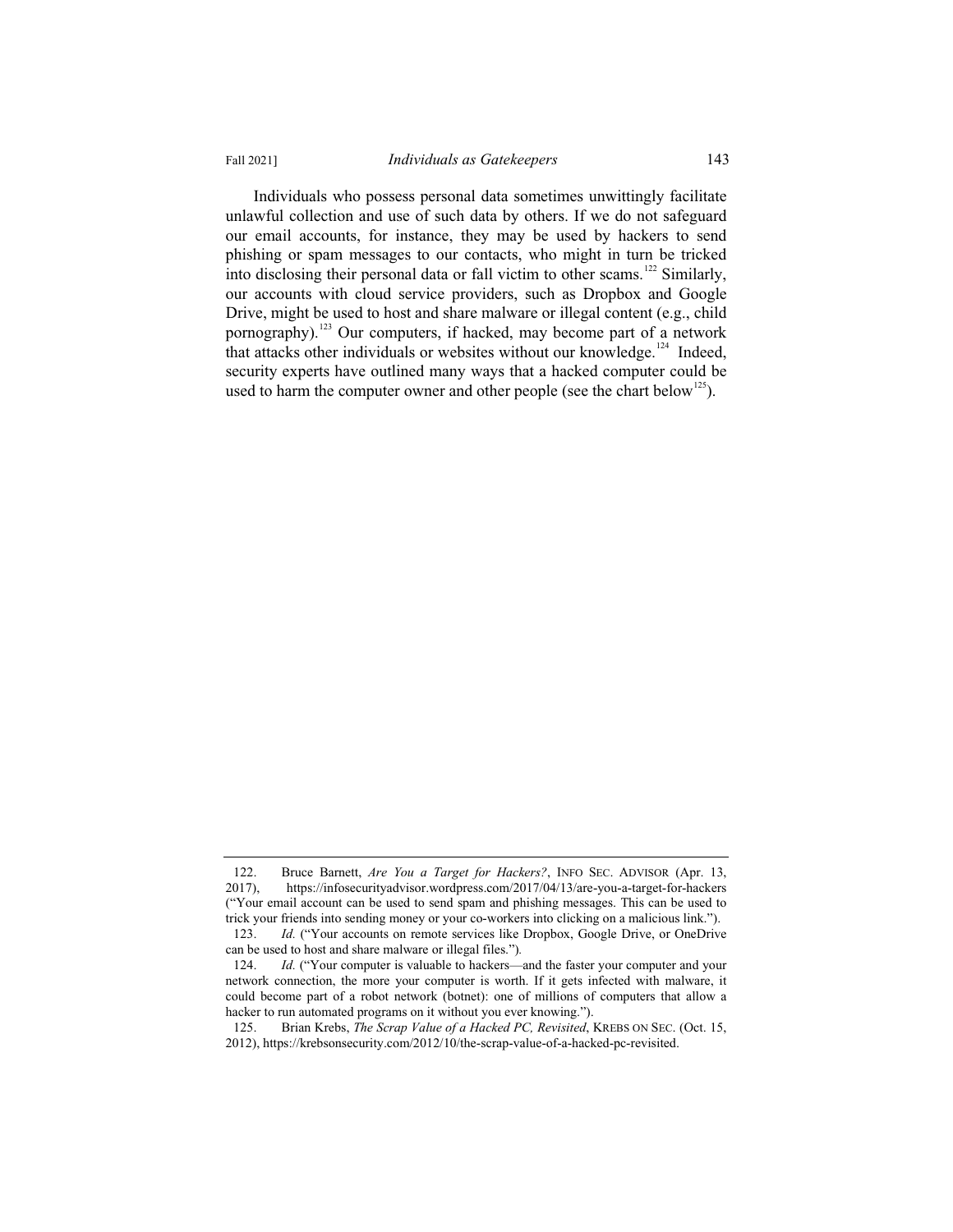

As explained more fully below, individuals who invest in security measures to protect their personal data generate positive externalities by incentivizing others to invest in security as well. Under the appropriate circumstances, this could lead to a self-reinforcing virtuous cycle which helps improve the level of data security in a given community.

#### A. *Interdependent Security*

As noted in Part I, an individual's personal data is likely held by one or more parties (his acquaintances, service providers, and so on). From the individual's perspective, then, the risk of data breach comes from two sources: (1) an attack initiated against the individual himself and (2) an attack against another person holding his data. As such, the security of an individual's personal data depends on not only his own actions, but also on the actions of others (i.e., security is interdependent). If the individual does not invest in security to protect that personal data, a data breach could cause him to suffer losses. For simplicity, let us assume that if an individual invests in security, he would not suffer any data breach against himself. However, he may nevertheless suffer loss as a result of a data breach committed against another who holds his personal data. Let us further assume that an individual suffers the same loss whether or not the breach happens to the individual, or to another person holding the individual's personal data.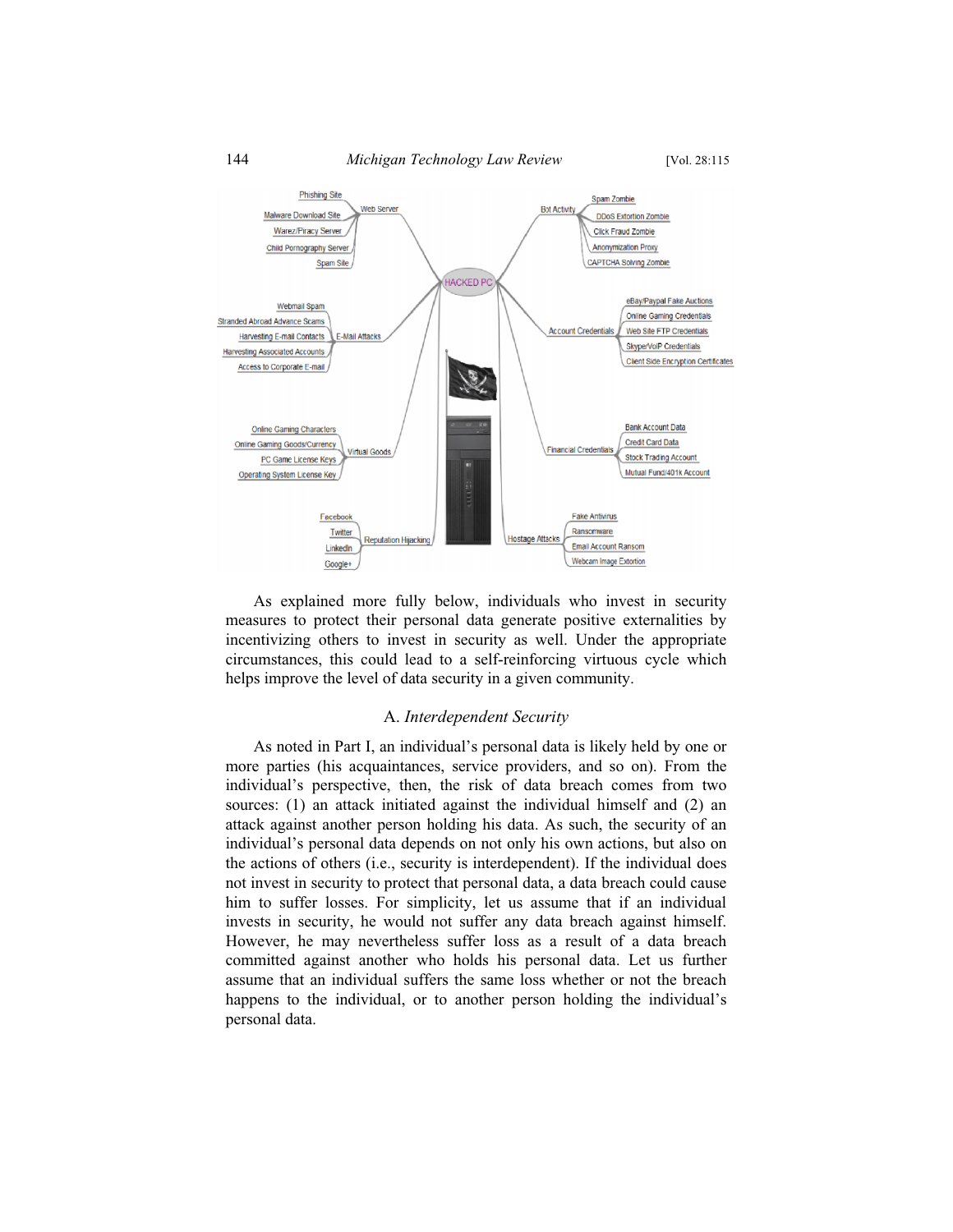An individual's incentive to invest in security is clearly influenced by his cost of investing in security  $(C_{\text{security}})$ . The individual has little incentive to invest in security if C  $_{\text{security}}$  is greater than the loss that would result of a data breach committed against him. That loss is calculated as the magnitude of the loss of a data breach  $(L_{data\ break})$  multiplied by the probability of the individual suffering a data breach (P individual). In other words, a rational individual will not invest in security if C  $_{\text{security}} > P_{\text{individual}} * L_{\text{data breach}}$ .

Even if C security  $\lt L$  data breach \* P individual, however, a rational individual might nevertheless choose not to invest in security if the expected utility of investing in security is lower than the expected utility of not doing so. Assume that the benefit of retaining control over a piece of personal data is  $B_{data}$ . Assume further that, in addition to the individual, that piece of data is held by *x* number of persons. However, none of them choose to invest in security to protect the data in their possession. As a result, each of *x* number of persons imposes a risk of data breach on the individual. The sum of the probabilities that the individual would suffer a data breach as a result of others' failure to invest in security is  $P_{x}$ . From the individual's perspective, then, the expected utility of investing in security to protect that piece of data can be expressed as follows<sup>126</sup>:

$$
B_{data} - C_{security} - (P_{x} * L_{data\,break breach}).
$$

The expected of utility of not investing in security, on the other hand, can be expressed as follows:

$$
B_{\text{data}} - P_{\text{individual}} * L_{\text{data breach}} - (1 - P_{\text{individual}}) * P_{x} * L_{\text{data breach}}.
$$

Therefore, the individual has an incentive to invest in security if and only if

$$
C_{\text{security}} < P_{\text{individual}} * L_{\text{data breach}} * (1 - P_x).
$$

As the number of persons holding the individual's personal data (*x*) increases, the probability that the individual will suffer a security breach as a result of others' failure to invest in security also increases. In the extreme case where *x* is infinite, that probability (i.e., P  $\downarrow$ ) would approach one.<sup>127</sup> In that case, the individual would have no incentive to invest in security as long as the cost of doing so is positive (i.e., greater than zero).

<sup>126.</sup> This is a simplified version of the equations presented in Howard Kunreuther & Geoffrey Heal, *Interdependent Security*, 26 J. RISK & UNCERTAINTY 231, 236–37, 237, 243 (2003).

<sup>127.</sup> From an individual data subject's perspective, this is similar to the "computer security" scenario discussed by Kunreuther and Heal. *See id*. at 242–43*.*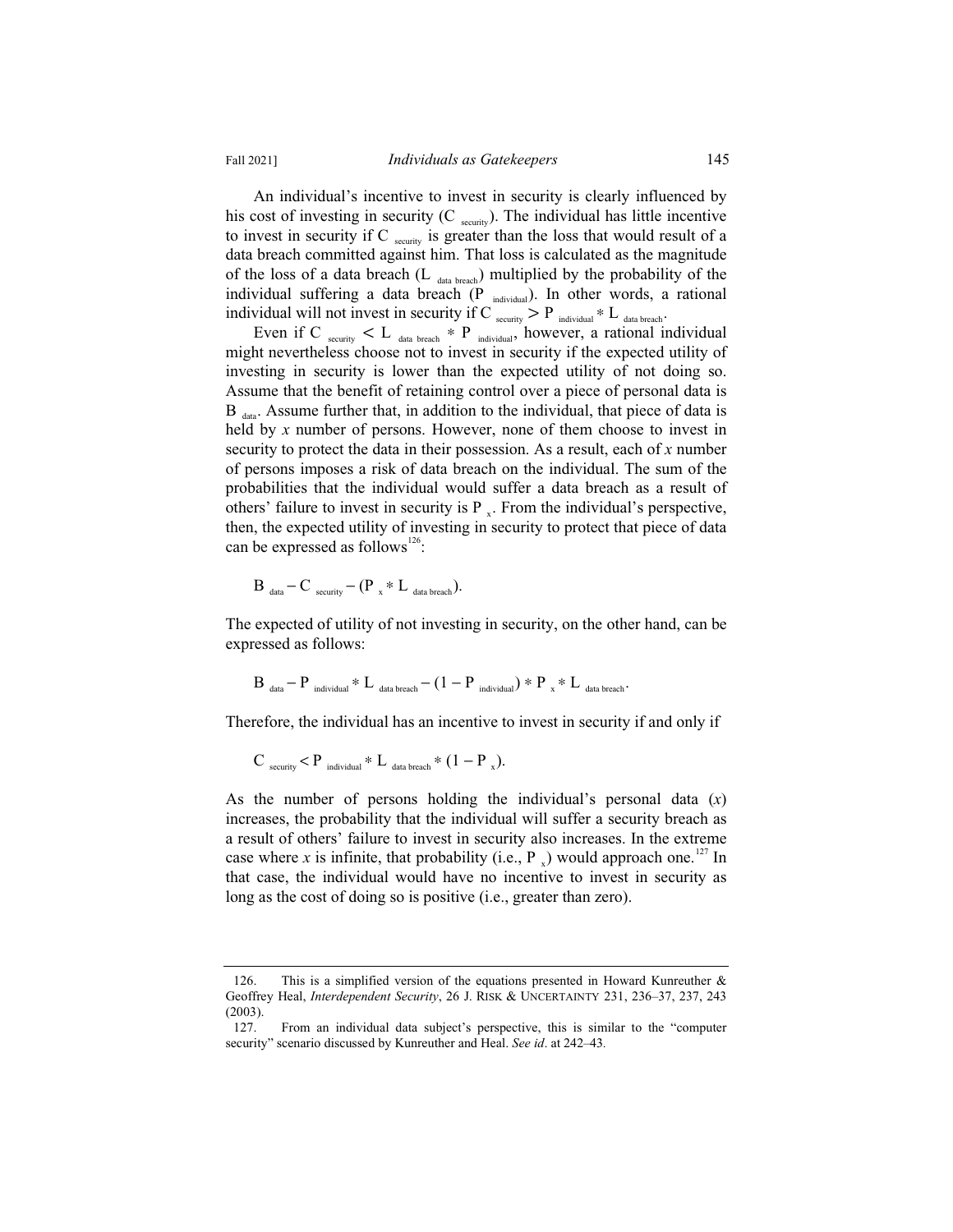# B. *Explaining the Privacy Paradox*

Interdependent security sheds new light on the phenomenon known as the "privacy paradox," that is, individuals claim to value privacy highly, but fail to take easy steps to protect it.<sup>128</sup> For example, one study found that people "do not always act in line with their stated privacy preferences, giving away information about themselves without any compelling reason to do so."<sup>129</sup> Another study found "little or no relation" between people's reported privacy attitudes and their propensity to provide certain personal data such as date of birth.<sup>130</sup> Even among the respondents who "expressed the highest concern for the scenario in which someone 5 years from now could know their current sexual orientation, partner's names, and political orientation," 48% identified their sexual orientation on social media, 47% revealed their political orientation, and  $21\%$  revealed their partners' name.<sup>131</sup>

Many scholars have sought to explain the privacy paradox. Some argue that individuals expressed attitude towards privacy may be at odds with what they truly feel, and thus, the actions they take to assure their privacy. Individuals might, due to peer pressure or other reason, express opinions that reflect perceived norms about privacy rather than their true opinion.<sup>132</sup> Alternatively, individuals might fail to take into account the opportunity cost of making decisions that protect privacy, and thus overstate their demand for privacy.<sup>133</sup>

Others maintain that even if a person's expressed preference for privacy is authentic, their behavior may not adequately reflect that preference for two main reasons. First, privacy-related decisions are often made under unfavorable conditions: individual behavior might be affected by various biases and heuristics. A person might risk disclosing personal data as a result of an "optimism bias";<sup>134</sup> they might be more willing to disclose personal data in exchange for a small short-term benefit due to "hyperbolic

<sup>128.</sup> Solove, *supra* note 91, at 1.

<sup>129.</sup> Bettina Berendt, Oliver Günther & Sarah Spiekermann, *Privacy in E-Commerce: Stated Preferences vs. Actual Behavior*, 48 COMMC'NS ACM 101, 104 (2005).

<sup>130.</sup> Alessandro Acquisti & Ralph Gross, *Imagined Communities: Awareness, Information Sharing, and Privacy on the Facebook*, *in* PRIVACY ENHANCING TECHNOLOGIES 36, 50 (George Danezis & Philippe Golle eds., 2006).

<sup>131.</sup> *Id.* at 51.

<sup>132.</sup> Tobias Dienlin & Sabine Trepte, *Is the Privacy Paradox a Relic of the Past? An In-Depth Analysis of Privacy Attitudes and Privacy Behaviors*, 45 EUR. J. SOC. PSYCH. 285, 287 (2015).

<sup>133.</sup> Caleb S. Fuller, *Is the Market for Digital Privacy a Failure?*, 180 PUB. CHOICE 353, 371 (2019).

<sup>134. &</sup>quot;Optimism bias" refers to "[t]he tendency for people to be optimistic about future events." *Optimism Bias*, OXFORD REFERENCE, https://www.oxfordreference.com/view /10.1093/oi/authority.20110803100252318 (last visited Nov. 25, 2021).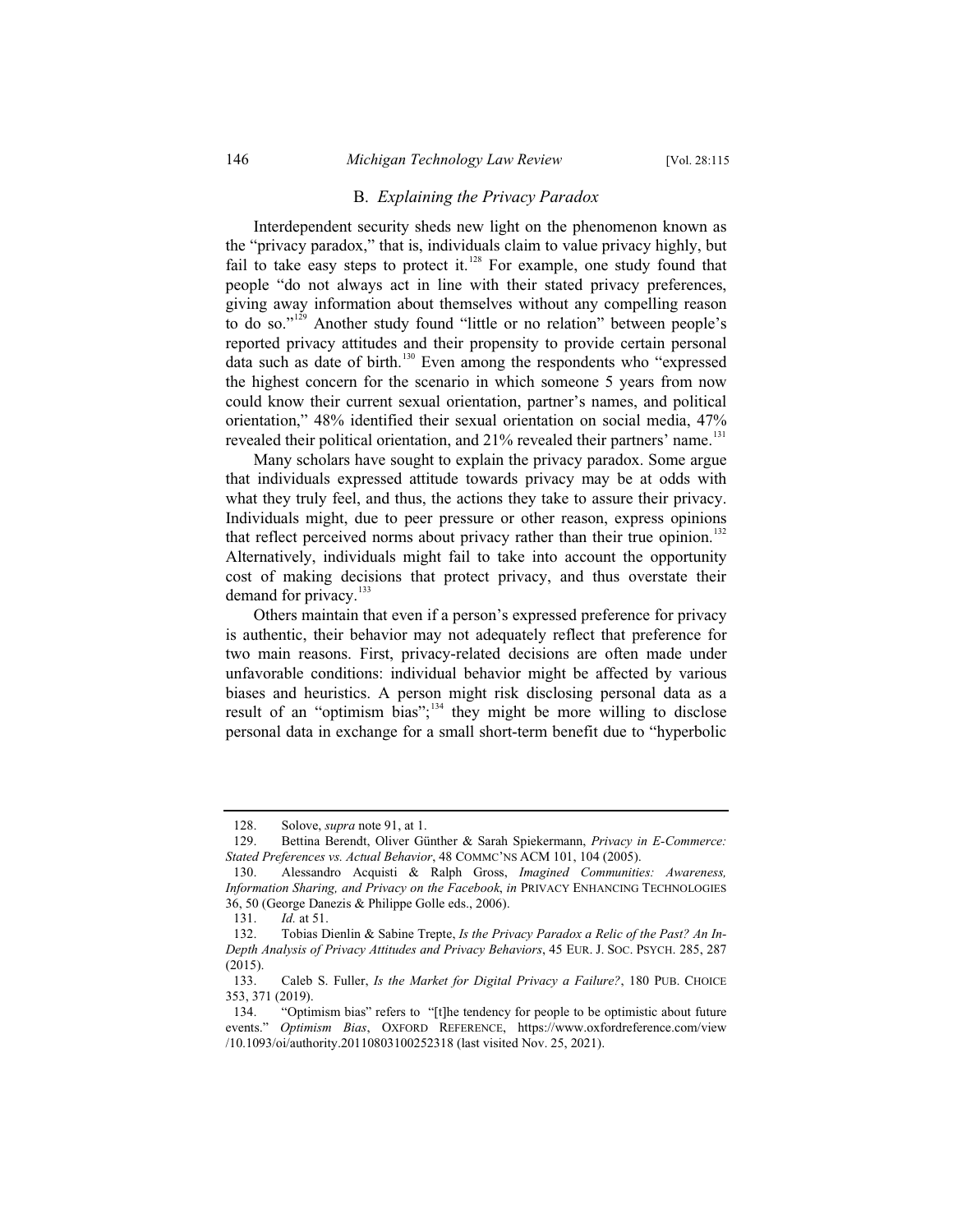discounting"; $^{135}$  their decision to share personal data might also be affected by seemingly innocuous things such as the timing when privacy notices are presented.<sup>136</sup> Moreover, people sometimes disclose more personal data than they intend where they have mistaken or incomplete information. For instance, according to one study, 62% of the people surveyed believed that if a website had a privacy policy, it could not share personal data about them with other companies without their consent.<sup>137</sup> Additionally, people's attitudes towards privacy may not be "relevant and consolidated enough" to influence actual behavior where attitudes are based on second hand rather than firsthand experiences.<sup>138</sup> The implicit assumption of this type of explanation is that remedying one or more of those unfavorable conditions could cause people to make more privacy protective decisions. As a result, proposed solutions seek to counteract people's biases and reduce information asymmetry by providing people with clearer and more salient information about privacy practices.<sup>139</sup> The discussion in this article is consistent with these observations and provides an additional explanation for the privacy paradox phenomenon—interdependent security. It also suggests, as explained below, that certain attempts to counteract those biases might be counterproductive.

The second explanation for the discrepancy between people's expressed preference about privacy and their behavior is that they may be behaving perfectly rationally when they make decisions that appear to be privacy invasive. For example, according to Ben-Shahar, a significant part of the harm caused by the collection and use of personal data is suffered by the general public.<sup>140</sup> People's expressed attitude towards privacy reflects their concerns about the social harms caused by data; however, they are less worried that data breaches will harm them personally and therefore continue to share their data.<sup>141</sup> Consequently, Ben-Shahar's proposal focuses on measures that force individuals and entities to internalize those social harms.<sup>142</sup> The analysis in this section remains agnostic as to whether people's attitude towards privacy mainly reflects their views on the social

<sup>135.</sup> Alessandro Acquisti & Jens Grossklags, *Privacy and Rationality*, *in* PRIVACY AND TECHNOLOGIES OF IDENTITY: A CROSS-DISCIPLINARY CONVERSATION 15, 27 (Katherine J. Strandburg & Daniela Stan Raicu eds., 2006).

<sup>136.</sup> Solove, *supra* note 91, at 13. The timing when consent to share personal data is given is also relevant. As Christine Jolls has pointed out, an in-advance consent is often less reliable than a contemporaneous one because it lacks the "rationality-encouraging feature of certainty." Christine Jolls, *Privacy and Consent over Time: The Role of Agreement in Fourth Amendment Analysis*, 54 WM.&MARY L. REV. 1693, 1705 (2013).

<sup>137.</sup> JOSEPH TUROW ET AL., AMERICANS REJECT TAILORED ADVERTISING AND THREE ACTIVITIES THAT ENABLE IT 21 tbl.9 (2009), https://papers.ssrn.com/abstract=1478214.

<sup>138.</sup> Dienlin and Trepte, *supra* note 132, at 287.

<sup>139</sup>*. See, e.g.*, Calo, *supra* note 74, at 1042–44.

Ben-Shahar, *supra* note 1, at 112.

<sup>141</sup>*. Id.*

<sup>142</sup>*. Id.* at 131–48.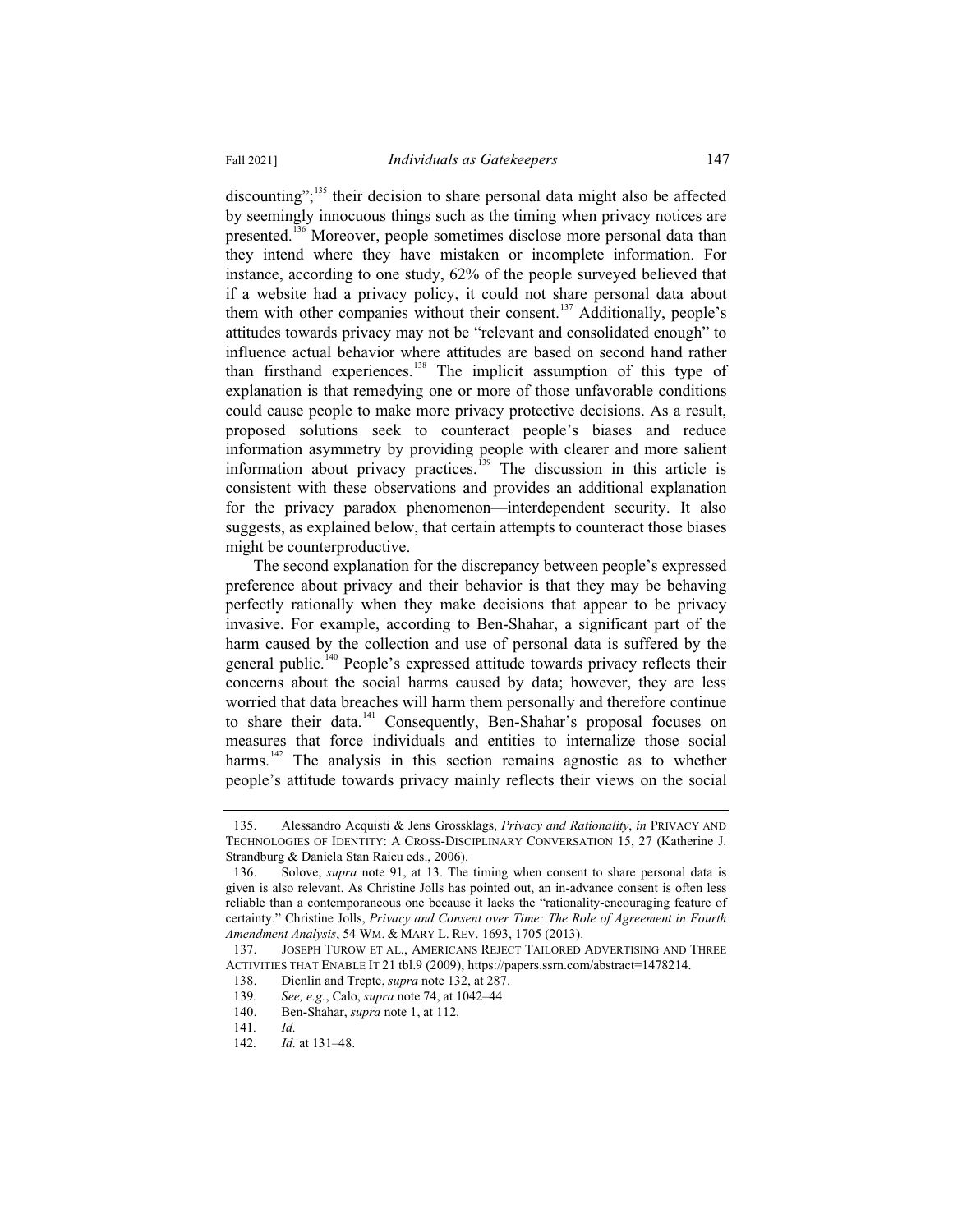harms associated with data. It is therefore able to explain the privacy paradox where this is not the case, for example, where the collection and use of personal data does not cause significant public harm or where the relevant individual is unaware of or indifferent to public harm.

In contrast to Ben-Shahar, Daniel Solove claims that the privacy paradox is a myth—it does not exist. $143$  According to Solove, studies about people's attitudes toward privacy often invite them to express concerns and preferences in general terms; by contrast, studies about people's privacyrelated behavior observe their decisions in specific contexts.<sup>144</sup> As a result, the attitudes and behavior revealed by these two types of studies naturally diverge, which explains the privacy paradox phenomenon.<sup>145</sup> My discussion on interdependent security differs from Solove's in two respects. First, it does not rely on a distinction between general attitudes and specific decisions to explain the privacy paradox. Therefore, it can explain why an individual who values retaining control over a piece of data in a specific context may nevertheless fail to incur any cost protecting that data.<sup>146</sup> Secondly, it provides a more nuanced analysis of an individual's decision to invest in security. In particular, this article points out that whether an individual has sufficient incentive to protect his data in a particular instance depends not only on the cost of the relevant security measures, but also on his expectation of the security decisions made by others who also possess that data.

The discussion in this section suggests that an individual's decision to invest in security can be "contagious," that is, it incentivizes others (in particular, people whose data is in the individual's possession) to invest in security as well. This contagion effect can be illustrated with a numerical example. Consider a simple case in which a piece of data about A is held only by A and B. Assume further that the likelihood of A suffering a data breach against himself is 0.3 while the likelihood that A would suffer a data breach as a result of a data breach against B is 0.2. The magnitude of the loss from a data breach is 100 and the cost of investing in security for A is 28. If B does not invest in security, then A's expected utility of investing in security would be B  $_{data}$  – 48. At the same time, A's expected utility of not investing in security would be B  $_{data}$  – 44. As a result, a rational person in A's position would choose not to invest in security. By contrast, if B invests in security, then A's expected utility of investing in security would only be B  $_{data}$  – 28, which is higher than the expected utility of not investing in security (i.e., B  $_{data}$  – 30). As a result, a rational person would choose to invest in security. The table below shows A's expected utility in both

<sup>143.</sup> Solove, *supra* note 91, at 4.

<sup>144.</sup> *Id.* at 4, 19, 23–29*.*

<sup>145.</sup> *Id.* at 4*.*

<sup>146</sup>*. See supra* Section III.A above, explaining why an individual sometimes has no incentive to invest in security as long as the cost of doing so is positive.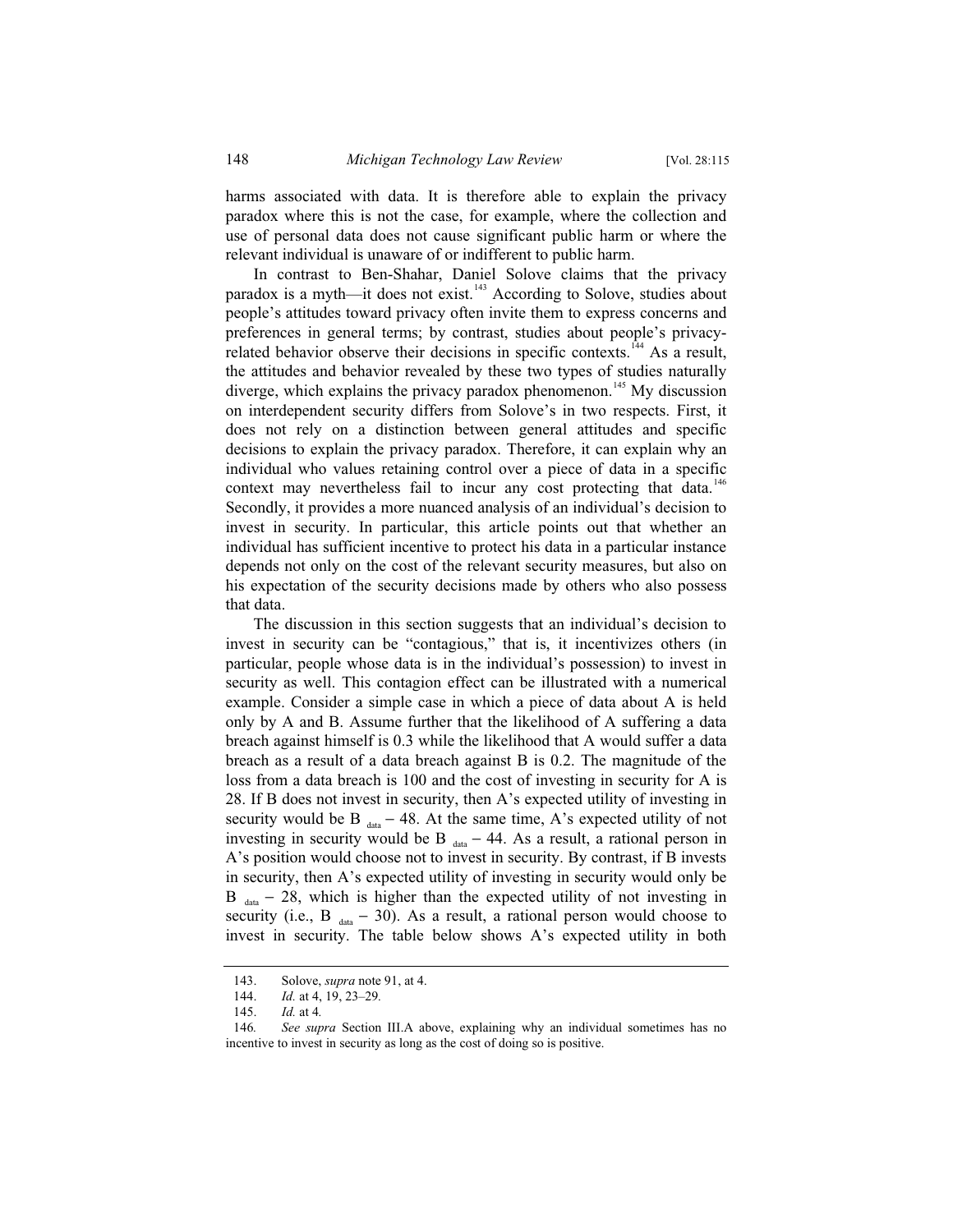scenarios as well as how A's optimal course of action changes depending on whether B invests in security.

|                               | B invests in security | B does not invest in security |
|-------------------------------|-----------------------|-------------------------------|
| A invests in security         | $78*$                 | data                          |
| A does not invest in security |                       |                               |

My discussion of interdependent security also has a more counterintuitive implication: that is, a privacy conscious individual might sometimes have less incentive to invest in privacy protective measures. An individual who is concerned about privacy (let us call him Allan) is more likely to be aware of the ubiquitous collection of personal data and widespread data breaches. As a result, he is more likely to believe that his data is held by a large number of persons who do not take adequate measures to safeguard it. The greater that number, my analysis suggests, the less incentive Allan has to invest to secure his own data. If Allan believes that the probability of him suffering a data breach as a result of others' failure to invest in security is sufficiently high, then Allan may not have an adequate incentive to protect his own data even where the cost of doing so is very low. Let us illustrate this point with a slightly different example. Assume that Allan's personal data is held by himself and ten other people who do not invest in security to protect their data. Similar to the previous example, the likelihood of Allan suffering a data breach against him is 0.3 while the likelihood that Allan would suffer a data breach as a result of a data breach against any of those ten people is 0.2. The magnitude of the loss from a data breach is 100 and Allan's cost of investing in security is 28. The main difference between this example and the previous one is that each of those ten people now imposes a risk of data breach on Allan. The cumulative probability that Allan would suffer a data breach as a result of those ten people's failure to protect their data becomes  $[1 - (1 - 0.2)^{10}] \approx$ 0.9. Consequently, Allan has an incentive to invest in security if and only if the cost of doing so is lower than P  $_{individual} * L_{data\ break} * (1 - P_{t_{en\ people}}) \approx 3. \text{By}$ contrast, in the previous example, even though the cost of investing in security is much higher (i.e., 28), A will still have incentive to invest in security if B also invests in security.

## C. *Policy Implications*

The two examples in the last section suggest several ways to increase an individual's incentive to take measures to protect privacy. To begin with, the examples show that, as the number of persons investing in data security increases, the cumulative probability that an individual would suffer a security breach as a result of others' failure to invest decreases. Eventually,

<sup>147.</sup> The asterisk marks A's optimal course of action.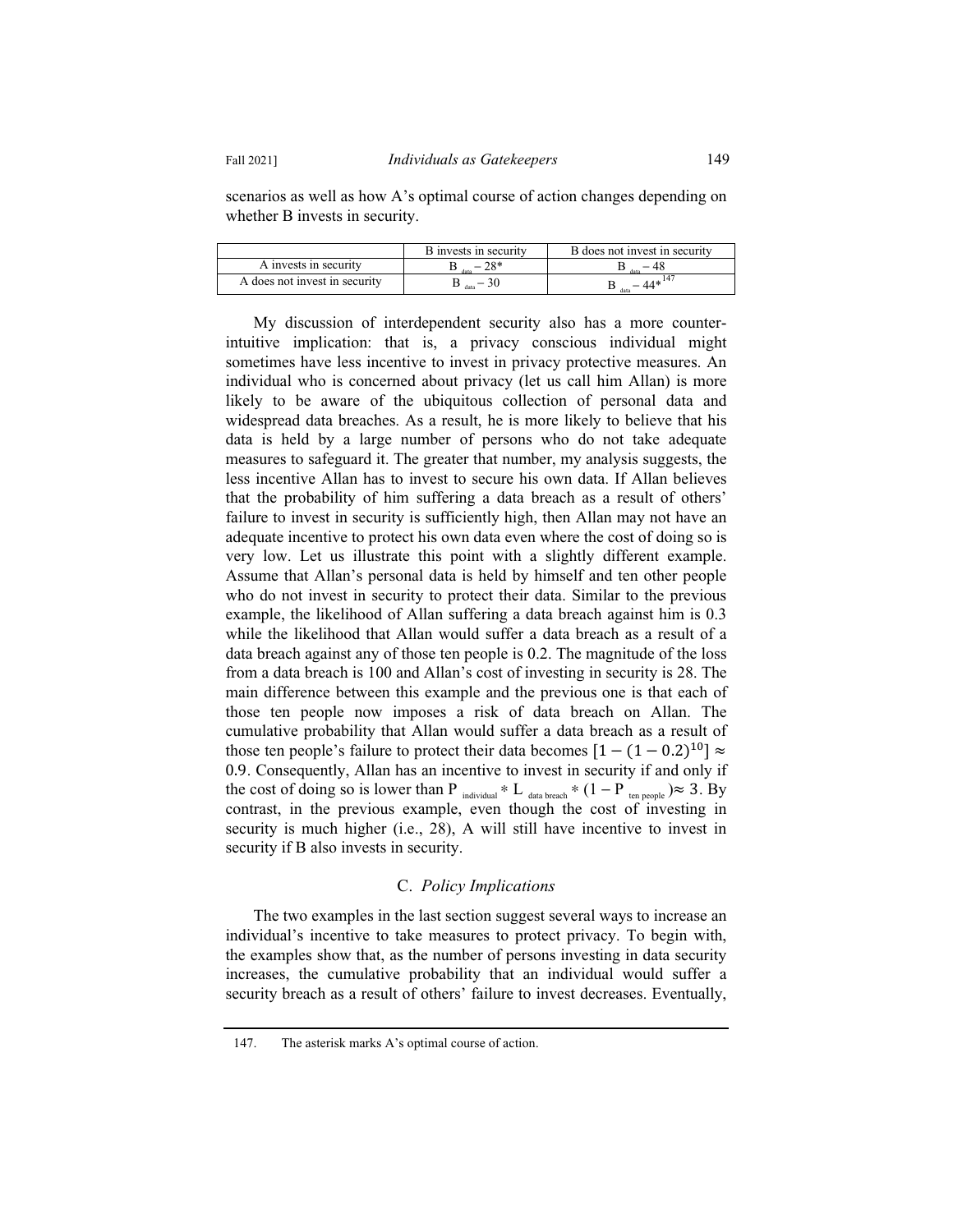it may reach a point at which it would be cost-effective for the individual to invest in security as well. An individual's decision to invest in security provides additional incentive for others to do the same, thereby leading to a virtuous cycle in which more and more individuals choose to take privacy protective measures.<sup>148</sup> In this respect, the government may serve the important role of a "norm entrepreneur" by providing the initial incentive, whether legal, $149$  financial, or reputational, for a number of individuals to invest in security measures to protect their personal data.<sup>150</sup> That number might subsequently reach a tipping point after which investing in security becomes a dominant strategy for most members of our society. By contrast, scare stories about irresponsible data handling are likely counter-productive: people would be led to believe that others do not invest in data security and in turn have less incentive to invest in security themselves, which undermines the proposed social duty to protect one's personal data.

Moreover, the analysis in this section suggests that an individual would have less incentive to invest in data security as the number of persons holding that individual's personal data increases. As such, the proposed social duty to invest in security would likely need to be supplemented by additional measures to discourage unnecessary acquisition and transfer of personal data. While existing laws, such as the Health Insurance Portability and Accountability Act, $151$  impose a duty on certain entities to limit the use and disclosure of personal data to the minimum necessary to accomplish their intended purpose,<sup>152</sup> such requirements do not apply to all commercial data holders. Moreover, relatively few restrictions have been placed on individuals to disclose the personal data that they have legally acquired. Fostering a culture in which more individuals and entities are committed to collecting and transferring less personal data would not only reduce potential data misuse, but also bolster the social duty to secure personal data.

Finally, sometimes third parties are in a good position to enhance the competency of individuals as gatekeepers. For example, the government might cooperate with suppliers of cybersecurity services to make inexpensive and user-friendly security measures more widely available to

<sup>148.</sup> A detailed discussion of when this tipping point can be reached, however, is outside the scope of this paper.

<sup>149.</sup> For example, by recognizing a duty to prevent data misuse, as suggested in this article. *See supra* Section II.D.

<sup>150. &</sup>quot;Norm entrepreneurs" are people interested in changing social norms. *See* Cass R. Sunstein, *Social Norms and Social Roles*, 96 COLUM. L. REV. 903, 909 (1996).

<sup>151</sup>*. See supra* note 59.

<sup>152.</sup> Office for Civil Rights (OCR), *Minimum Necessary Requirement*, U.S. DEP'T HEALTH & HUM. SERVS. (July 26, 2013), https://www.hhs.gov/hipaa/for-professionals/privacy/guidance /minimum-necessary-requirement/index.html. Section 1798.100 of the California Consumer Privacy Act also provides that a business shall not collect additional categories of personal data without providing the consumer with the requisite notice. CAL. CIV. CODE § 1798.100 (2020).